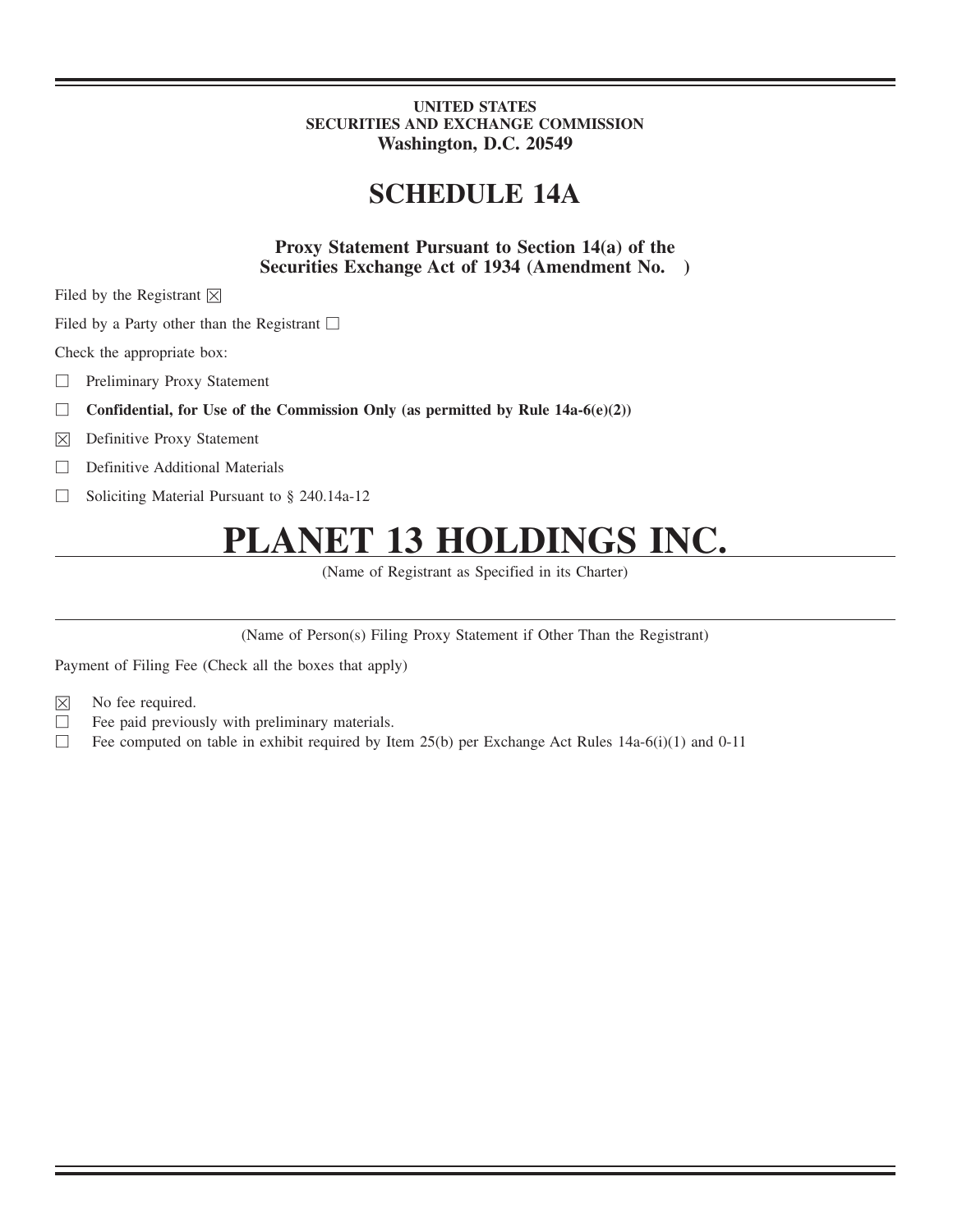

### **NOTICE OF ANNUAL MEETING**

**AND**

### **PROXY STATEMENT**

**OF**

### **PLANET 13 HOLDINGS INC.**

*to be held at 12:00 p.m. (Pacific Daylight Time) on Wednesday, July 27, 2022 at*

*2548 West Desert Inn Road, Las Vegas, Nevada (and virtually as set out herein)*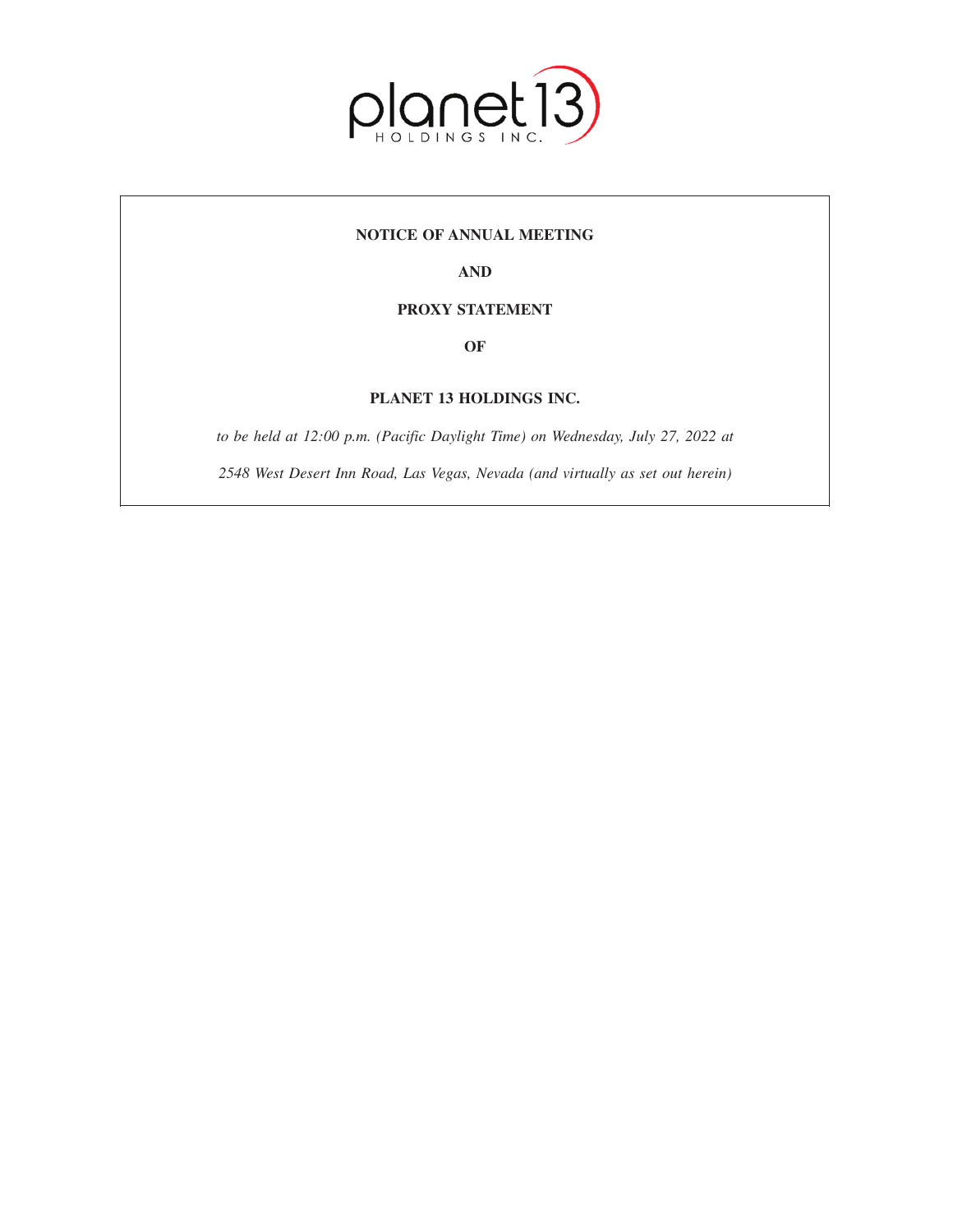

#### **PLANET 13 HOLDINGS INC.** *2548 West Desert Inn Road, Las Vegas, Nevada, 89109 Phone: (702) 815-1313*

## **NOTICE OF ANNUAL MEETING OF SHAREHOLDERS**

**NOTICE IS HEREBY GIVEN** that the annual meeting (the ''**Meeting**'') of the shareholders (the ''**Shareholders**'') of Planet 13 Holdings Inc. (the ''**Company**'') will be held at **2548 West Desert Inn Road, Las Vegas, Nevada** on **Wednesday, July 27, 2022** at **12:00 p.m.** (Pacific Daylight Time), for the following purposes:

- 1. to elect directors for the ensuing year to hold office until the close of business of the next annual meeting of the Company's Shareholders;
- 2. to re-appoint Davidson & Company LLP as the auditors of the Company for the ensuing year and to authorize the directors of the Company to fix the remuneration to be paid to the auditors; and
- 3. to transact such further or other business as may properly come before the Meeting and any adjournment or postponement thereof.

**The Company is also offering a virtual live audio webcast in which Shareholders may listen to the Meeting, submit questions and vote online at:** *www.virtualshareholdermeeting.com/PLNHF2022*. **In light of the current COVID-19 pandemic and to protect the Company's employees, Shareholders and other stakeholders, the Company encourages Shareholders to participate virtually rather than attend the Meeting in person. Shareholders will have an equal opportunity to participate in the Meeting regardless of their geographic location or equity ownership.**

**We are actively monitoring the public health and travel safety concerns relating to COVID-19 and the advisories or mandates that federal, state, provincial and local governments, and related agencies, may issue. ln the event it is not possible or advisable to hold the Meeting as currently planned, we will announce the decision to do so via the issuance of a press release and posting details on our website that will also be filed on under the Company's profile on the SEC's website and SEDAR as proxy material. lf you are planning to attend the Meeting in person please check our website the week of the Meeting. As always, we encourage you to vote your shares prior to the Meeting.**

This Notice of Meeting is accompanied by the proxy statement and the accompanying form of proxy (''**Proxy Instrument**''). As permitted by applicable securities law, the Company is using notice-and-access to deliver the proxy statement to Shareholders. This means that the proxy statement is being posted online to access, rather than being mailed out. Notice-and-access substantially reduces the Company's printing and mailing costs and is environmentally friendly as it reduces paper and energy consumption. The proxy statement and the Annual Report on the Form 10-K for the year ended December 31, 2021 are available on the ''Investor Relations'' section of the Company's website at *www.planet13holdings.com*, SEDAR at *www.sedar.com* and the SEC's website at *www.sec.gov*.

The record date for the determination of Shareholders entitled to receive notice of and to vote at the Meeting or any adjournment(s) thereof is June 8, 2022 (the ''**Record Date**''). Shareholders whose names have been entered in the register of Shareholders of the Company (''**Registered Shareholders**'') at the close of business on the Record Date will be entitled to receive notice of and to vote at the Meeting or any adjournment(s) thereof. On or about June 17, 2022, we will mail our Shareholders a *Notice of Internet Availability of Proxy Materials* containing instructions on how to access our proxy materials and vote online. The notice also provides instructions on how you can request proxy materials be sent to you by mail or email and how you can enroll to receive proxy materials by mail or email for future meetings.

A Shareholder may attend the Meeting in person or virtually or may be represented by proxy. Registered Shareholders who are unable to attend the Meeting or any adjournment(s) thereof in person or virtually are requested to date, sign and return the accompanying Proxy Instrument for use at the Meeting or any adjournment(s) thereof.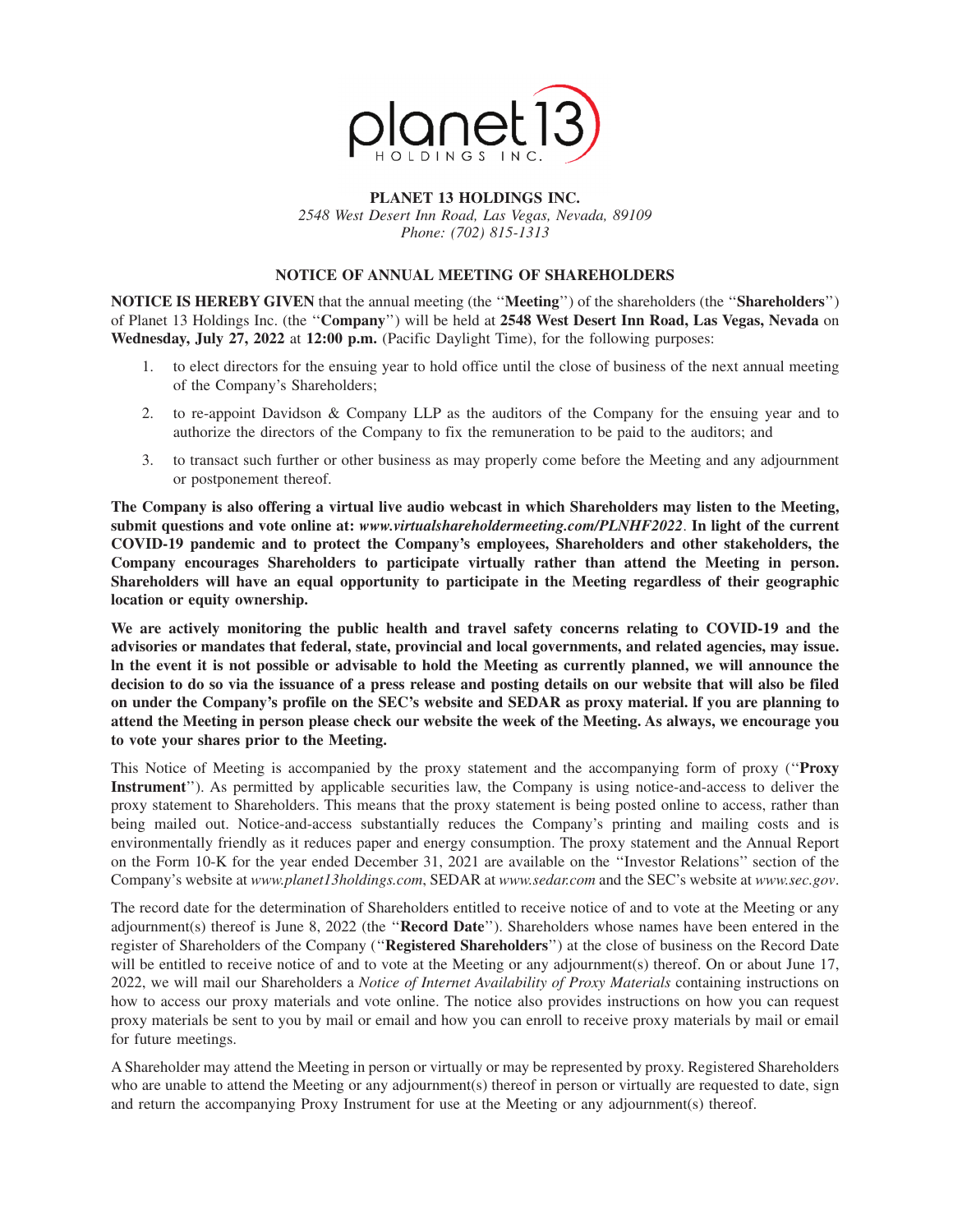To be effective, the enclosed Proxy Instrument must be returned to Broadridge Financial Solutions, Inc. (''**Broadridge**'') by mail using the enclosed return envelope to Vote Processing, c/o Broadridge, 51 Mercedes Way, Edgewood, NY 11717. Alternatively, you may vote by Internet at *www.proxyvote.com* and clicking ''Vote'' or by calling 1-800-690-6903. All instructions are listed on the enclosed Proxy Instrument. Your proxy or voting instructions must be received in each case no later than 11:59 p.m. (Eastern Time) on July 26, 2022 or, if the Meeting is adjourned, at least 48 hours (excluding Saturdays, Sundays and statutory holidays in the Province of British Columbia) before the beginning of any adjournment(s) to the Meeting.

**Whether or not you plan to attend the Meeting in person or virtually, we encourage you to read this proxy statement and** *promptly vote your shares***. For specific instructions on how to vote your shares, please refer to the section entitled ''How You Can Vote'' and to the instructions on your proxy or voting instruction card.**

DATED at Las Vegas, Nevada, this 17th day of June, 2022.

BY ORDER OF THE BOARD OF DIRECTORS OF PLANET 13 HOLDINGS INC.

/s/ Larry Scheffler

**Larry Scheffler** Co-Chief Executive Officer

/s/ Robert Groesbeck

**Robert Groesbeck** Co-Chief Executive Officer

### **IMPORTANT NOTICE REGARDING THE AVAILABILITY OF PROXY MATERIALS FOR THE ANNUAL MEETING OF SHAREHOLDERS TO BE HELD ON JULY 27, 2022**

The Notice of Meeting, Proxy Statement, and Form 10-K for the year ended December 31, 2021 are available online at *www.proxyvote.com*. and on the ''Investor Relations'' section of our website at *www.planet13holdings.com.* A copy of our Annual Report on Form 10-K for the fiscal year ended December 31, 2021, as filed with the SEC on March 28, 2022, except for exhibits, will be furnished without charge to any Shareholder upon written request to our Investor Relations at ir@planet13holdings.com.

**YOUR VOTE IS IMPORTANT. PLEASE VOTE YOUR PROXY OVER THE INTERNET BY VISITING** *WWW.PROXYVOTE.COM* **OR BY TELEPHONE AT 1-800-690-6903, OR MARK, SIGN, DATE AND RETURN YOUR PROXY CARD BY MAIL WHETHER OR NOT YOU PLAN TO ATTEND THE ANNUAL MEETING.**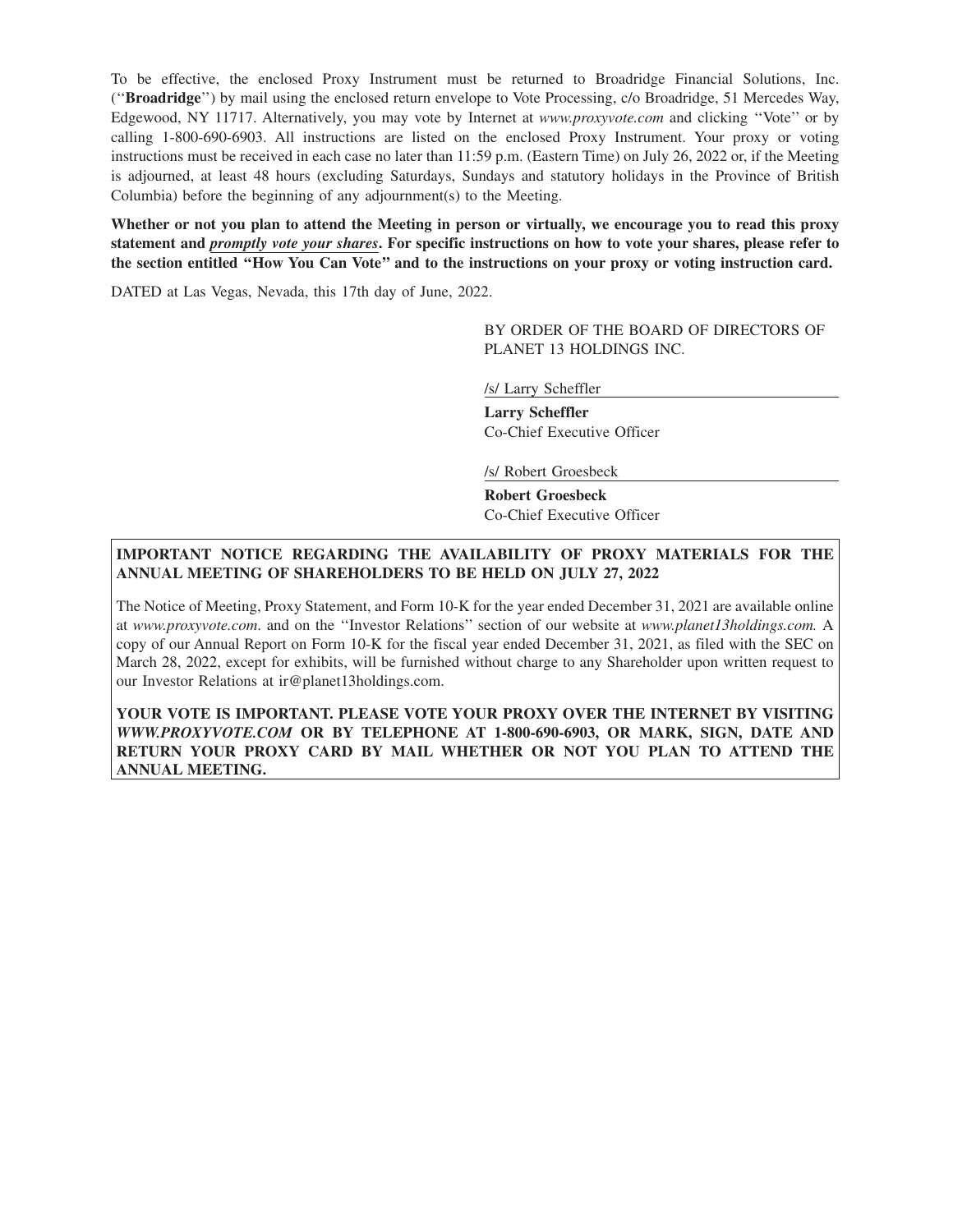

### **PLANET 13 HOLDINGS INC.**

*2548 West Desert Inn Road, Las Vegas, Nevada 89109 Phone: (702) 815-1313*

### **PROXY STATEMENT**

#### **FOR ANNUAL MEETING OF SHAREHOLDERS TO BE HELD ON July 27, 2022 at 12:00 p.m. (Pacific Daylight Time)**

This proxy statement (''**Proxy Statement**'') is furnished in connection with the solicitation of proxies by the Board of Directors (the ''**Board**'') of Planet 13 Holdings Inc. (the ''**Company**'') for use at the annual meeting (the ''**Meeting**'') of shareholders (''**Shareholders**'') of the Company to be held at 12:00 p.m. (Pacific Daylight Time) on Wednesday, July 27, 2022 at 2548 West Desert Inn Road, Las Vegas, Nevada, and via live webcast at: *www.virtualshareholdermeeting.com/PLNHF2022*, for the purposes set forth in the notice of the Meeting (the ''**Notice of Meeting**''). Our Board is using this Proxy Statement to solicit proxies for use at the Meeting. This Proxy Statement is dated June 17, 2022 and is first made available to Shareholders on or about June 17, 2022.

Our Annual Report on Form 10-K for the fiscal year ended December 31, 2021, as filed with the U.S. Securities and Exchange Commission (the "**SEC**") and on SEDAR on March 28, 2022, has been made available to all Shareholders for viewing, printing and downloading at *www.planet13holdings.com/investors/*.

As a company with less than \$1.07 billion in revenue during our most recently completed fiscal year, we qualify as an ''emerging growth company'' as defined in Section 2(a) of the Securities Act of 1933, as amended, which we refer to as the ''**Securities Act**,'' as modified by the Jumpstart Our Business Startups Act of 2012.As an emerging growth company, we may take advantage of specified reduced disclosure and other exemptions from requirements that are otherwise applicable to public companies that are not emerging growth companies. These provisions include (i) reduced disclosure about our executive compensation arrangements, (ii) exemptions from non-binding shareholder advisory votes on executive compensation or golden parachute, and (iii) exemption from auditor attestation requirement in the assessment of our internal control over financial reporting. We may take advantage of these exemptions for up to five years or such earlier time that we are no longer an emerging growth company. We would cease to be an emerging growth company if we have more than \$1.07 billion in annual revenues as of the end of a fiscal year, if we are deemed to be a large accelerated filer under the rules of the SEC or if we issue more than \$1.0 billion of non-convertible debt over a three-year period.

In this Proxy Statement, unless the context otherwise requires, the terms ''**we**,'' ''**us**,'' ''**our**,'' ''**Company**,'' or ''**Planet 13**'' refer to Planet 13 Holdings Inc. together with its wholly-owned subsidiaries. Unless otherwise indicated, all references to ''**\$**,'' ''**US\$**'' or ''**USD**'' in this Proxy Statement refer to United States dollars, and all references to "C\$" or "CAD" refer to Canadian dollars.

### **IMPORTANT NOTICE REGARDING THE AVAILABILITY OF PROXY MATERIALS FOR THE ANNUAL MEETING OF SHAREHOLDERS TO BE HELD ON JULY 27, 2022**

The Notice of Meeting, Proxy Statement, and Form 10-K for the year ended December 31, 2021 are available online at *www.proxyvote.com* and on the ''Investor Relations'' section of our website at *www.planet13holdings.com.* A copy of our Annual Report on Form 10-K for the fiscal year ended December 31, 2021, as filed with the SEC on March 28, 2022, except for exhibits, will be furnished without charge to any Shareholder upon written request to our Investor Relations at ir@planet13holdings.com.

**YOUR VOTE IS IMPORTANT. PLEASE VOTE YOUR PROXY OVER THE INTERNET BY VISITING WWW.PROXYVOTE.COM OR BY TELEPHONE AT 1-800-690-6903, OR MARK, SIGN, DATE AND RETURN YOUR PROXY CARD BY MAIL WHETHER OR NOT YOU PLAN TO ATTEND THE ANNUAL MEETING.**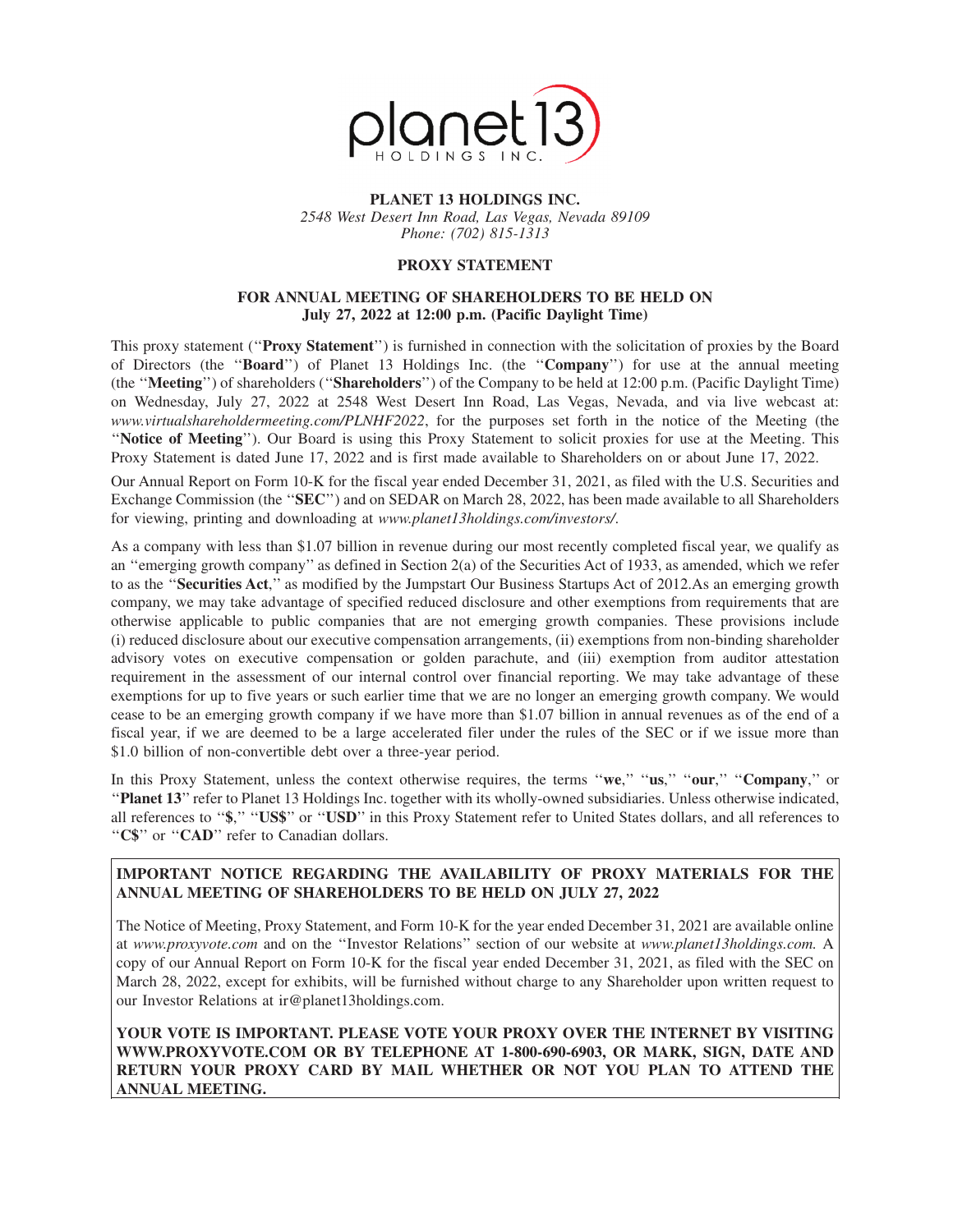### **Table of Contents**

| Page |
|------|
|      |
| 10   |
| 11   |
| 12   |
| 12   |
| 13   |
| 16   |
| 17   |
| 17   |
| 18   |
| 24   |
| 26   |
| 36   |
| 37   |
| 38   |
| 39   |
| 39   |
| 39   |
| 39   |
|      |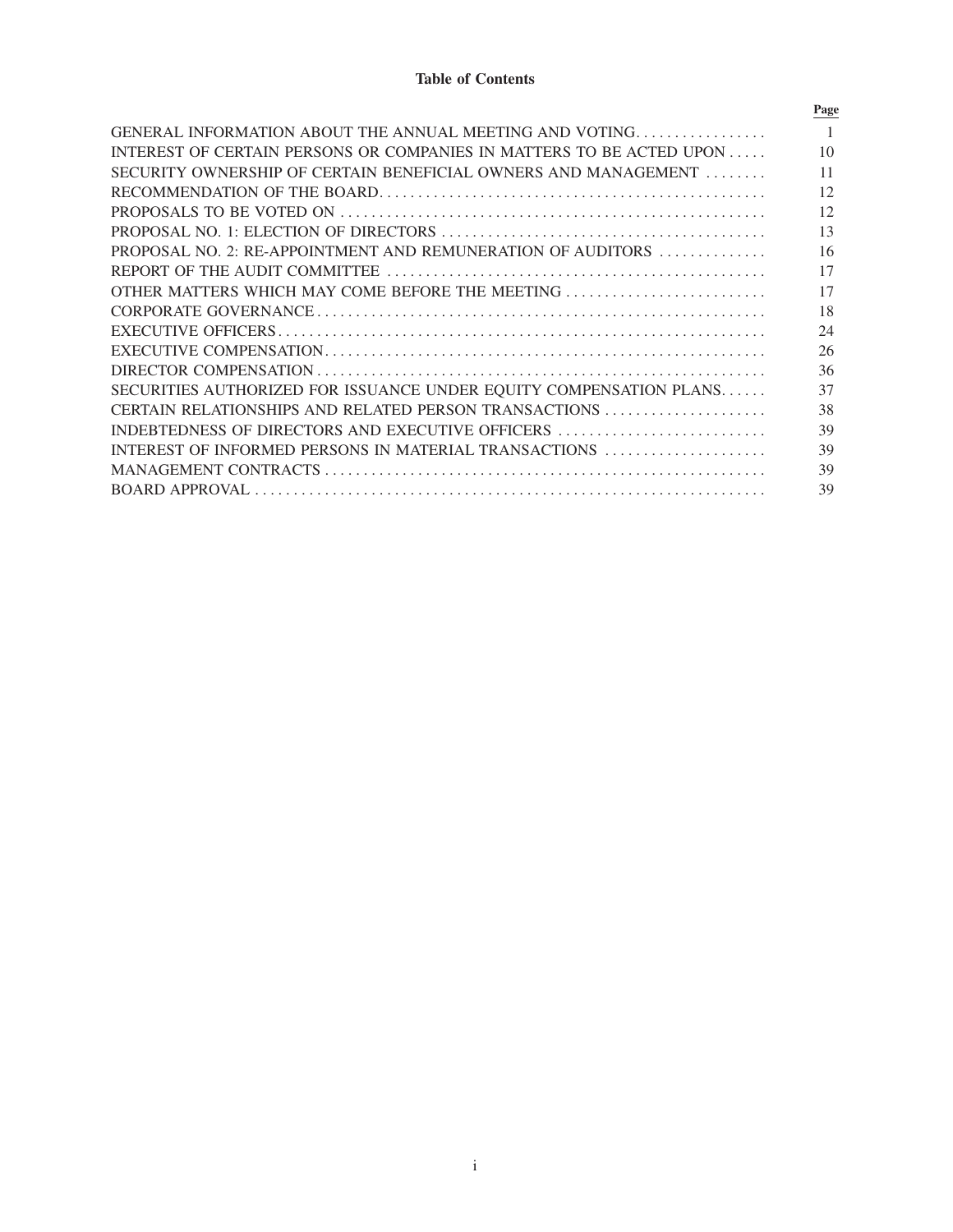### **GENERAL INFORMATION ABOUT THE ANNUAL MEETING AND VOTING**

#### **Proxy Materials**

#### *Why am I receiving these materials?*

The Board is using this Proxy Statement to solicit proxies for use at the Meeting to be held in person and via live webcast on July 27, 2022.

The following proxy materials are being posted online to access in most instances, rather than being mailed out: (1) Proxy Statement; (2) the Company's Annual Report on Form 10-K for the year ended December 31, 2021 (including our audited annual consolidated financial statements of the Company for the fiscal year ended December 31, 2021, together with the notes thereto, and the independent auditor's report thereon and the related management's discussion and analysis); and (3) a request for financial statement form for the fiscal year ending December 31, 2022. As permitted by applicable securities law, the Company is using notice-and-access to deliver the proxy materials to Shareholders.

As a Shareholder, you are invited to attend the Meeting and are entitled and requested to vote on the business items described in this Proxy Statement. This Proxy Statement is furnished in connection with the solicitation of proxies by the Board This Proxy Statement is designed to assist you in voting your shares and includes information that we are required to provide under the rules of the SEC and applicable Canadian securities laws.

These proxy materials are being sent to both registered and non-registered Shareholders. In some instances, the Company has distributed copies of the Notice of Meeting, the Proxy Statement, the accompanying Proxy Instrument and the Company's Annual Report on Form 10-K (collectively, the ''**Documents**'') to clearing agencies, securities dealers, banks and trust companies, or their nominees (collectively ''**Intermediaries**'', and each an ''**Intermediary**'') for onward distribution to Shareholders whose shares are held by or in the custody of those Intermediaries (''**Non-registered Shareholders**''). The Intermediaries are required to forward the Documents to Non-registered Shareholders.

In accordance with applicable laws, Non-registered Shareholders who have advised their Intermediary that they do not object to the Intermediary providing their ownership information to issuers whose securities they beneficially own (''**NOBOs**'') will receive by mail a letter with respect to the Notice of Internet Availability of Proxy Materials. NOBOs who have standing instructions with the Intermediary for physical copies of this Proxy Statement will receive by mail the Notice of Internet Availability of Proxy Materials, the Notice of Meeting and the Proxy Statement.

Management of the Company intends to pay for Intermediaries to forward the Notice of Internet Availability of Proxy Materials to Non-Registered Holders who have advised their Intermediary that they object to the Intermediary providing their ownership information.

Solicitation of proxies from Non-registered Shareholders will be carried out by Intermediaries, or by the Company if the names and addresses of Non-registered Shareholders are provided by the Intermediaries.

Non-registered Shareholders who have received the Documents from their Intermediary should follow the directions of their Intermediary with respect to the procedure to be followed for voting at the Meeting. Generally, Non-registered Shareholders will either:

- receive a form of proxy executed by the Intermediary but otherwise uncompleted. The Non-registered Shareholder may complete the proxy and return it directly to Broadridge.
- be provided with a request for voting instructions. The Intermediary is required to send the Company an executed form of proxy completed in accordance with any voting instructions received by the Intermediary.

If you are a Non-registered Shareholder and the Company or its agent has sent these materials directly to you, your name and address and information about your holdings of securities have been obtained from your Intermediary in accordance with applicable securities regulatory requirements. By choosing to send the Documents to you directly, the Company (and not your Intermediary) has assumed responsibility for: (i) delivering the Documents to you; and (ii) executing your proper voting instructions. Non-registered Shareholders who have elected to receive the Documents by electronic delivery (''**e-Delivery**'') will have received e-mail notification from the Intermediary that the Documents are available electronically on the Company's website. Please return your voting instructions as specified in the request for voting instructions.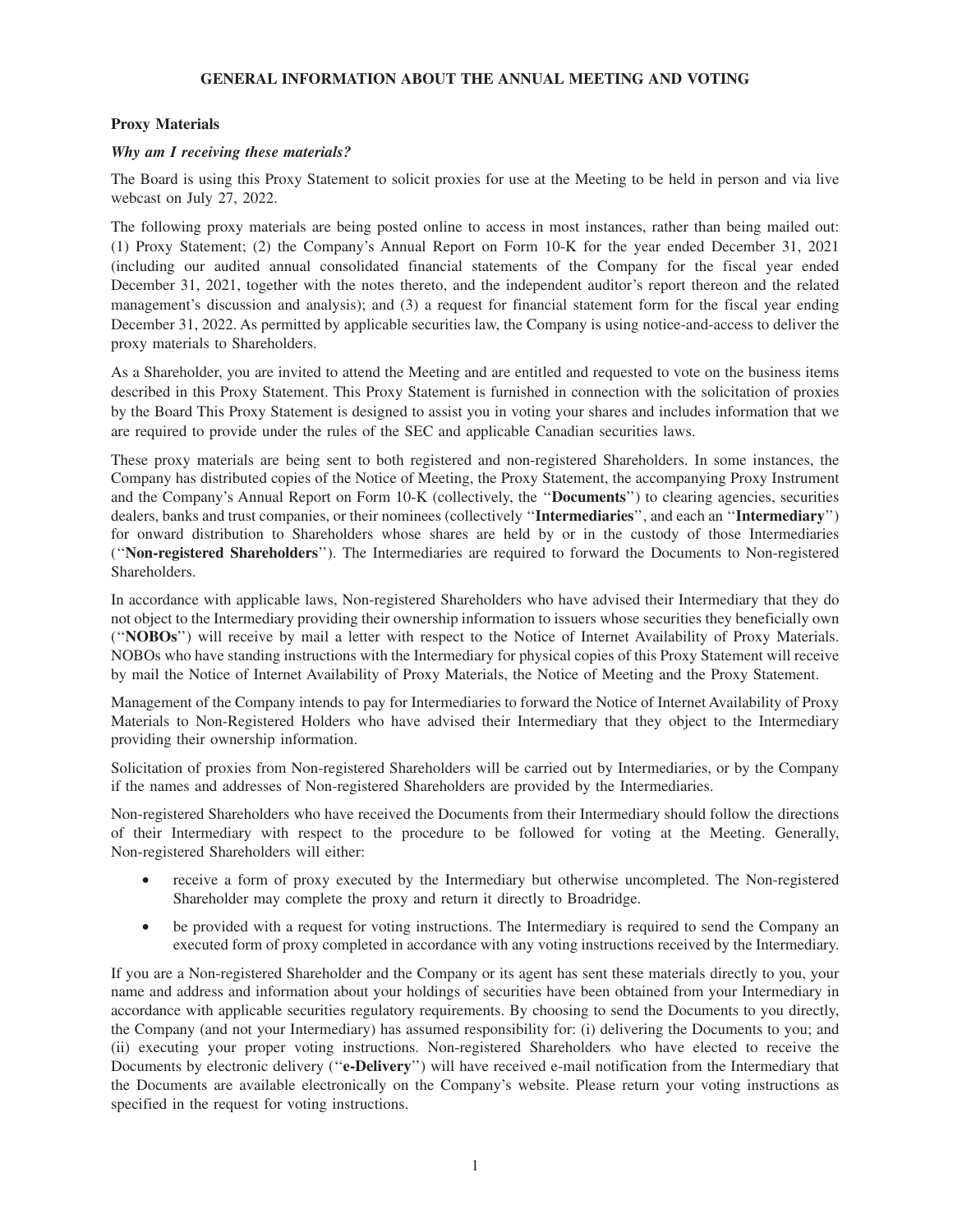### **Receiving Future Meeting Materials by Email**

e-Delivery ensures that Shareholders receive documents faster, helps reduce printing and postage expenses and creates less paper waste. Shareholders who wish to enroll in e-Delivery may sign up at *www.proxyvote.com*.

#### *Who pays the cost of soliciting proxies for the Meeting?*

The Company will bear the cost of solicitation, including the cost of preparing, printing and mailing the materials in connection with the solicitation of proxies. This solicitation of proxies is being made to Shareholders by mail but may be supplemented by telephone or other personal contact. The Company's officers and regular employees, on behalf of the Company without being additionally compensated, may solicit proxies personally and by mail, telephone, facsimile or electronic communication at nominal cost to the Company.

The Company will reimburse intermediaries such as brokerage houses and other custodians, nominees and fiduciaries for forwarding proxy materials to Non-registered Shareholders.

#### *What is included in the proxy materials?*

The proxy materials include:

- our Notice of Meeting;
- our Proxy Statement for the Meeting;
- a Proxy Instrument or voting instruction card;
- our 2021 Annual Report on Form 10-K (including the audited annual consolidated financial statements of the Company for the fiscal year ended December 31, 2021, together with the notes thereto, and the independent auditor's report thereon and the related management's discussion and analysis); and
- a request for financial statement form for the fiscal year ending December 31, 2022.

#### *What information is contained in this Proxy Statement?*

The information in this Proxy Statement relates to the proposals to be voted on at the Meeting, the voting process, our Board and Board committees, corporate governance, the compensation of our directors and executive officers and other required information.

### *I share an address with another Shareholder, and we received only one paper copy of the proxy materials. How may I obtain an additional copy?*

If you share an address with another Shareholder, you may receive only one set of proxy materials unless you have provided contrary instructions. If you wish to receive a separate set of the materials, please request the additional copy by contacting our Secretary, Leighton Koehler, at 4657 West Teco Ave., Suite 250, Las Vegas, Nevada 89118 or by calling us at 702-815-1313.

A separate set of the materials will be sent promptly following receipt of your request.

If you are a Shareholder of record and wish to receive a separate set of proxy materials in the future, or if you have received multiple sets of proxy materials and would like to receive only one set in the future, please contact Broadridge at:

> Broadridge 51 Mercedes Way Edgewood, NY 11717 1-866-540-7095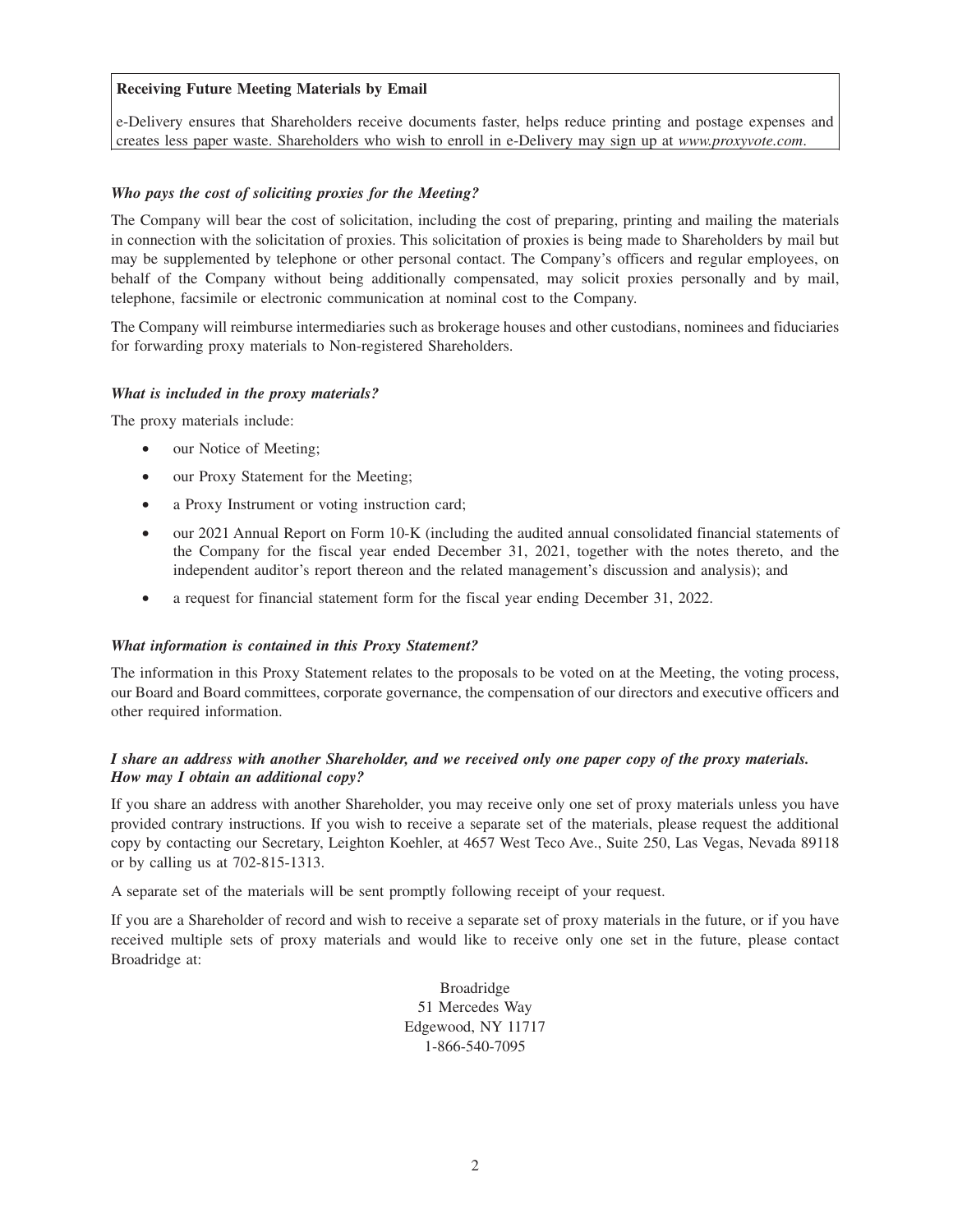If you are a Non-registered Shareholder and you wish to receive a separate set of proxy materials in the future, or if you have received multiple sets of proxy materials and would like to receive only one set in the future, please contact your bank or broker directly.

Shareholders also may write to, or email us, at the address below to

Planet 13 Holdings Inc. Attn: Secretary 4675 W. Teco Ave., Suite 250 Las Vegas, Nevada 89118 ir@planet13holdings.com

### *What items of business will be voted on at the Meeting and what are my voting choices and the Board's recommendations?*

The items to be voted on at the Meeting, their respective voting choices, and the voting recommendations of the Board, are as follows:

|    | <b>Proposal</b>                                                                                                                                                            | <b>Voting Choices</b>                                    | <b>Voting</b><br><b>Recommendation</b><br>of the Board of<br><b>Directors</b>                                                                  |
|----|----------------------------------------------------------------------------------------------------------------------------------------------------------------------------|----------------------------------------------------------|------------------------------------------------------------------------------------------------------------------------------------------------|
|    | Election of Four Directors                                                                                                                                                 | You may vote FOR or<br>WITHHOLD any specific<br>nominee. | FOR each of the nominees for<br>election to the Board                                                                                          |
| 2. | Re-Appointment of Davidson $&$<br>Company LLP, as auditors for the<br>ensuing year and authorization of<br>the Board to fix the remuneration<br>to be paid to the auditors | You may vote FOR or<br>WITHHOLD on this matter.          | FOR the re-appointment of<br>Davidson & Company LLP and<br>authorization of the Board to fix<br>the remuneration to be paid to the<br>auditors |

The Meeting will also transact such other business as may properly come before the Meeting or any adjournments or postponements thereof.

#### *What vote is required to approve each item?*

The quorum for any meeting of Shareholders is one person personally present or represented by proxy.

If you indicate ''WITHHOLD'' in respect to the election of directors, your vote will be counted for purposes of determining the presence or absence of a quorum for the transaction of business at the Meeting. As described below, broker non-votes will be counted for determining the presence or absence of a quorum for the transaction of business at the Meeting, but will not be considered votes cast with respect to the election of any director nominee or on any other non-routine proposal.

The vote requirements for each proposal is the following:

| <b>Proposal</b>                                                           | <b>Required Vote</b>                      |
|---------------------------------------------------------------------------|-------------------------------------------|
| Election of Four Directors<br>Re-Appointment and Remuneration of Auditors | Plurality of votes*<br>Plurality of votes |

\* The Board has adopted a ''majority voting'' policy as described in Proposal No.1 under ''*Majority Voting Policy*''.

### *What happens if additional items are presented at the Meeting?*

As of the date of this Proxy Statement, management of the Company knows of no such amendments, variations or other matters to come before the Meeting. However, if other matters properly come before the Meeting, it is the intention of the persons named in the enclosed Proxy Instrument to vote such proxy according to their best judgment.

### *Where can I find the voting results?*

We expect to announce preliminary voting results at the Meeting and to publish final results in a current report on Form 8-K that we will file with the SEC within four business days of the Meeting and in a press release that we will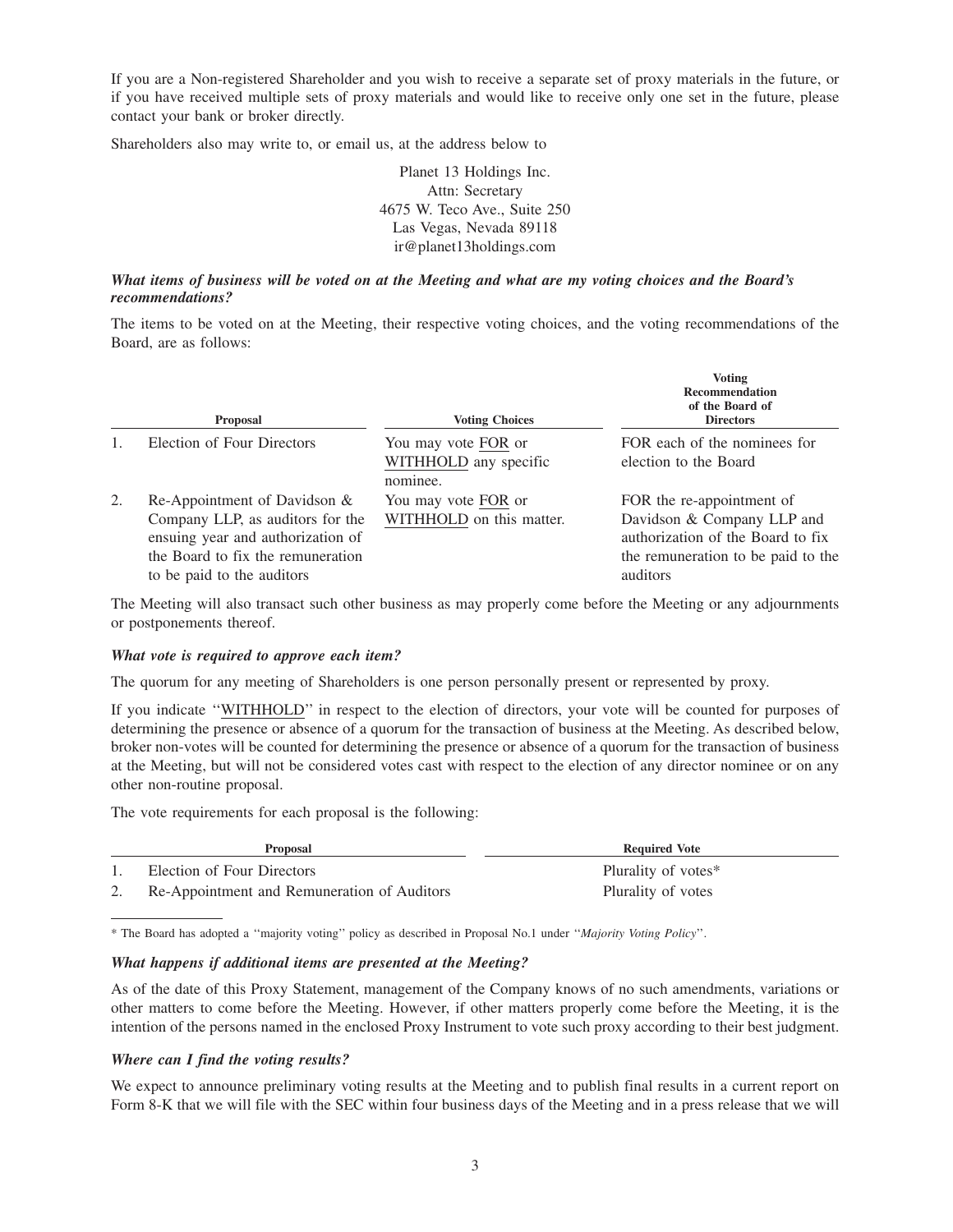file in Canada on SEDAR promptly following the Meeting. Both the Form 8-K and press release will also be available on the ''Investor Relations'' section of our website at *www.planet13holdings.com/investors.*

### **How You Can Vote**

### *What shares can I vote?*

Each Common Share entitles the Shareholder of record to one vote at the Meeting. You are entitled to vote all Common Shares owned by you on the Record Date, including (1) Common Shares held directly in your name as the Shareholder of record and (2) Common Shares held for you as the beneficial owner through a bank, broker or other nominee. As of the Record Date, there were 220,146,277 Common Shares outstanding. On May 7, 2021, all of our outstanding Class A Restricted Voting Shares (''**Restricted Voting Shares**'') were converted to Common Shares. As a result, there are no Restricted Voting Shares outstanding.

**AS DETAILED FURTHER BELOW, REGISTERED SHAREHOLDERS HAVE THE RIGHT TO APPOINT A PERSON TO REPRESENT HIM, HER OR IT AT THE MEETING OTHER THAN THE PERSON(S) DESIGNATED IN THE PROXY INSTRUMENT** either by striking out the names of the persons designated in the Proxy Instrument and by inserting the name of the person or company to be appointed in the space provided in the Proxy Instrument or by completing another proper form of proxy and, in either case, delivering the completed proxy to Broadridge by mail using the enclosed return envelope to Attention: Vote Processing c/o Broadridge, 51 Mercedes Way, Edgewood, NY 11717. Alternatively, you may vote by Internet at www.proxyvote.com or by calling 1-800-690-6903.

### *What is the difference between holding shares as a Shareholder of record and as a beneficial owner?*

Most of our Shareholders hold their shares through an Intermediary such as a bank, broker or other nominee rather than having the shares registered directly in their own name. Summarized below are some distinctions between shares held of record and those owned beneficially.

### *Shareholder of Record (Registered Shareholder)*

If your shares are registered directly in your name with our transfer agent, Odyssey Trust Company, you are the Shareholder of record of the shares. As the Shareholder of record, you have the right to grant a proxy to vote your shares to representatives from the Company or to another person, or to vote your shares at the Meeting. Shareholders of record will receive paper copies of a Notice of Internet Availability of Proxy Materials containing instructions on how to access and review proxy materials as well as directions on how to vote by proxy.

#### *Beneficial Owner (Non-registered Shareholder)*

If your shares are held through a bank, broker or other nominee, it is likely that they are registered in the name of the nominee and you are the beneficial owner of shares held in street name.

As the beneficial owner of shares held for your account, you have the right to direct the registered holder to vote your shares as you instruct, and you also are invited to attend the Meeting. Your bank, broker, plan trustee or other nominee has provided a voting instruction card, or otherwise provided voting instructions, for you to use in directing how your shares are to be voted.

#### *How can I vote at the Meeting?*

The Meeting will be held both in person and virtually to allow greater participation. Even if you plan to attend the Meeting either in person or virtually, we recommend that you also submit your proxy or voting instructions as described below, so that your vote will be counted if you later decide not to attend.

### *Voting at the Virtual Meeting*

Shareholders may participate virtually in the Meeting by visiting the following website: *www.virtualshareholdermeeting.com/PLNHF2022*. To participate in the Meeting virtually, you will need the 16-digit control number included on your Notice of Internet Availability of Proxy Materials, on your form of proxy or on the instructions that accompanied your proxy materials. Shares held in your name as the Shareholder of record may be voted electronically during the Meeting. Shares for which you are the beneficial owner may be voted electronically during the Meeting if you hold a valid proxy to vote at the Meeting.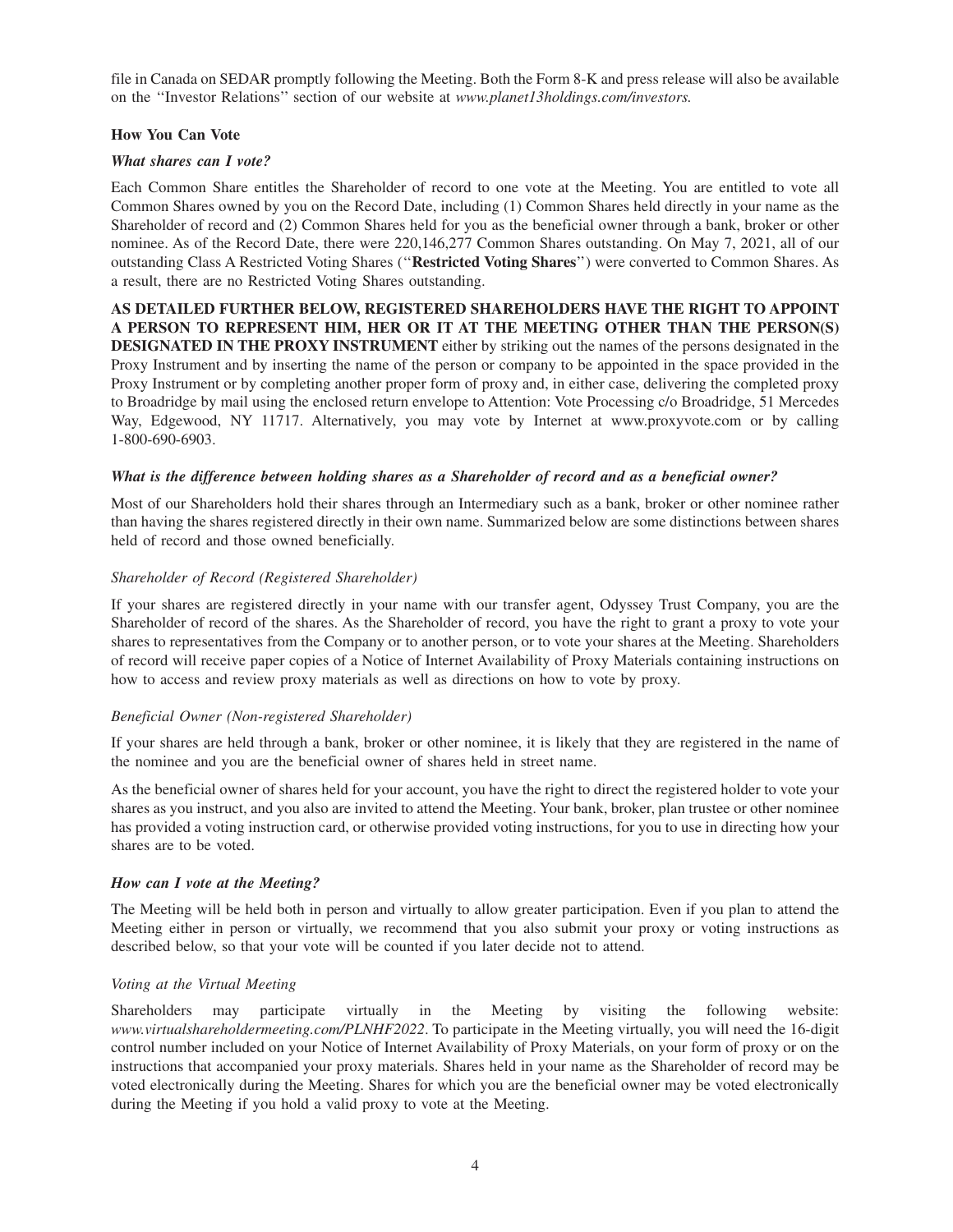#### *Voting at the Meeting in Person*

If you are the Shareholder of record with respect to your shares as of the Record Date you may vote the shares in person at the Meeting. If you choose to vote in person at the Meeting, please bring your proxy card or personal identification. Shares held in street name may be voted in person by you only if you obtain a legal proxy from the Shareholder of record giving you the right to vote your beneficially owned shares.

Even if you are currently planning to attend the Meeting, we recommend that you also submit your proxy as described above so that your vote will be counted if you later decide not to attend the Meeting. Submitting your proxy via Internet, telephone or mail does not affect your right to vote in person or at the Meeting. As described below, if you nominate a third party proxy holder to vote on your behalf in person at the Meeting, please ensure your nominee has your 16-digit control number.

### *How can I vote without attending the Meeting either in person or virtually?*

Whether you hold your shares as a Shareholder of record or as a beneficial owner, you may direct how your shares are to be voted without attending the Meeting or any adjournment(s) or postponement(s) thereof. For directions on how to vote, please refer to the following instructions and those included on your proxy or voting instruction card. A proxy form will not be valid unless completed and deposited in accordance with the instructions set out in the proxy form.

If you are a Registered Shareholder, you may vote by submitting a proxy. You may vote over the internet at www.proxyvote.com, by phone at 1-800-690-6903 or by mail by signing, dating and returning the Proxy Instrument to Attention: Vote Processing c/o Broadridge, 51 Mercedes Way, Edgewood, NY 11717.

If you are a Non-registered Shareholder, you may vote by submitting voting instructions to the registered owner of your shares in accordance with the instructions on your voting instruction card.

**The persons named in the accompanying form of proxy, Larry Scheffler and Robert Groesbeck (''Management Nominees''), are directors and officers of the Company. A Shareholder has the right to appoint a person or company (who need not be a Shareholder) other than the persons whose names appear in such form of proxy, to attend and act for and on behalf of such Shareholder at the Meeting and any adjournment(s) or postponement(s) thereof.** Such right may be exercised either by striking out the names of the persons specified in the form of proxy and inserting the name of the person or company to be appointed in the blank space provided in the form of proxy, or by completing another proper form of proxy and, in either case, delivering the completed and executed proxy to Vote Processing, c/o Broadridge, 51 Mercedes Way, Edgewood, NY 11717, no later than 11:59 p.m. (Eastern Time) on July 26, 2022 or, if the Meeting is adjourned, at least 48 hours (excluding Saturdays, Sundays and statutory holidays in the Province of British Columbia) before the beginning of any adjournment(s) to the Meeting.

The proxyholder does not need to be a Shareholder, but the proxyholder does need to understand that the Registered Shareholder's vote will not be counted unless the proxyholder attends the Meeting and votes the Registered Shareholder's shares.

If you are a Non-registered Shareholder and wish to appoint someone else as your proxyholder, including yourself, to participate in the Meeting, including asking questions and voting, please follow the instructions in the voting instruction form or contact your Intermediary for instructions.

### *If I have appointed a proxyholder, how can they participate in and vote at the Meeting?*

If you are a registered Shareholder and have appointed someone other than the Board's nominees as your proxyholder, the person you have appointed as your proxyholder must obtain a 16-digit control number to participate in the Meeting as your proxy and vote your shares. It is the responsibility of the Shareholder to advise his or her proxyholder to contact the appropriate party to obtain a 16-digit control number. **Without the 16-digit control number, proxyholders will not be able to participate in the Meeting, including asking questions and voting.**

### **Requests for a 16-digit control number must be made by 11:59 p.m. (Eastern Time) on July 26, 2022.**

### *What will I need to attend the Meeting virtually?*

If you were a Shareholder of record as of the close of business on June 8, 2022, or you hold a valid proxy for the Meeting, you may attend the Meeting virtually, vote, and submit a question during the virtual Meeting, by visiting *www.virtualshareholdermeeting.com/PLNHF2022* and using your 16-digit control number to enter the Meeting.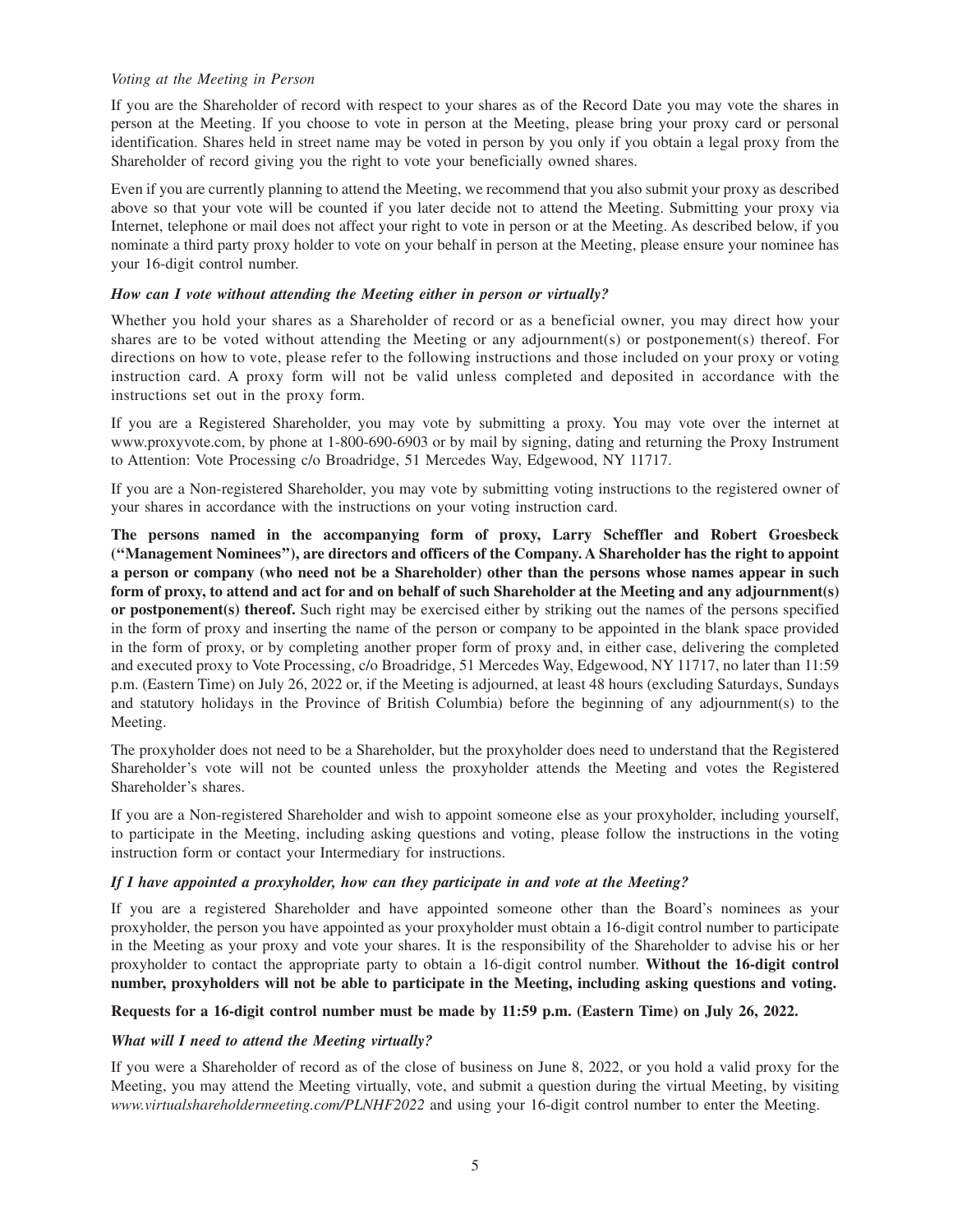If you are not a Shareholder of record but hold shares as a beneficial owner in street name (i.e. a Non-registered Shareholder), you may join the Meeting by obtaining a proxy from the owner of record and their 16-digit control number, or you may join the Meeting as a guest. If you join the Meeting as a guest, you will not be able to submit questions or comments, and you will not be able to vote at the Meeting.

If you do not comply with the procedures outlined above, you will not be admitted to the virtual Meeting.

### *Will I be able to attend the Meeting virtually without a 16-digit control number?*

Yes, you may register to attend the Meeting as a guest, but you will not be able to submit questions or comments and will not be able to vote at the Meeting without your 16-digit control number.

### *What if during the check-in period or during the Meeting I have technical difficulties or trouble accessing the virtual meeting website?*

We will have technicians ready to assist you with any technical difficulties you may have accessing the virtual Meeting. If you encounter any difficulties accessing the virtual Meeting during check-in or during the meeting, please call the technical support number that will be posted on the virtual Meeting login page *www.virtualshareholdermeeting.com/PLNHF2022*.

### *How do I submit questions or comments for the virtual Meeting?*

Registered Shareholders and duly appointed proxyholders who wish to submit questions or comments may do so during the live webcast of the Meeting at *www.virtualshareholdermeeting.com/PLNHF2022*. Instructions will be available on the virtual Meeting site and technical assistance will be available.

### *How will my shares be voted?*

Shares represented by properly executed proxies in favor of persons designated in the printed portion of the enclosed Proxy Instrument **WILL, UNLESS OTHERWISE INDICATED, BE VOTED FOR THE ELECTION OF DIRECTORS (PROPOSAL NO. 1) AND FOR THE RE-APPOINTMENT OF THE AUDITORS (PROPOSAL NO. 2).** The shares represented by the Proxy Instrument will be voted or withheld from voting in accordance with the instructions of the Shareholder on any ballot that may be called for and, if the Shareholder specifies a choice with respect to any matter to be acted upon, the shares will be voted accordingly. The enclosed Proxy Instrument confers discretionary authority on the persons named therein with respect to amendments or variations to matters identified in the Notice of Meeting or other matters which may properly come before the Meeting. As of the date of this Proxy Statement, management of the Company knows of no such amendments, variations or other matters to come before the Meeting. However, if other matters properly come before the Meeting, it is the intention of the persons named in the enclosed Proxy Instrument to vote such proxy according to their best judgment.

#### *Will shares I hold in my brokerage account be voted if I do not provide timely voting instructions?*

If your shares are held through a brokerage firm, they will be voted as you instruct on the voting instruction card provided by your broker. If you sign and return your card without giving specific instructions, your shares will be voted in accordance with the recommendations of our Board.

If you do not return your voting instruction card on a timely basis, Canadian brokers are prohibited from voting your shares.

If you do not return your voting instruction card on a timely basis, U.S. brokers, as the holders of record, are permitted to vote your shares on ''routine'' matters only, but not on other matters. As a result, your U.S. broker will have the authority to vote your brokerage shares only on the proposal to re-appoint our auditors (Proposal No. 2). Your U.S. broker will be prohibited from voting your shares without your instructions on the election of directors and on any other non-routine proposal. These ''broker non-votes'' will be counted only for the purpose of determining whether a quorum is present at the Meeting and not as votes cast. Such broker non-votes will have no effect on the outcome of the matter.

### *Will shares that I own as a Shareholder of record be voted if I do not timely return my form of proxy?*

Shares that you own as a Shareholder of record will be voted as you instruct on your form of proxy. If you sign and return your form of proxy without giving specific instructions, they will be voted in accordance with the procedure set out above under the heading ''*How will my shares be voted?''*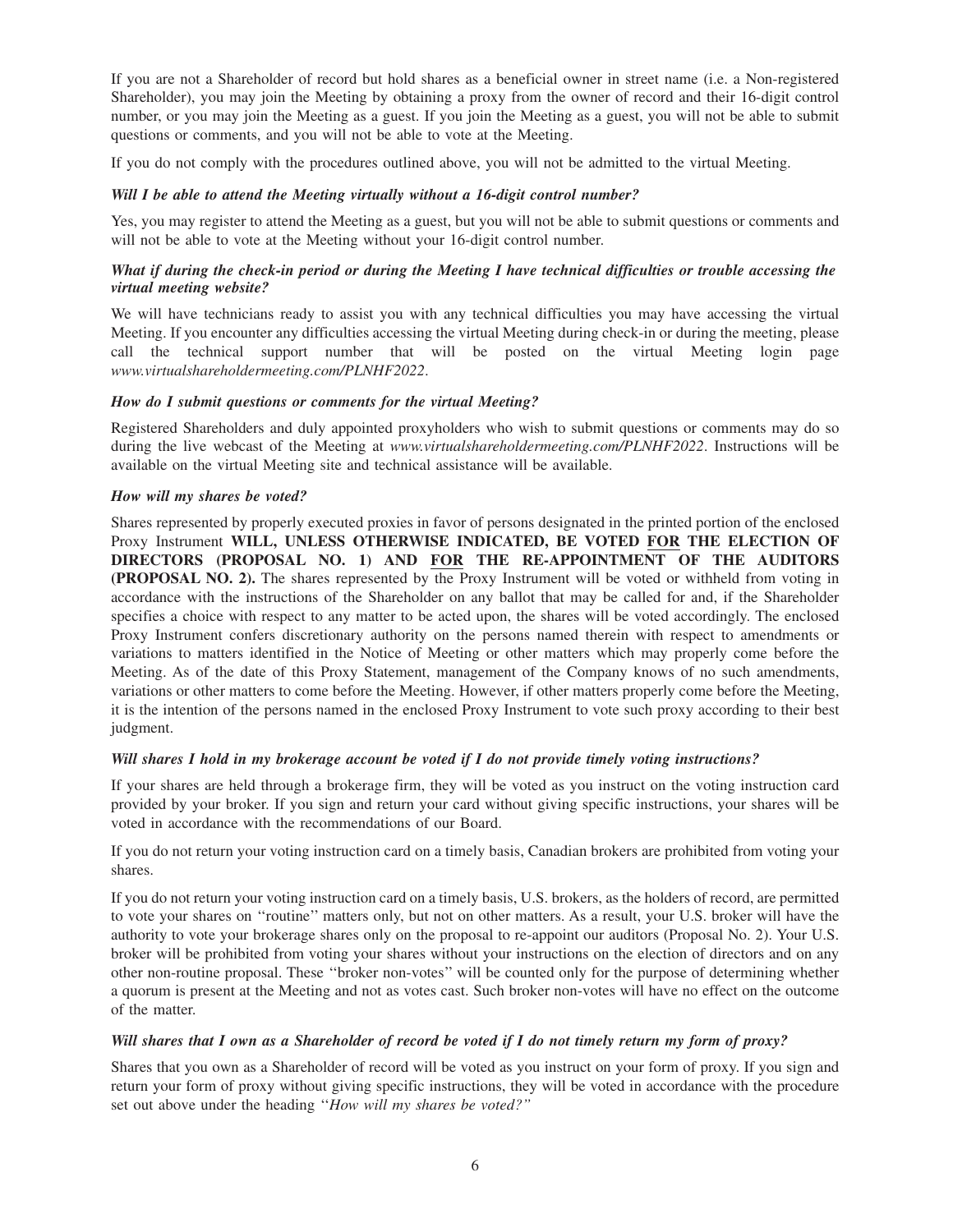If you do not timely return your form of proxy, your Common Shares will not be voted unless you or your proxy holder attends the Meeting and any adjournment(s) or postponement(s) thereof and votes during the Meeting as described above under the heading ''*How can I vote at the Meeting?''*

### *When is the deadline to vote?*

If you hold shares as the Shareholder of record, your vote by proxy must be received before 11:59 p.m. (Eastern Time) on July 26, 2022 or 48 hours prior to any adjournment(s) or postponement(s) of the Meeting or must be deposited at the Meeting with the chairman of the Meeting before the commencement of the Meeting or any adjournment(s) or postponement(s) thereof.

If you hold shares as a beneficial owner, please follow the voting instructions provided by your bank, broker or other nominee.

### *May I change or revoke my vote?*

In addition to revocation in any other manner permitted by law, a Shareholder who has given a proxy pursuant to this solicitation may revoke it:

- at any time up to and including the last business day preceding the day of the Meeting or any adjournment(s) or postponement(s) thereof at which the proxy is to be used by an instrument in writing executed by the Shareholder or by his, her or its attorney authorized in writing or, if the Shareholder is a corporation, under its corporate seal by an officer or attorney thereof duly authorized, and deposited with Broadridge by mail using the enclosed envelope to Attention: Vote Processing, c/o Broadridge, 51 Mercedes Way, Edgewood, NY 11717; or
- by delivering written notice of such revocation to the chairman of the Meeting prior to the commencement of the Meeting on the day of the Meeting or any adjournment(s) or postponement(s) thereof.

For shares you hold as a beneficial owner, you may change your vote by timely submitting new voting instructions to your bank, broker or other nominee (which revokes your earlier instructions), or, if you have obtained a legal proxy from the nominee giving you the right to vote your Common Shares, by attending the Meeting and voting in person or via the live webcast.

### **Shareholder Proposals and Director Nominations**

### *What is the deadline to submit Shareholder proposals to be included in the proxy materials for next year's annual meeting?*

The Company is subject to the rules of both the SEC under the Securities Exchange Act of 1934, as amended (the ''**Exchange Act**''), and provisions of the *Business Corporations Act* (British Columbia) (''**BCBCA**'') with respect to Shareholder proposals. As clearly indicated under the BCBCA and SEC rules under the Exchange Act, simply submitting a Shareholder proposal does not guarantee its inclusion in the proxy materials.

Shareholder proposals submitted pursuant to SEC rules under the Exchange Act for inclusion in the Company's proxy materials for next year's annual meeting must be received by our Secretary no later than the close of business (Pacific Time) on February 17, 2023 and must be submitted to our Secretary at Planet 13 Holdings Inc., 4675 West Teco Ave., Suite 250, Las Vegas, Nevada 89118. Such proposals must also comply with all applicable provisions of Rule 14a-8 under the Exchange Act.

The BCBCA also sets out the requirements for a valid proposal and provides for the rights and obligations of the Company and the submitter upon a valid proposal being made. A person wishing to submit a proposal must have been, for at least a 2-year uninterrupted period immediately prior to the date of signing of the proposal, the registered holder or the beneficial owner of either: (a) 1% of the outstanding Shares; or (b) \$2,000 worth of such Shares (in each case, calculated as of time of signing of the proposal). If the submitting Shareholder does not meet minimum shareholdings requirements, the Shareholder must have support of one or more other Shareholders who do meet such requirements. Proposals submitted under the applicable provisions of the BCBCA that a Shareholder intends to present at next year's annual meeting and wishes to be considered for inclusion in the Company's Proxy Statement and form of proxy relating to next year's annual meeting must be received at least three (3) months before the anniversary of the Company's last annual meeting.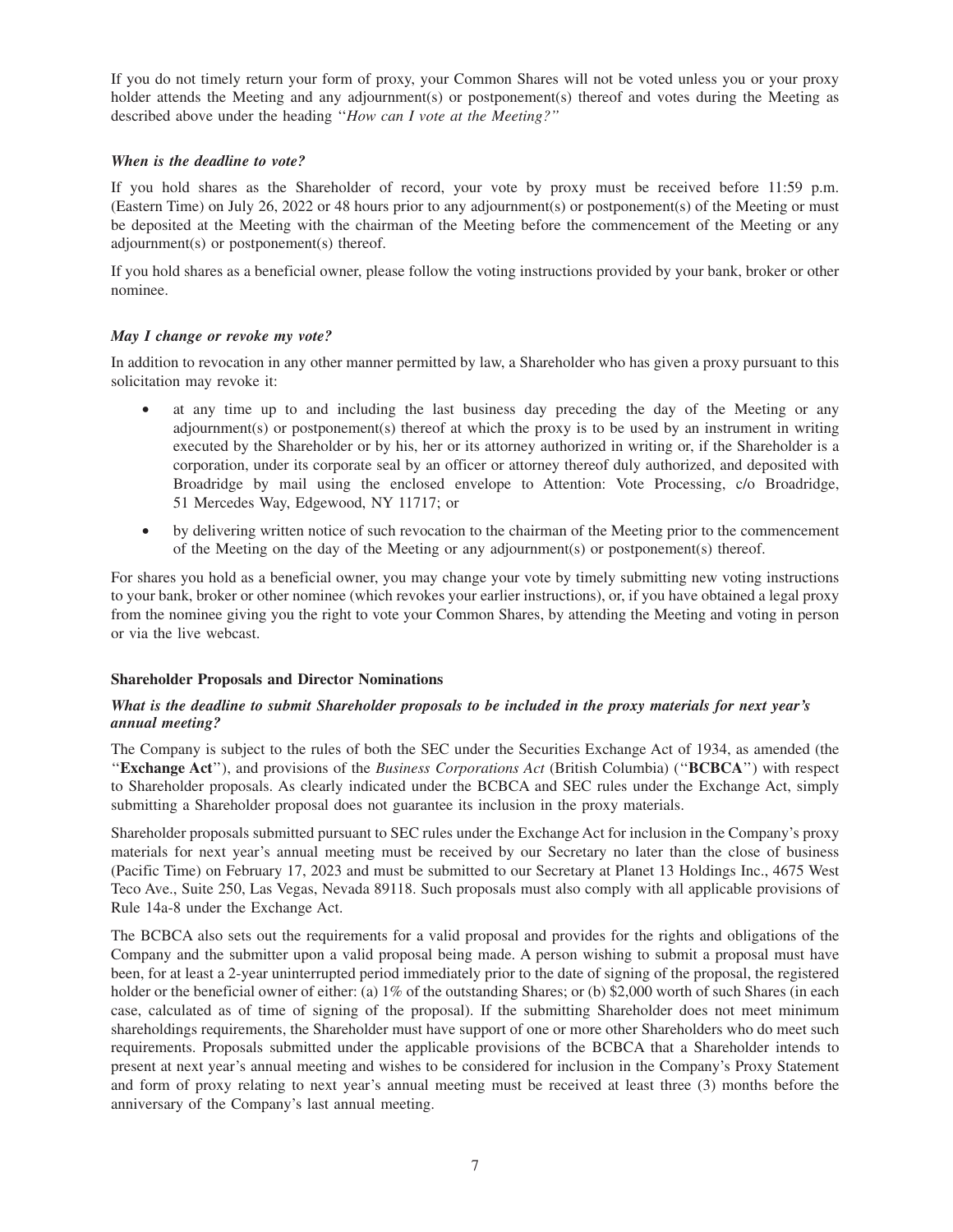Proposals that are not timely submitted or are submitted to the incorrect address or other than to the attention of our Secretary may, at our discretion, be excluded from our proxy materials. Proposals must comply with all applicable provisions of the BCBCA and the regulations thereunder.

### *How may I nominate director candidates or present other business for consideration at a meeting?*

Shareholders who wish to (1) submit director nominees for consideration or (2) present other items of business directly at next year's annual meeting must give written notice of their intention to do so, in accordance with the deadlines described below, to our Secretary at the address set forth below under the heading ''*How do I obtain additional copies of this Proxy Statement or voting materials*?'' Any such notice also must include the information required by our Articles (''**Articles**'') (which may be obtained as provided below under the heading ''*How may I obtain financial and other information about the Company*'') and/or the BCBCA and must be updated and supplemented as provided in the Articles.

We have adopted an advance notice policy, pursuant to which, any additional director nomination for an annual meeting of Shareholders or a special meeting of the Shareholders (which is not also an annual meeting) must be received by the Secretary of the Company in proper written form at the principal office of the Company, (i) in the case of an annual meeting of Shareholders, not less than thirty (30) days nor more than sixty-five (65) days prior to the date of the annual meeting of Shareholders; provided, however, that in the event that the annual meeting of Shareholders is to be held on a date that is less than fifty (50) days after the date (the ''**Notice Date**'') on which the first public announcement of the date of the annual meeting was made, notice by the nominating Shareholder may be given not later than the close of business on the tenth (10th) day following the Notice Date; and (ii) in the case of a special meeting of the Shareholders (which is not also an annual meeting), not later than the close of business on the fifteenth (15th) day following the day on which the first public announcement of the date of the special meeting of Shareholders was made. See ''*Advance Notice Policy*'' under Proposal No. 1 in this Proxy Statement.

If notice-and-access (as defined in National Instrument 54-101 – *Communication with Beneficial Owners of Securities of a Reporting Issuer* (''**NI 54-101**'')) is used for delivery of proxy related materials in respect of the meeting, and the notice date in respect of the meeting is not fewer than fifty (50) days prior to the date of the applicable meeting, the notice must be received not later than the close of business on the fortieth (40th) day before the applicable meeting.

### *How may I recommend candidates to serve as directors?*

Shareholders may recommend director candidates for consideration by the Board by writing to our Secretary at the address set forth below under the heading ''*How may I obtain financial and other information about the Company''* in accordance with the notice provisions described above under the heading ''*How may I nominate director candidates or present other business for consideration at a meeting*?''

Subject to compliance with the Company's Articles, to be in proper written form, such notice must set forth the nominee's name, age, business and residential address, and principal occupation or employment, his or her direct or indirect beneficial ownership in, or control or direction over, any class or series of securities of the Company, and such other information on the nominee and the nominating Shareholder as set forth in our Articles, which may be obtained in accordance with the instructions below under the heading ''*How may I obtain financial and other information about the Company*?''

### **Description of the Company's Voting Securities**

We are authorized to issue an unlimited number of Common Shares and an unlimited number of Restricted Voting Shares. As of the Record Date, there were 261 holders of record of Common Shares and 220,146,277 outstanding Common Shares and no holders of record of Restricted Voting Shares and no outstanding Restricted Voting Shares.

### *Common Shares*

Holders of Common Shares are entitled to dividends, if, as and when declared by the Board, to one vote per share at meetings of Shareholders of the Company and, upon dissolution, to share equally in such assets of the Company as are distributable to the holders of Common Shares. The Common Shares do not have pre-emptive or subscription rights, and there are no redemption or sinking-fund provisions applicable to the Common Shares. Unless a different majority is required by law or the Articles, resolutions to be approved by holders of Common Shares require approval by a simple majority of the total number of votes of all Common Shares cast at a meeting of Shareholders at which a quorum is present.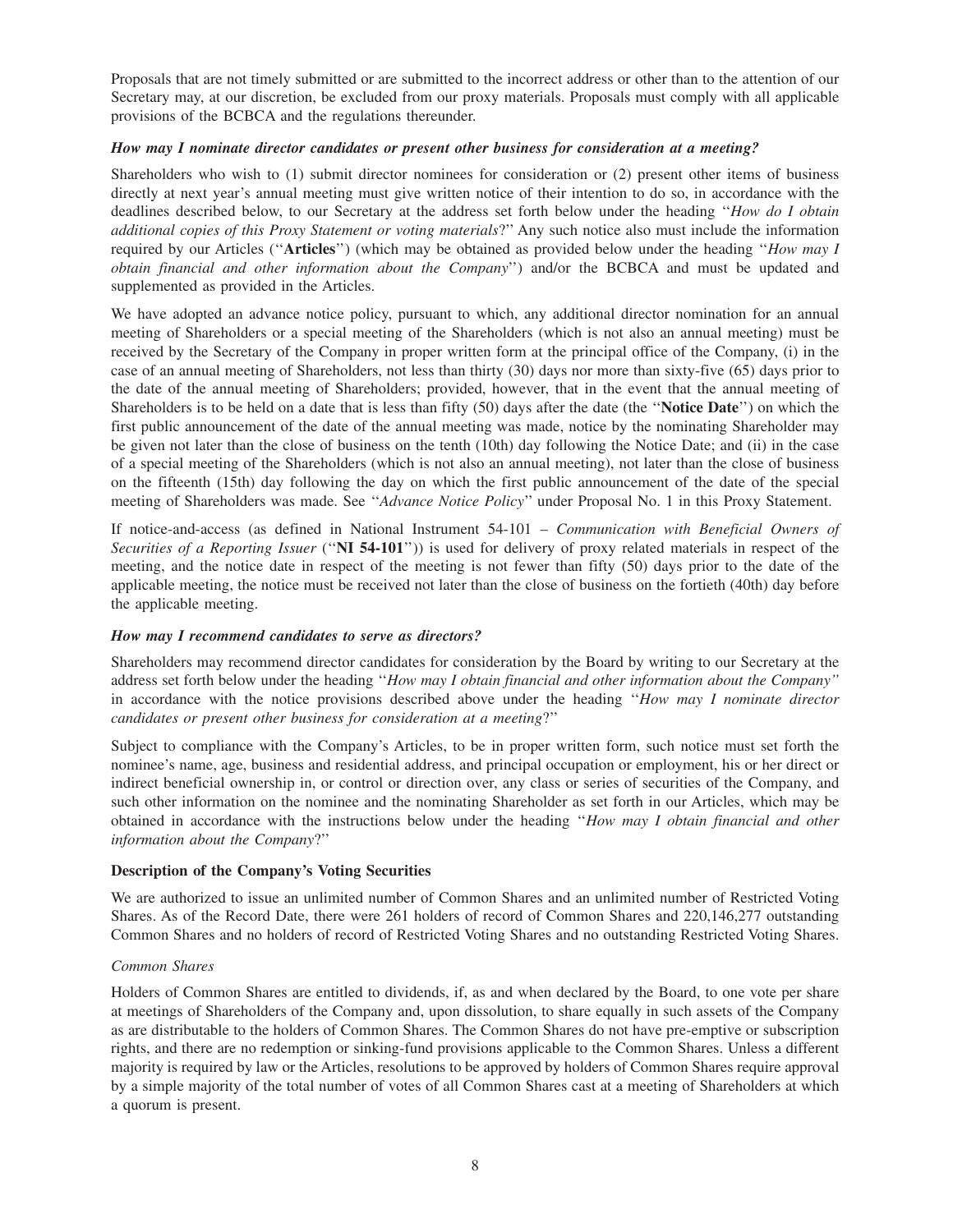Subject to the rights of the shares of any other class ranking senior to the Common Shares with respect to priority upon a liquidation event, in the event of a liquidation event, the holders of Common Shares and the holders of Restricted Voting Shares will participate ratably in equal amounts per share, without preference or distinction, in the remaining assets of the Company.

### *Restricted Voting Shares*

As a condition to the completion of the reverse-take-over with MM Development Company, Inc. (''**MMDC**''), now one of our wholly owned subsidiaries, we issued Restricted Voting Shares to former shareholders of MMDC who were resident in the United States. Except with respect to the election or removal of directors of the Company, each Restricted Voting Share entitled the holder to receive notice of and to attend any meeting of Shareholders of the Company and to exercise one vote for each Restricted Voting Share held at all meetings of Shareholders of the Company, other than meetings at which only the holders or another class or series of shares are entitled to vote separately as a class or series. Unlike the Common Shares, the Restricted Voting Shares do not entitle the holder to exercise voting rights in respect of the election or removal of directors of the Company.

The restrictions on conversion of the Restricted Voting Shares were designed to prevent us from becoming a ''domestic issuer'' (''**Domestic Issuer'')** as defined under Rule 902(e) of Regulation S pursuant to the Securities Act, and to retain our status as a ''foreign private issuer''. Generally, we would be a Domestic Issuer if: (A) 50% or more of the holders of Common Shares are U.S. Persons (as defined under the Securities Act); and (B) (i) the majority of our executive officers or directors are United States citizens or residents; (ii) we have 50% or more of our assets located in the United States; or (iii) our business is principally administered in the United States. Holders of the Restricted Voting Shares were able to convert each issued and outstanding Restricted Voting Share into one Common Share (subject to customary adjustments) provided that we were not a Domestic Issuer or the conversion would not cause us to become a Domestic Issuer.

Upon review of the Shareholder demographics in May 2021, we expected that substantially greater than 50% of our outstanding Common Shares would be held by United States residents as of the annual determination date of June 30, 2021, regardless of whether the Restricted Voting Shares were converted. On May 7, 2021, all of the outstanding Restricted Voting Shares were converted to Common Shares. Robert Groesbeck, Larry Scheffler and Chris Wren, through entities owned by each of them, converted 26,125,470 Restricted Voting Shares, 26,125,470 Restricted Voting Shares and 2,982,000 Restricted Voting Shares, respectively, into the same number of Common Shares. As a result of the conversions, there are currently no Restricted Voting Shares outstanding.

#### **Notice-and-Access**

The Company is using the ''Notice-and-Access'' provisions of applicable securities laws under Rule 14a-16 under the Exchange Act, National Instrument 51-102 – *Continuous Disclosure Obligations* (''**NI 51-102**'') and NI 54-101. Under notice-and-access, companies may post electronic versions of such materials on a website for investor access and review and will make such documents available in hard copy upon request at no cost. Notice-and-access substantially reduces the Company's printing and mailing costs and is environmentally friendly as it reduces paper and energy consumption.

This Proxy Statement, the Annual Report on Form 10-K for the fiscal year ended December 31, 2021 (which includes the audited annual consolidated financial statements of the Company for the year ended December 31, 2021, together with the notes thereto, and the independent auditor's report thereon, and the related management's discussion and analysis), and the form of proxy are available on the ''Investor Relations'' section of our website at *www.planet13holdings.com/investors*, on SEDAR at *www.sedar.com* and the SEC's website at *www.sec.gov*. The Company has elected not to use the procedure known as ''stratification'' in relation to its use of the ''notice-andaccess'' rules. Stratification occurs when an issuer using notice-and-access sends a paper copy of the Proxy Statement to some Shareholders with a notice package.

Shareholders are reminded to review this Proxy Statement before voting. Shareholders will receive paper copies of a Notice of Internet Availability of Proxy Materials containing instructions on how to access and review proxy materials as well as directions on how to vote by proxy.

Shareholders with questions about notice-and-access can call the Company at 702-815-1313 or email ir@planet13holdings.com.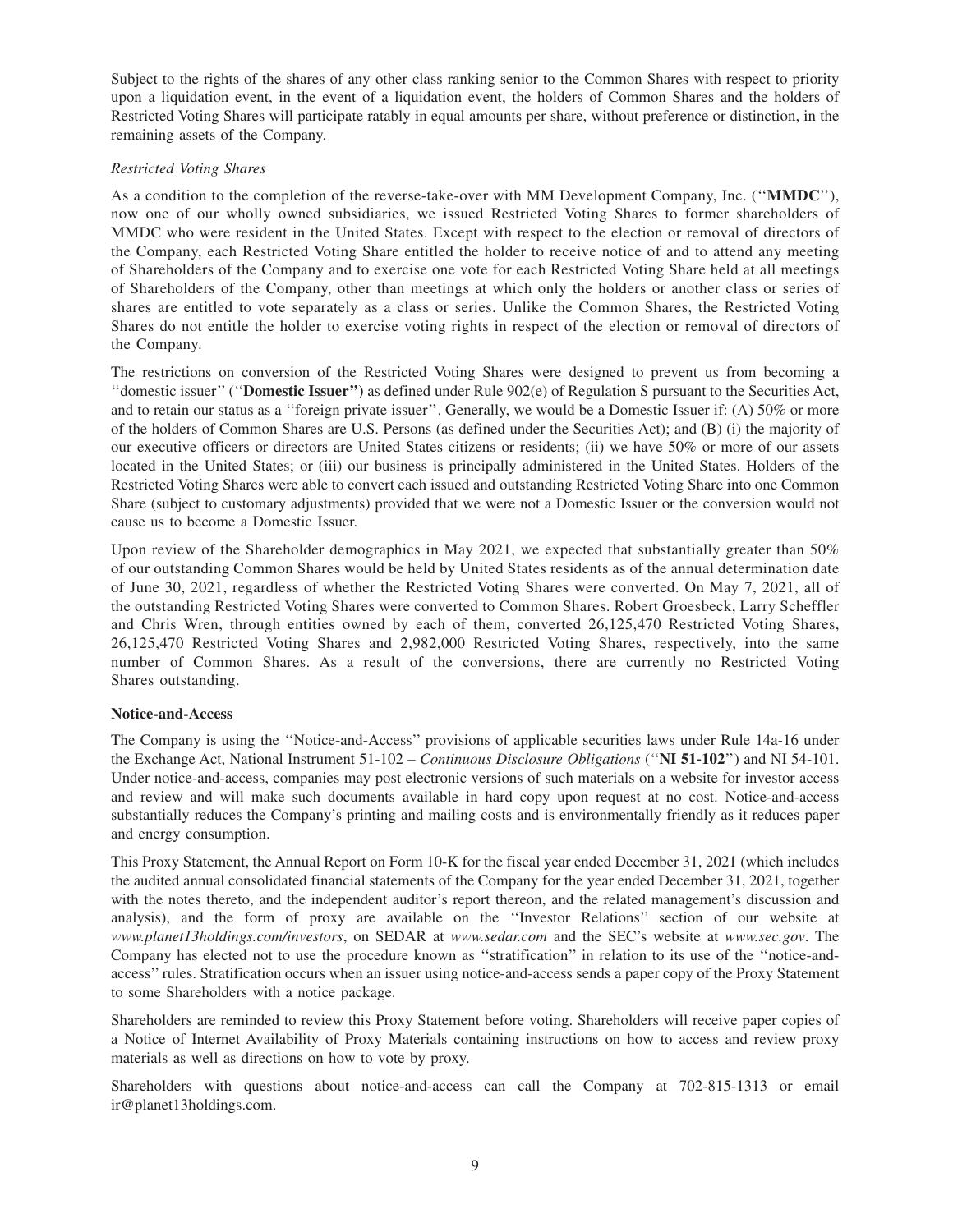### **Obtaining Additional Information**

### *How may I obtain financial and other information about the Company?*

Additional information relating to the Company can be found under its profile on the SEC's website at *www.sec.gov* or on SEDAR at *www.sedar.com*. Our consolidated comparative annual financial statements are included in our Annual Report on Form 10-K for the fiscal year ended December 31, 2021, as filed with the SEC and on SEDAR on March 28, 2022. We will furnish a copy of our Annual Report on Form 10-K (excluding exhibits, except those that are specifically requested) without charge to any Shareholder who so requests by writing to our Investor Relations at:

> Planet 13 Holdings Inc. 2548 West Desert Inn Road Las Vegas, Nevada 89109 ir@planet13holdings.com

#### **INTEREST OF CERTAIN PERSONS OR COMPANIES IN MATTERS TO BE ACTED UPON**

Other than as set forth in this Proxy Statement, no person who has been a director or executive officer of the Company at any time since the beginning of the last fiscal year, nor any proposed nominee for election as a director of the Company, nor any associate or affiliate of any of the foregoing, has any material interest, directly or indirectly, by way of beneficial ownership of securities or otherwise, in any matter to be acted upon other than the election of directors.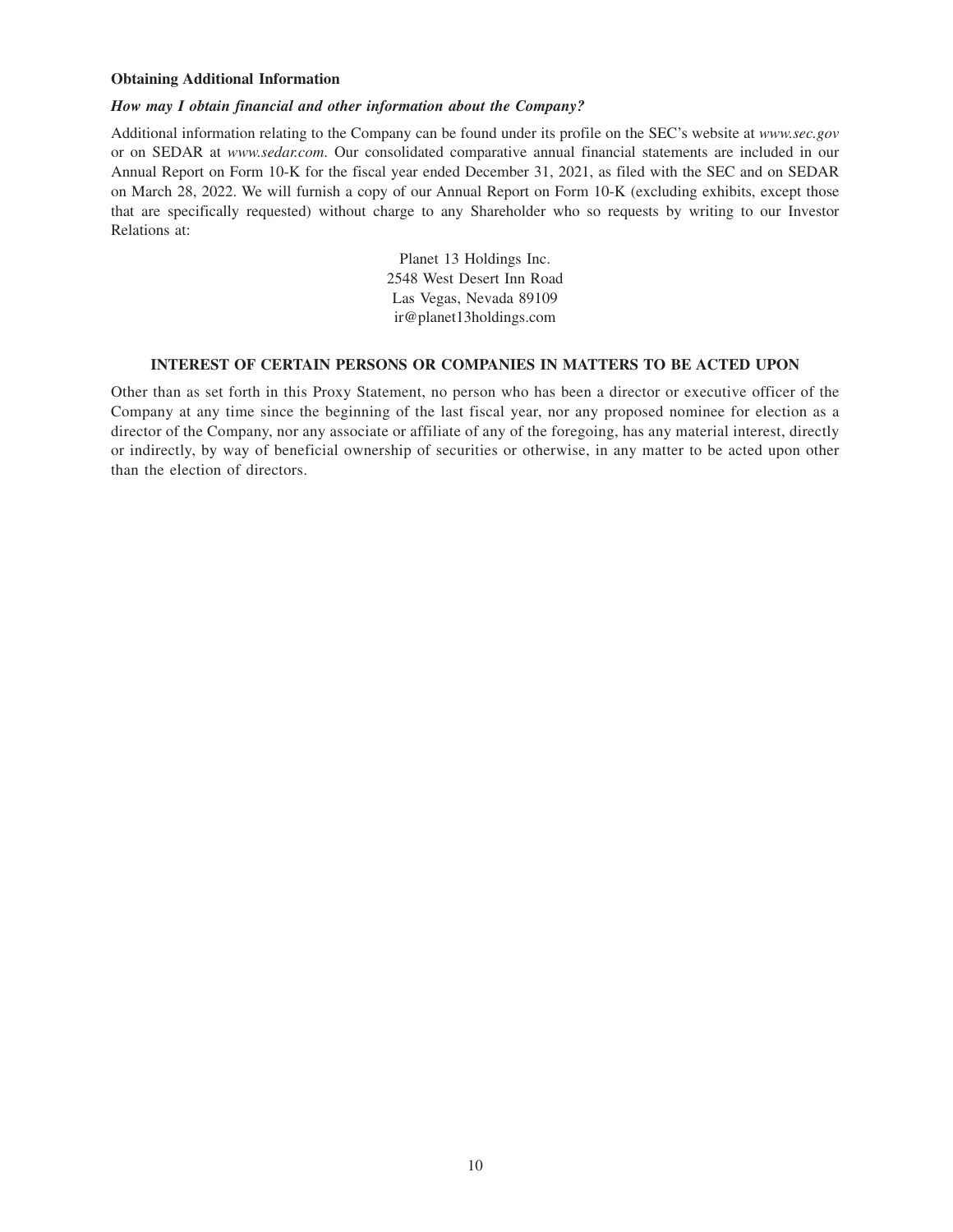#### **SECURITY OWNERSHIP OF CERTAIN BENEFICIAL OWNERS AND MANAGEMENT**

The following table sets forth the beneficial ownership of our voting securities as of the Record Date for (i) each member of the Board, (ii) each NEO (as defined under ''Executive Compensation''), (iii) each person known to us to be the beneficial owner of more than 5% of our voting securities and (iv) the members of the Board and our executive officers as a group. Beneficial ownership is determined according to the rules of the SEC. Generally, a person has beneficial ownership of a security if the person possesses sole or shared voting or investment power of that security, including any securities that a person has the right to acquire beneficial ownership within 60 days. Except as indicated, all shares of our securities will be owned directly, and the person or entity listed as the beneficial owner has sole voting and investment power. The percentage ownership in the below table is based on 220,146,227 Common Shares outstanding as of the Record Date. On May 7, 2021, all of our outstanding Restricted Voting Shares were converted to Common Shares. As a result, there are no Restricted Voting Shares outstanding and we have only one class of outstanding shares, the Common Shares. To our knowledge, except as noted below, no person or entity is the beneficial owner of more than 5% of the Common Shares. The address for each director and executive officer is c/o Planet 13 Holdings Inc., 2548 West Desert Inn Road, Suite 100, Las Vegas, Nevada 89109.

|                          | <b>Common Shares</b>                          |                                                |
|--------------------------|-----------------------------------------------|------------------------------------------------|
| Name of Beneficial Owner | <b>Number</b><br><b>Beneficially</b><br>Owned | Percent of<br>Total<br>Common<br><b>Shares</b> |
|                          | $39,470,205^{(1)}$                            | 17.93%                                         |
|                          | $38,818,935^{(2)}$                            | 17.63%                                         |
|                          | $183.258^{(3)}$                               | $*$                                            |
|                          | $4,243,226^{(4)}$                             | 1.93%                                          |
|                          | 148.553                                       | $\ast$                                         |
|                          | 137,216                                       | $\ast$                                         |
|                          | 86.158.843                                    | 39.1%                                          |

<sup>\*</sup> Less than one percent.

(3) Beneficial ownership includes 56,887 Common Shares owned securities through his registered retirement savings plan. Mr. Logan has the sole voting power over 183,528 Common Shares, shared voting power over no Common Shares, sole dispositive power over 183,528 Common Shares and shared dispositive power over no Common Shares.

<sup>(1)</sup> Beneficial ownership includes 562,500 Common Shares owned by the Scheffler Family Limited Partnership (the ''**Partnership**'') and 5,000,000 Common Shares owned by Thirteen, LLC (''**Thirteen**'') and 33,016,470 Common Shares owned by Scheffler RX LLC. The Partnership, Scheffler RX LLC and Thirteen are entities owned and controlled by Mr. Scheffler. Mr. Scheffler has the sole voting power over 39,470,205 Common Shares, shared voting power over no Common Shares, sole dispositive power over 39,470,205 Common Shares and shared dispositive power over no Common Shares.

<sup>(2)</sup> Beneficial ownership includes 30,413,176 Common Shares owned by RAG Holdings LLC (''**RAG**'') and 7,603,294 Common Shares owned by PRMN Investments, LLC (''**PRMN**''). RAG and PRMN are entities owned and controlled by Mr. Groesbeck. Mr. Groesbeck has the sole voting power over 38,818,935 Common Shares, shared voting power over no Common Shares, sole dispositive power over 38,818,935 Common Shares and shared dispositive power over no Common Shares.

<sup>(4)</sup> Beneficial ownership includes 4,037,000 Common Shares owned by 4 Degrees Higher LLC (''**4 Degrees**''). 4 Degrees is an entity owned and controlled by Mr. Wren. Mr. Wren has the sole voting power over 4,243,226 Common Shares, shared voting power over no Common Shares, sole dispositive power over 4,243,226 Common Shares and shared dispositive power over no Common Shares.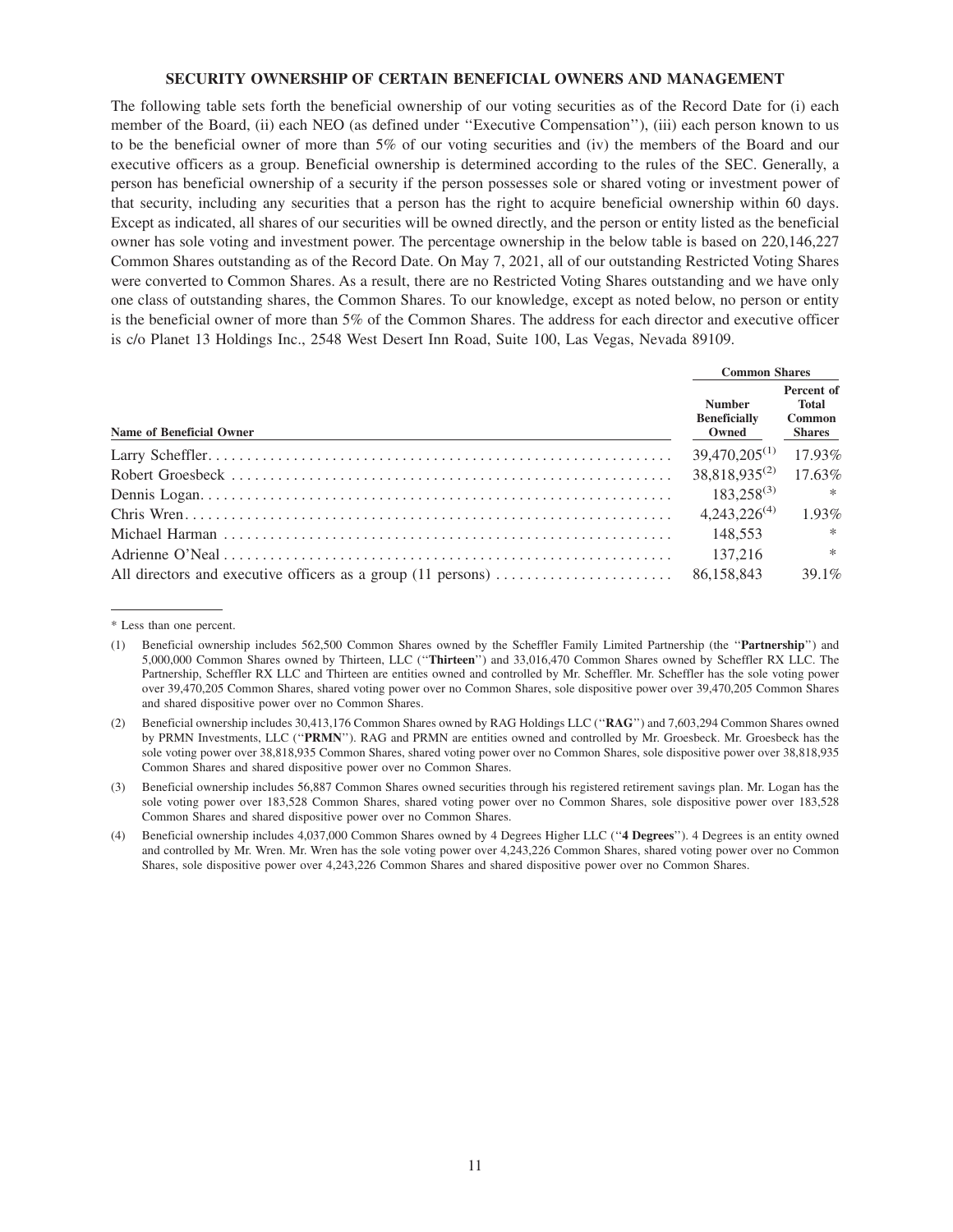### **RECOMMENDATION OF THE BOARD**

The Board unanimously recommends that each holder of Common Shares vote FOR all proposals described in this Proxy Statement.

### **PROPOSALS TO BE VOTED ON**

TO THE KNOWLEDGE OF THE BOARD, THE ONLY MATTERS TO BE PLACED BEFORE THE MEETING ARE THOSE REFERRED TO IN THE NOTICE OF MEETING ACCOMPANYING THIS PROXY STATEMENT. HOWEVER, SHOULD ANY OTHER MATTERS PROPERLY COME BEFORE THE MEETING, THE COMMON SHARES REPRESENTED BY THE PROXY SOLICITED HEREBY WILL BE VOTED ON SUCH MATTERS IN ACCORDANCE WITH THE BEST JUDGMENT OF THE PERSONS VOTING THE COMMON SHARES REPRESENTED BY THE PROXY.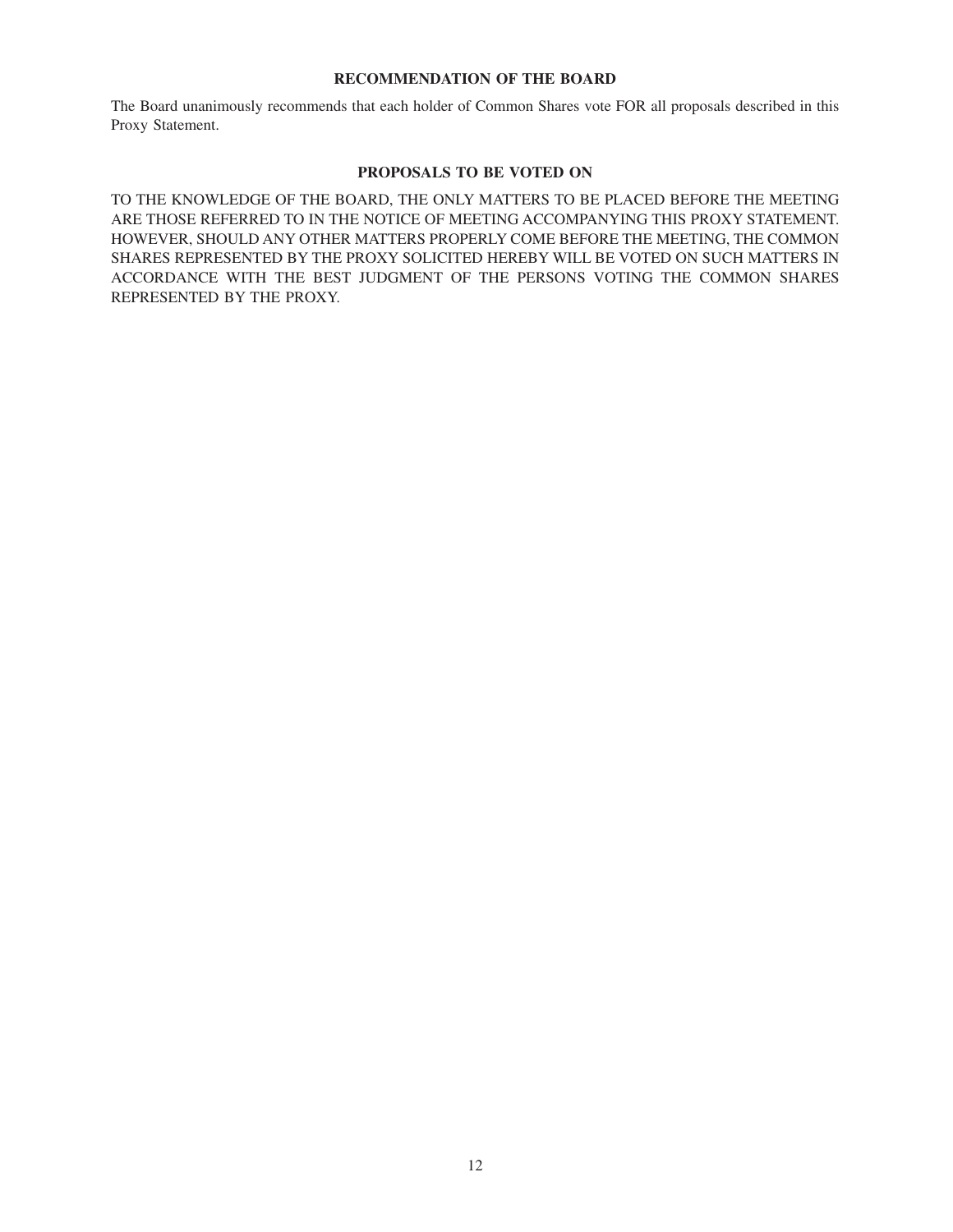### **PROPOSAL NO. 1: ELECTION OF DIRECTORS**

The term of office of each of the present directors, being Robert Groesbeck, Larry Scheffler, Michael Harman and Adrienne O'Neal, will expire at the Meeting.

Pursuant to the Company's Articles, the number of directors of the Company shall be a minimum of three (3). The Board has fixed the number of directors to be elected at the Meeting at four (4).

At the Meeting, the holders of Common Shares will be asked to vote for election of the four (4) persons named below, presented for election at the Meeting as the Board's nominees.

The Board does not contemplate that any of these nominees will be unable to serve as a director, but, if that should occur for any reason prior to the Meeting, the persons designated in the enclosed form of proxy reserve the right to vote for other nominees in their discretion. Each director elected will hold office until the next annual meeting of Shareholders or until his or her successor is elected or appointed, unless his or her office is earlier vacated in accordance with the Articles or the BCBCA. The following table sets forth certain information about our directors and director nominees:

| Age      | <b>Position</b>            | <b>Location of Residence</b>           | <b>Director Since</b>                                                                      |
|----------|----------------------------|----------------------------------------|--------------------------------------------------------------------------------------------|
| 6 I      | Co-Chief Executive Officer |                                        | June 2018                                                                                  |
| 72.      | Co-Chief Executive Officer |                                        | June $2018$                                                                                |
| 49<br>62 | Director<br>Director       | Las Vegas, Nevada<br>Las Vegas, Nevada | June 2018<br>June 2019                                                                     |
|          |                            |                                        | Director, Co-Chairman and Henderson, Nevada<br>Director, Co-Chairman and Henderson, Nevada |

#### **Notes:**

*(1) Member of the Audit Committee. Mr. Harman is the Chairman.*

*(2) Member of the Corporate Governance and Nominating Committee. Ms. O'Neal is the Chairman.*

*(3) Member of the Compensation Committee. Ms. O'Neal is the Chairman.*

#### **Director Biographies**

*Robert Groesbeck* has served as Co-CEO and a director of the Company since June 2018. Prior to that, Mr. Groesbeck served as Co-President of MMDC, a subsidiary of the Company, from 2014 to June 2018. Mr. Groesbeck served as General Counsel to Republic Services, a provider of comprehensive solid waste and recycling services, for its Nevada operations and was their western regional counsel from 1993 to 2001, and provided outside legal consulting to Republic Services from 2001 through 2008. He also served as General Counsel to C&S Waste Solutions, a privately operated Nevada and California waste disposal company, from 2010 through 2015, and provided outside legal consulting from 2008 through 2010, and 2015 through May 2018 to C&S Waste Solutions. He has practiced law for over 25 years and has also served as the mayor of the City of Henderson, Nevada from 1993 to 1997. Mr. Groesbeck earned his B.S. in Criminal Justice from the University of Nevada, a M.B.A. from National University and a J.D. from Thomas M. Cooley Law School.

We believe that Mr. Groesbeck's experience as a long-time entrepreneur, legal practitioner, and starting and/or assisting in the creation of a number of businesses, qualifies him to serve on the Board.

*Larry Scheffler* has served as Co-Chief Executive Officer and a director of the Company since June 2018. Prior to that, Mr. Scheffler served as Co-President of MMDC, a subsidiary of the Company, from 2014 to June 2018. He was also the Chairman and Founder of Las Vegas Color Graphics, Inc., a privately owned commercial printing company, where he served from 1978 through 2022. Mr. Scheffler has also served as a councilman for the City of Henderson, Nevada from 1990 to 1995. Mr. Scheffler has also served as a commissioner on six major commissions in Southern Nevada government and has an extensive background in real estate. He has founded and is managing director of entities controlling over 1,000 acres in three states that are under some form of development.

We believe that Mr. Scheffler's broad management experience and past success with guiding the growth of the Company qualifies him to serve on the Board.

*Michael Harman, Certified Public Accountant (''CPA*''), has been a director of the Company since June 2018. He has served as the Managing Partner and senior audit partner with HRP CPAs, a certified public accounting and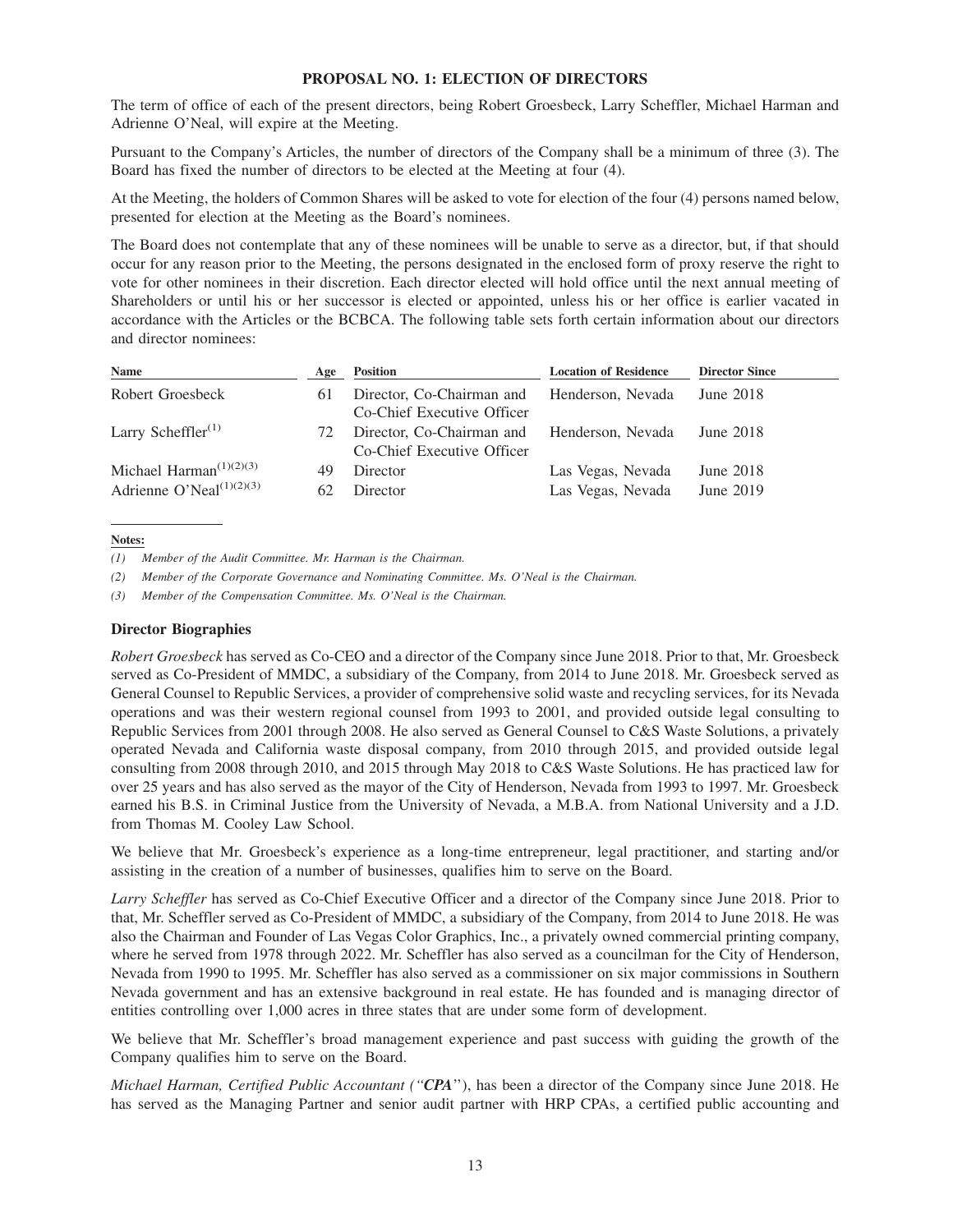consulting firm since July 2016. Prior to that, Mr. Harman was a Partner at LLB CPAs from 1998 to June 2016. He holds FINRA series 27 and 63 licenses, serves as Financial Operations Principal for a Broker Dealer in Las Vegas, is a member of the American Institute of Certified Public Accountants, the Turnaround Management Association and the Nevada Society of Certified Public Accountants and is a CPA licensed in the State of Nevada.

We believe that Mr. Harman is qualified to serve on the Board due to his extensive accounting experience and his familiarity in working with management of a variety of companies in his role as a CPA.

*Adrienne O'Neal* has been a director of the Company since June 2019. She has been the owner of Las Vegas Counselor LLC since 2004, where she provides marriage and family therapy services, and she is also the co-owner of Red Rock Counseling, a private practice agency which includes licensed therapists and training for pre-licensed graduate students since December 2018. Prior to 2004, Ms. O'Neal was an Account Manager at R&R Partners, an advertising, marketing, public relations, and public affairs firm, for 13 years between 1984 to 2004. From June 2017 to February 2021, Ms. O'Neal was appointed by former State of Nevada Governor Brian Sandoval and served on the Nevada State Board of Marriage & Family Therapy and Clinical Professional Counselors. Ms. O'Neal has also served as a part-time instructor at the University of Nevada, Las Vegas School of Medicine's Marriage and Family Therapy Graduate Program, where she has served since January 2017. Ms. O'Neal has passed the Series 7 exam, which measures the degree to which a candidate possesses the knowledge needed to perform the critical functions of a general securities representative, including sales of corporate securities, municipal securities, investment company securities, variable annuities, direct participation programs, options and government securities, administered by the Financial Industry Regulatory Authority. She holds a B.S. in Marketing and a M.S. in Marriage and Family Therapy degree from the University of Nevada.

We believe that Ms. O'Neal's expertise in securities matters and her background in a variety of types of business qualifies her to serve on the Board.

### **Majority Voting Policy**

On June 11, 2018, the Board adopted a majority voting policy pursuant to which each director should be elected by the vote of a majority of the Common Shares represented in person and by proxy at any meeting of the Shareholders involving the election of directors. In respect to uncontested elections, being an election where the number of nominees for director equals the number of directors to be elected, each nominee who receives a greater number of votes ''withheld'' from his or her election than votes ''for'' such election will promptly tender his or her resignation to the Chair following the applicable Shareholders' meeting. In such an instance, the Corporate Governance and Nominating Committee will consider the offer of resignation and will make a recommendation to the Board on whether to accept it. In considering whether or not to accept the resignation, the Corporate Governance and Nominating Committee will consider the circumstances of such vote, including, without limitation, the effect such resignation may have on the Company's ability to comply with any applicable corporate or securities laws, including, but not limited to, the Company's Articles or any applicable governance rules and policies; whether such resignation would result in a violation of a contractual provision by the Company; and any other factors that the Corporate Governance and Nominating Committee considers relevant to determine whether there are exceptional circumstances which require the Board to decide to accept the resignation. The Board will review and make a final decision based on the Corporate Governance and Nominating Committee's recommendation and announce such decision in a press release within 90 days following the applicable Shareholders' meeting. The Board will be expected to accept the resignation except in situations where exceptional circumstances would warrant the director to continue to serve on the Board. However, if the Board declines to accept the resignation, it will include in the press release the reasons for its decision. A director who tenders his or her resignation pursuant to this policy will not participate in any meeting of the Board or any sub-committee of the Board, including any such meetings at which the resignation is considered.

#### **Advance Notice Policy**

The Company has adopted an advance notice policy, pursuant to which, any additional director nomination for an annual meeting of Shareholders or a special meeting of the Shareholders (which is not also an annual meeting) must be received by the Secretary of the Company in proper written form at the principal office of the Company, (i) in the case of an annual meeting of Shareholders, not less than thirty (30) days nor more than sixty-five (65) days prior to the date of the annual meeting of Shareholders; provided, however, that in the event that the annual meeting of Shareholders is to be held on a date that is less than fifty (50) days after the date (the ''**Notice Date**'') on which the first public announcement of the date of the annual meeting was made, notice by the nominating Shareholder may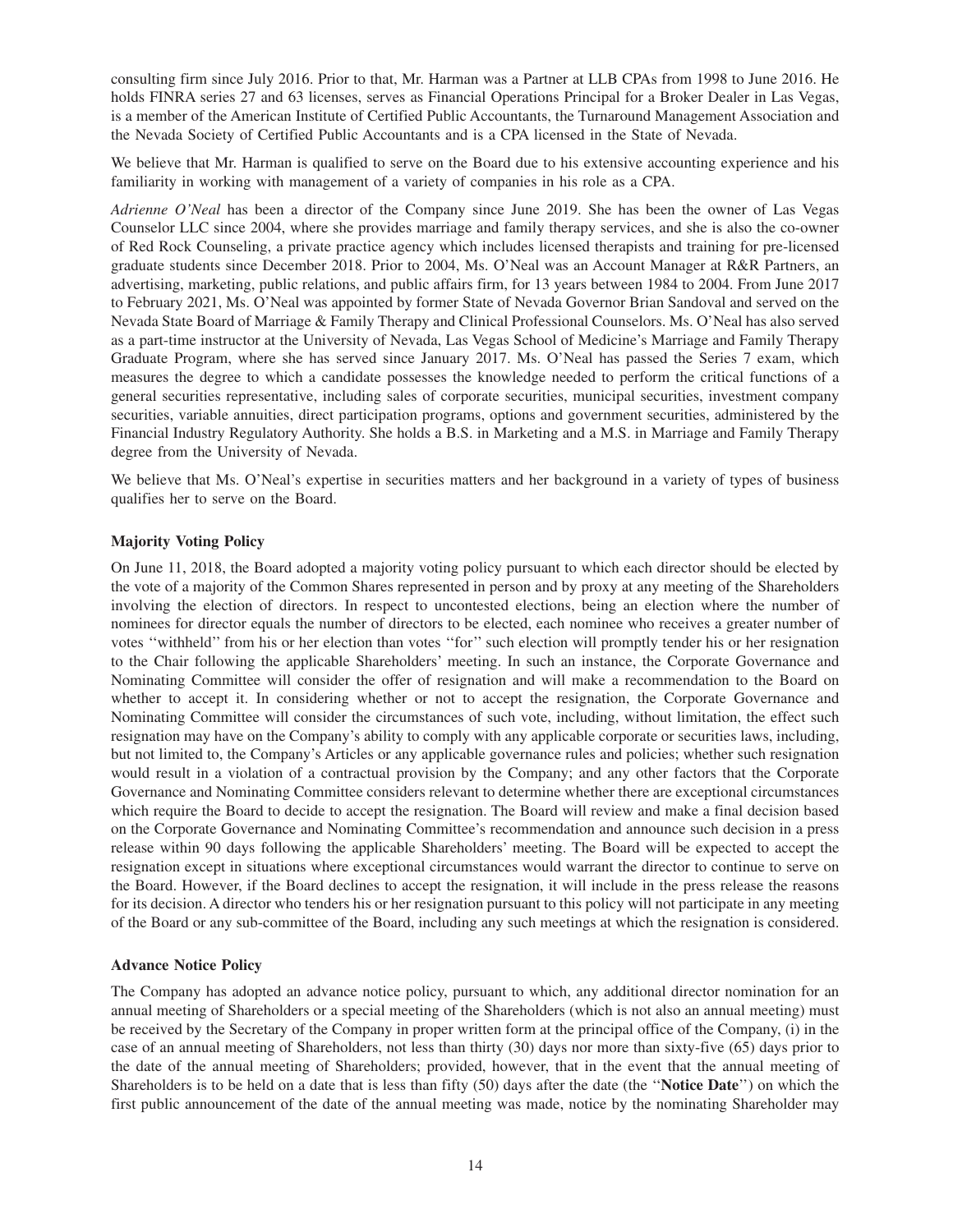be given not later than the close of business on the tenth (10th) day following the Notice Date; and (ii) in the case of a special meeting of the Shareholders (which is not also an annual meeting), not later than the close of business on the fifteenth (15th) day following the day on which the first public announcement of the date of the special meeting of Shareholders was made.

### Corporate Cease Trade Orders

To the knowledge of the Company, no proposed director of the Company is, as at the date of the Proxy Statement, or has been, within 10 years before the date of this Proxy Statement, a director, chief executive officer or chief financial officer of any company (including the Company) that,

- (a) was subject to an order that was issued while the proposed director was acting in the capacity as director, chief executive officer or chief financial officer; or
- (b) was subject to an order that was issued after the proposed director ceased to be a director, chief executive officer or chief financial officer and which resulted from an event that occurred while that person was acting in the capacity as director, chief executive officer or chief financial officer.

### Bankruptcy and Insolvency

To the knowledge of the Company, no proposed director of the Company:

- (a) is, as at the date of this Proxy Statement, or has been within 10 years before the date of this Proxy Statement, a director or executive officer of any company (including the Company) that, while that person was acting in that capacity, or within a year of that person ceasing to act in that capacity, became bankrupt, made a proposal under any legislation relating to bankruptcy or insolvency or was subject to or instituted any proceedings, arrangement or compromise with creditors or had a receiver, receiver manager or trustee appointed to hold its assets; or
- (b) has, within the 10 years before the date of this Proxy Statement, become bankrupt, made a proposal under any legislation relating to bankruptcy or insolvency, or become subject to or instituted any proceedings, arrangement or compromise with creditors, or had a receiver, receiver manager or trustee appointed to hold the assets of the proposed director.

### Penalties and Sanctions

To the knowledge of the Company, no proposed director of the Company has been subject to:

- (a) any penalties or sanctions imposed by a court relating to securities legislation or by a securities regulatory authority or has entered into a settlement agreement with a securities regulatory authority; or
- (b) any other penalties or sanctions imposed by a court or regulatory body that would likely be considered important to a reasonable securityholder in deciding whether to vote for a proposed director.

Holders of Common Shares can vote for all of the proposed nominees for directors of the Company, vote for some of the proposed nominees and withhold for others, or withhold from voting for all or any of the proposed nominees. **Unless a Shareholder directs that his, her or its Common Shares be otherwise voted or withheld from voting in connection with the election of directors, the proxy designees named in the enclosed form of proxy intend to vote such proxies FOR the election of the four nominees whose names are set forth above.**

### **OUR BOARD UNANIMOUSLY RECOMMENDS THAT YOU VOTE ''FOR'' THE ELECTION OF THE NOMINEES IN PROPOSAL NO. 1.**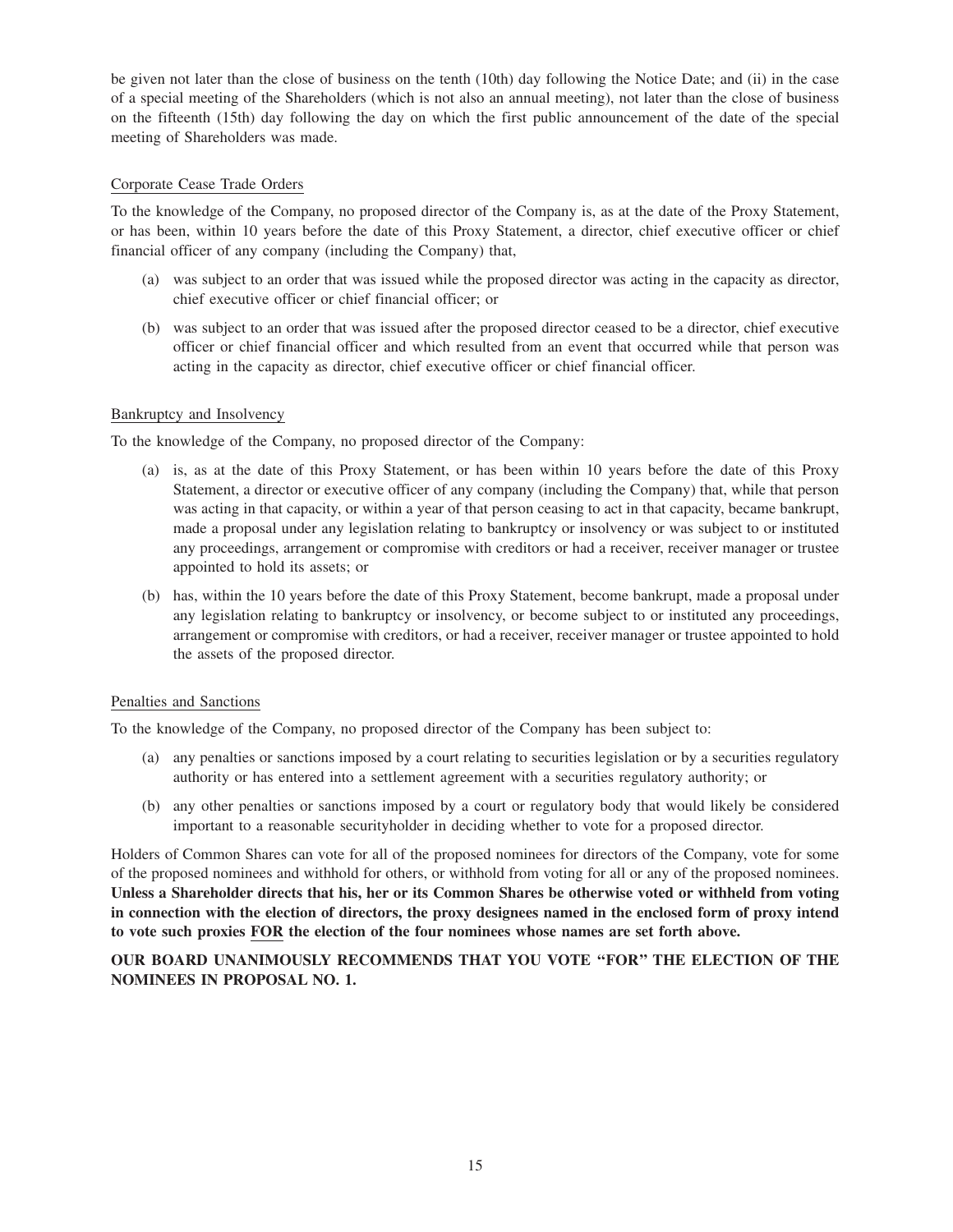#### **PROPOSAL NO. 2: RE-APPOINTMENT AND REMUNERATION OF AUDITORS**

At the Meeting, Shareholders will be asked to re-appoint Davidson & Company LLP (''**Davidson**'') as the auditors of the Company until the next annual meeting of Shareholders, based on the recommendation of the audit committee of the Board (the ''**Audit Committee'')** and the Board, and to authorize the directors to fix the remuneration of the auditors. Davidson was appointed auditor of the Company effective as at September 24, 2019 in respect of the fiscal year ended December 31, 2019. The Board and the Audit Committee believe the continued retention of Davidson as our independent registered accounting firm is in the best interests of the Company and our Shareholders. A representative of Davidson will be present at the Meeting, will be given the opportunity to make a statement if he or she so desires and will be available to respond to appropriate questions.

The following table provides information regarding the fees billed to us by Davidson in the fiscal years ended December 31, 2021 and December 31, 2020:

|                      | For the fiscal years ended  |
|----------------------|-----------------------------|
| December 31.<br>2021 | December 31,<br><b>2020</b> |
| \$622,104            | \$593,375                   |
| 21.187               | 71.760                      |
| 10.371               | 17.338                      |
|                      |                             |
| \$652,662            | \$687,473                   |

(1) Audit Fees consist of audit of annual financial statements and review of financial statements.

(2) Audit Related Fees consist of the review and consents associated with prospectus offerings.

(3) Tax Fees consist of preparation fees associated with preparing Corporate federal income tax returns.

#### **Pre-Approval Policies and Procedures**

The Audit Committee charter sets out procedures regarding the provision of non-audit services by the Company's independent chartered professional accountants. This policy encourages consideration of whether the provision of services other than audit services is compatible with maintaining the auditor's independence and requires Audit Committee pre-approval of permitted non-audit and non-audit related services.

**Unless a Shareholder directs that his, her or its Common Shares be withheld from voting in connection with the re-appointment of Davidson, the proxy designees named in the enclosed form of proxy intend to vote such proxies FOR the re-appointment of Davidson as the auditors of the Company and to authorize the directors to fix the remuneration of the auditors.**

**OUR BOARD UNANIMOUSLY RECOMMENDS THAT YOU VOTE ''FOR'' THE RE-APPOINTMENT OF THE AUDITORS AND AUTHORIZATION FOR THE DIRECTORS TO FIX THE REMUNERATION OF THE AUDITORS IN PROPOSAL NO. 2.**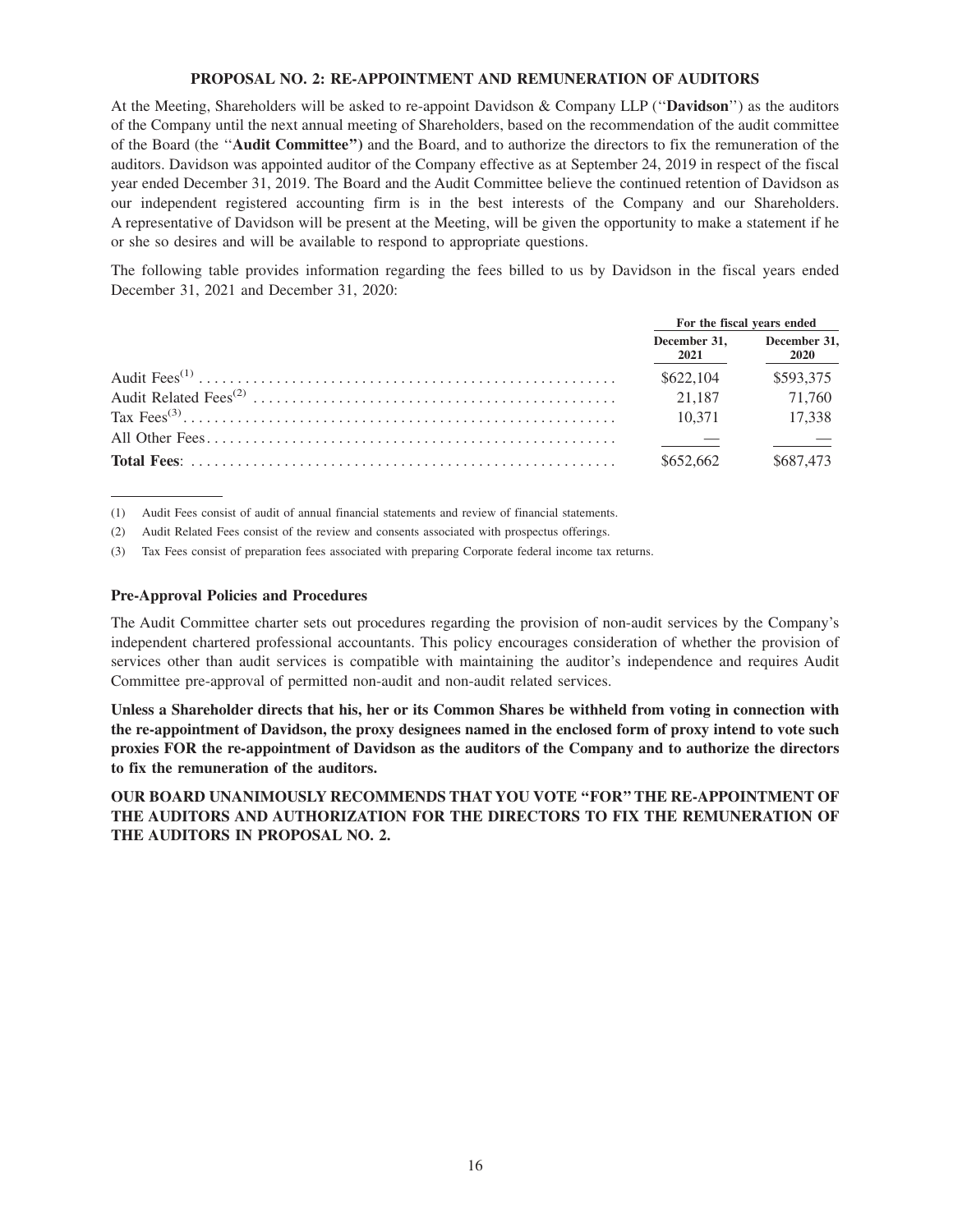#### **REPORT OF THE AUDIT COMMITTEE**

*The material in this report is not ''soliciting material,'' is not deemed ''filed'' with the SEC, and is not to be incorporated by reference into any filing by Planet 13 Holdings Inc. under the Securities Act or the Exchange Act.*

The primary purpose of the Audit Committee is to assist the Board in fulfilling its responsibilities for oversight of financial, audit and accounting matters. The Audit Committee reviews the financial reports and other financial information provided by the Company to regulatory authorities and its Shareholders, as well as reviews the Company's system of internal controls regarding finance and accounting, including auditing, accounting and financial reporting processes.

In connection with these responsibilities, the Audit Committee met with management and Davidson to review and discuss the financial statements for the fiscal year ended December 31, 2021. The Audit Committee has also discussed with Davidson, the Company's independent registered public accounting firm, the matters required to be discussed under applicable auditing standards, including Auditing Standard No. 1301. In addition, the Audit Committee discussed with Davidson its independence, and received from Davidson the written disclosures and the letter required by applicable requirements of the Public Company Accounting Oversight Board. Finally, the Audit Committee discussed with Davidson, with and without management present, the scope and results of Davidson's audit of such financial statements.

Based on the Audit Committee's discussions with management, review of Davidson's letter and discussions with Davidson, the Audit Committee recommended to the Board that the audited financial statements be included in our annual report on Form 10-K for the fiscal year ended December 31, 2021.

**Audit Committee of the Board**

Michael Harman (Chair) Larry Scheffler Adrienne O'Neal

### **OTHER MATTERS WHICH MAY COME BEFORE THE MEETING**

The Board is not aware of any other matter to come before the Meeting other than as set forth in the Notice of Meeting. If any other matter properly comes before the Meeting, it is the intention of the persons named in the enclosed form of proxy to vote the Common Shares represented thereby in accordance with their best judgment on such matter.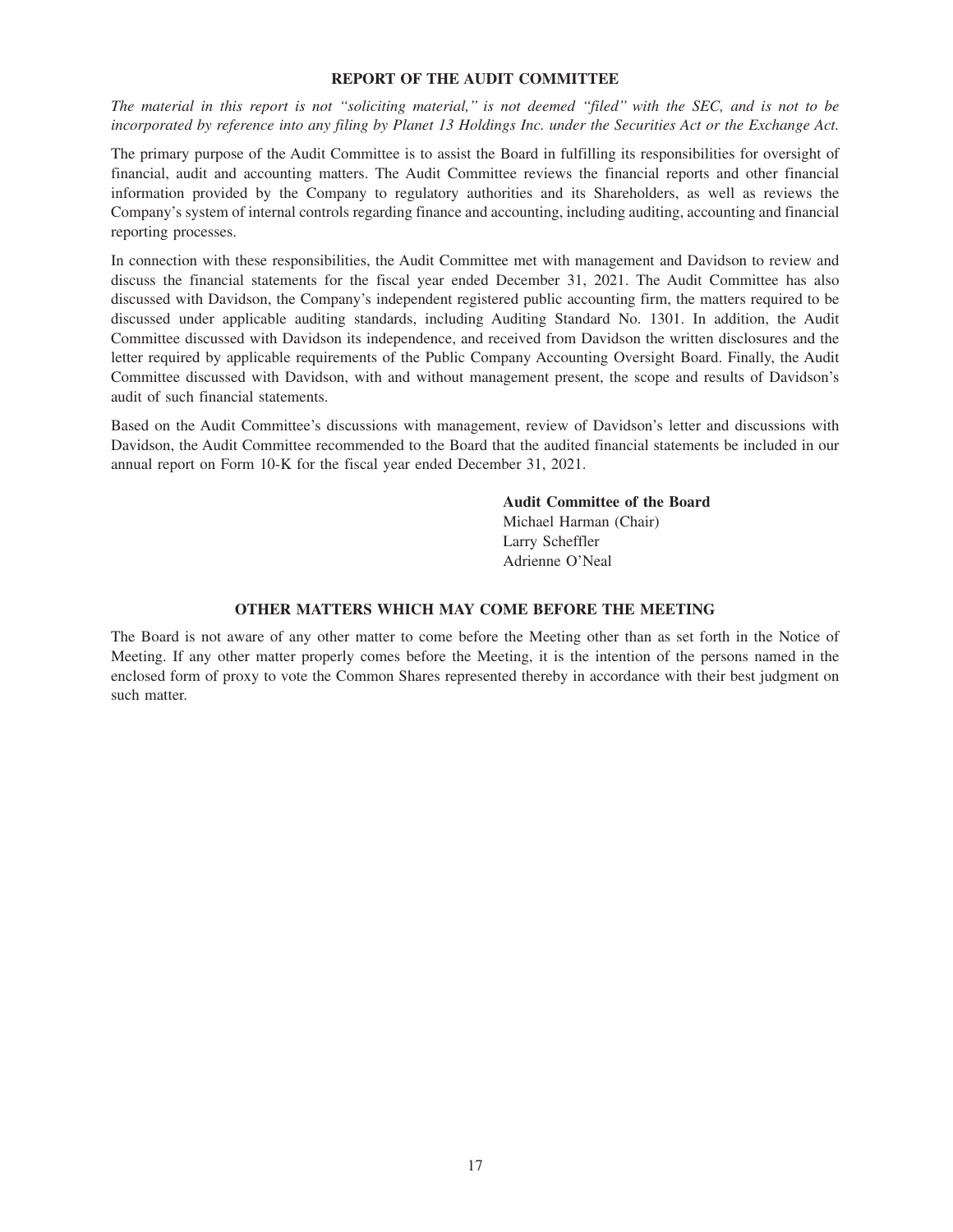### **CORPORATE GOVERNANCE**

The Canadian Securities Administrators (the ''**CSA**'') have adopted National Policy 58-201 *Corporate Governance Guidelines* (''**NP 58-201**''), which provides non-prescriptive guidelines on corporate governance practices for reporting issuers. Additionally, the CSA has implemented National Instrument 58-101 *Disclosure of Corporate Governance Practices* (''**NI 58-101**''), which requires issuers to disclose the corporate governance practices that they have adopted according to the guidelines provided pursuant to NP 58-201, which apply to all public companies.

The Board believes that good corporate governance improves corporate performance and benefits all Shareholders and has reviewed the Company's corporate governance practices in light of these guidelines. A description of the Company's corporate governance practices is set out below.

### **Board of Directors and Director Independence**

The Board is currently comprised of four directors and it is proposed that four directors will be nominated at the Meeting.

NI 58-201 recommends that the board of directors of every listed company should consist of a majority of individuals who qualify as "independent" directors under National Instrument 52-110 – *Audit Committees* ("N**I 52-110**"), which provides that a director is independent if he or she has no direct or indirect ''material relationship'' with the company. ''Material relationship'' is defined as a relationship which could, in the view of the company's board of directors, be reasonably expected to interfere with the exercise of a director's independent judgment.

Currently, the Board consists of Robert Groesbeck, Larry Scheffler, Michael Harman, and Adrienne O'Neal, of whom, Robert Groesbeck and Larry Scheffler are considered ''not independent'', as they are executive officers of the Company. Each of the remaining two directors is considered by the Board to be ''independent'', within the meaning of NI 52-110. In making the foregoing determinations, the circumstances of each director have been examined by the Board in relation to a number of factors.

The Board is also composed of two ''independent directors'' as defined under the rules of Nasdaq (''**Nasdaq Rules**''). Nasdaq Rule 5605(a)(2) provides that an "independent director" is a person other than an officer or employee of the Company or any other individual having a relationship which, in the opinion of the Board, would interfere with the exercise of independent judgment in carrying out the responsibilities of a director. Nasdaq Rule 5605(a)(2) provides that a director cannot be considered independent if:

- the director is, or at any time during the past three (3) years was, an employee of the company;
- the director or a family member of the director accepted any compensation from the company in excess of \$120,000 during any period of twelve (12) consecutive months within the three (3) years preceding the independence determination (subject to certain exemptions, including, among other things, compensation for board or board committee service);
- the director or a family member of the director is a partner in, controlling shareholder of, or an executive officer of an entity to which the company made, or from which the company received, payments in the current or any of the past three fiscal years that exceed 5% of the recipient's consolidated gross revenue for that year or \$200,000, whichever is greater (subject to certain exemptions);
- the director or a family member of the director is employed as an executive officer of an entity where, at any time during the past three (3) years, any of the executive officers of the company served on the compensation committee of such other entity; or
- the director or a family member of the director is a current partner of the company's outside auditor, or at any time during the past three (3) years was a partner or employee of the company's outside auditor, and who worked on the company's audit.

Under such definitions, Adrienne O'Neal and Michael Harman are each independent directors. Ms. O'Neal and Mr. Harman are also considered independent and meet the other requirements under Nasdaq Rule  $5605(c)(A)(2)(i),(ii),(iii)$  and (iv) applicable to audit committee members and under Nasdaq Rule  $5605(2)(A)$ applicable to compensation committee members. We also meet the director independence requirements for our listing with the OTCQX Best Market, being a minimum of two independent directors and a majority of the audit committee being comprised of independent directors. However, our Common Shares are not currently quoted or listed on any U.S. national exchange or interdealer quotation system that has a requirement that a majority of our Board be independent.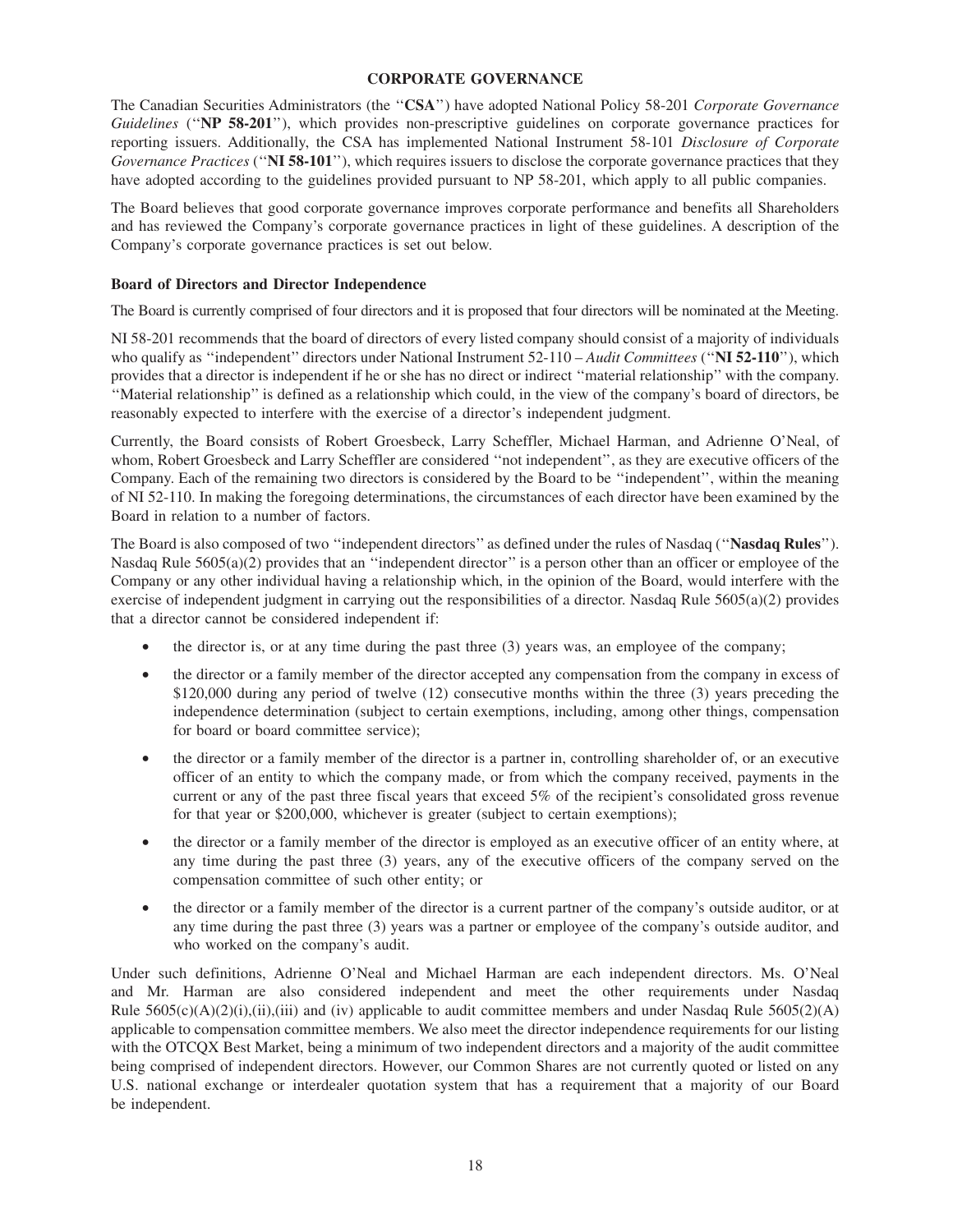The Board facilitates its exercise of independent supervision over management through the independent directors on the Board. The independent directors may hold meetings at which non-independent directors and members of management are not in attendance in conjunction with meetings of the Board. The Board held four meetings in 2021. In 2021, each person serving as a director attended at least 75% of the total number of meetings of our Board and any committee on which he or she served.

Our directors are expected to attend the Meeting virtually or in person. Any director who is unable to attend the Meeting is expected to notify one of the co-Chairmen of the Board in advance of the Meeting. All of our directors attended the annual meeting of Shareholders in 2021 virtually or in person.

We do not currently have a process for Shareholders to send communications to the Board. However, we welcome comments and questions from our Shareholders. Shareholders can direct communications to the Company at our principal executive offices or through our Investor Relations at ir@planet13holdings.com. The mailing address of our principal executive offices is 2548 West Desert Inn Road, Las Vegas, Nevada.

### **Board Leadership Structure**

The Board does not have a policy on whether or not the role of the Chief Executive Officer and Chairman should be separate or, if it is to be separate, whether the Chairman should be selected from the non-employee directors or be an employee. Currently, we operate with Robert Groesbeck and Larry Scheffler serving as our Co-Chairmen and our Co-Chief Executive Officers (''**Co-CEOs**''). We currently believe that each of Mr. Groesbeck and Mr. Scheffler serving in both capacities best serves the Company and suits the talents, expertise and experience that both people bring to the Company. The Board has not appointed a lead independent director.

### **Risk Oversight**

The Board is responsible for identifying the principal risks of the Company's business and reviewing the risk management systems implemented by management to effectively monitor and manage such risks. The Board does not have a standing risk management committee and instead administers this oversight function directly through the Board as a whole, as well as through various standing committees of our Board that address risks inherent in their respective areas of oversight. Our Board fulfills its oversight role directly and through the operations of its various committees, including the Audit Committee, Compensation Committee, and Corporate Governance and Nominating Committee. Our Board receives periodic reports on each committee's activities. Our Audit Committee has responsibility for risk oversight in connection with its review of our financial reports filed with the SEC and on SEDAR. Our Audit Committee receives reports from our Chief Financial Officer and our independent auditors in connection with the review of our quarterly and annual financial statements regarding significant financial transactions, accounting and reporting matters, critical accounting estimates and management's exercise of judgment in accounting matters. When reporting on such matters, our independent auditors also provide their assessment of management's report and conclusions.

#### **Orientation and Continuing Education**

The Board has established the Corporate Governance and Nominating Committee, presently comprised of Michael Harman and Adrienne O'Neal. Mr. Harman and Ms. O'Neal are independent within the meaning of NI 52-110.The Corporate Governance and Nominating Committee is appointed by and reports to the Board to assist the Company with the recruitment and education of new and current directors.

Pursuant to its charter, the Corporate Governance and Nominating Committee develops and annually reviews orientation and education programs for new directors and provides ongoing education for all directors. Upon joining the Board, each director is provided with an orientation briefing regarding the role of the Board, its committees and its directors, and the nature and operation of the Company's current and past business. They are also provided with a copy of the Audit Committee charter, Corporate Governance and Nominating Committee charter, Compensation Committee charter and the Code of Ethics (as defined hereinafter).

The Board encourages directors to participate in continuing education opportunities in order to ensure that the directors maintain or enhance their skills and abilities as directors, and maintain a current and thorough understanding of the Company's business.

### **Code of Ethics**

Corporate governance is the structure and process used to direct and manage the business and affairs of a corporation with the objective of enhancing shareholder value. The Board believes that the Company has in place corporate governance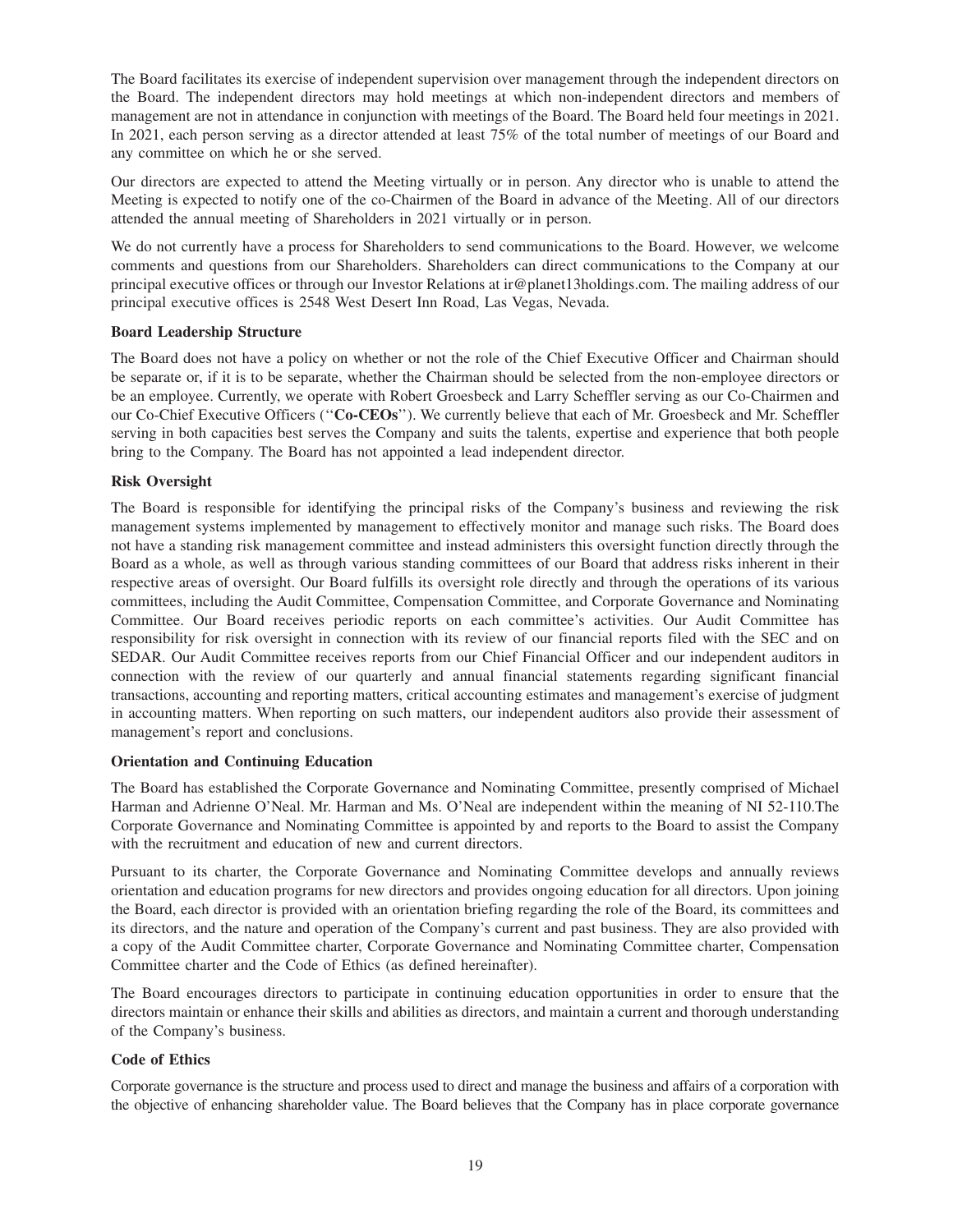practices that are both effective and appropriate to the Company's size and business operations. To facilitate meeting this responsibility, the Board seeks to foster and maintain a culture of ethical business conduct and social responsibility as critically important. The Board expects management to operate the business of the Company in a manner that enhances shareholder value and is consistent with the highest level of integrity. The Board is expected to execute the Company's business plan and to meet performance goals and objectives. The Board consistently strives to instill the Company's principles into the practices and actions of the Board and the Company's employees.

We have adopted the Code of Business Conduct and Ethics of Planet 13 Holdings Inc. (the ''**Code of Ethics**'') to assist all directors, officers, employees, and where practical key consultants of the Company and its subsidiaries to maintain the highest standards of ethical conduct in business affairs.

A copy of the Code of Ethics can be found in the ''Investor Relations'' section of our website at *www.planet13holdings.com/investors/*. We intend to satisfy the disclosure requirements of the SEC regarding amendments to, or waivers from, the Code of Ethics, by posting such information on the same website.

### **Audit Committee**

The Audit Committee assists the Board in fulfilling its responsibilities for oversight of financial, audit and accounting matters. The Audit Committee reviews the financial reports and other financial information provided by us to regulatory authorities and our Shareholders, as well as reviews our system of internal controls regarding finance and accounting, including auditing, accounting and financial reporting processes. The current members of the Audit Committee include the following directors: Michael Harman (Chair), Adrienne O'Neal and Larry Scheffler.

NI 52-110 requires the Company's Audit Committee to meet certain requirements in respect of responsibilities, composition and authority. NI 52-110 also requires the Company to disclose certain information regarding the Audit Committee as described herein.

The overall purpose of the Audit Committee of the Company is to assist the Board in fulfilling its oversight responsibilities relating to financial accounting and reporting process and internal controls for the Company. The Audit Committee exists to ensure that management has designed and implemented an effective system of internal financial controls, to review and report on integrity of the consolidated financial statements of the Company and to review the Company's compliance with regulatory and statutory requirements as they relate to financial statements, taxation matters and disclosure of material facts.

The Audit Committee held four meetings in 2021.

### Audit Committee Charter

The Board adopted a written charter of the Audit Committee which is posted on the Company's website at *www.planet13holdings.com/investors/*. The Audit Committee's primary duties and responsibilities are to: (i) conduct reviews and discussions with management and the external auditors relating to the audit and financial reporting as are deemed appropriate by the Audit Committee; (ii) assess the integrity of internal controls and financial reporting procedures of the Company and ensure implementation of such controls and procedures; (iii) ensure appropriate standards of corporate conduct for senior financial personnel and employees and, if necessary, adopt a corporate code of ethics; (iv) review the quarterly and annual financial statements and related management's discussion and analysis (''**MD&A**'') of the Company's consolidated financial position and operating results and in the case of the annual financial statements & MD&A report thereon to the Board for approval of same; (v) select and monitor the independence and performance of the Company's external auditors and approve their remuneration; (vi) provide oversight to related party transactions entered into by the Company; and (vii) provide oversight of all disclosure relating to financial statements, MD&A and information derived therefrom. The Audit Committee is responsible for inquiring of management and the external auditors about significant risks or exposures, both internal and external to which the Company may be subject and assessing the steps management has taken to minimize such risks. The Audit Committee is also responsible for establishing and implementing procedures in respect of complaints and submissions relating to accounting matters and the approval of non-audit services by the external auditors.

### Composition of the Audit Committee

The Audit Committee has been constituted to oversee the financial reporting processes of the Company and is presently comprised of two independent directors, namely Mr. Harman (Chair) and Ms. O'Neal and one non-independent director, namely Mr. Scheffler. Each member of the Audit Committee is financially literate and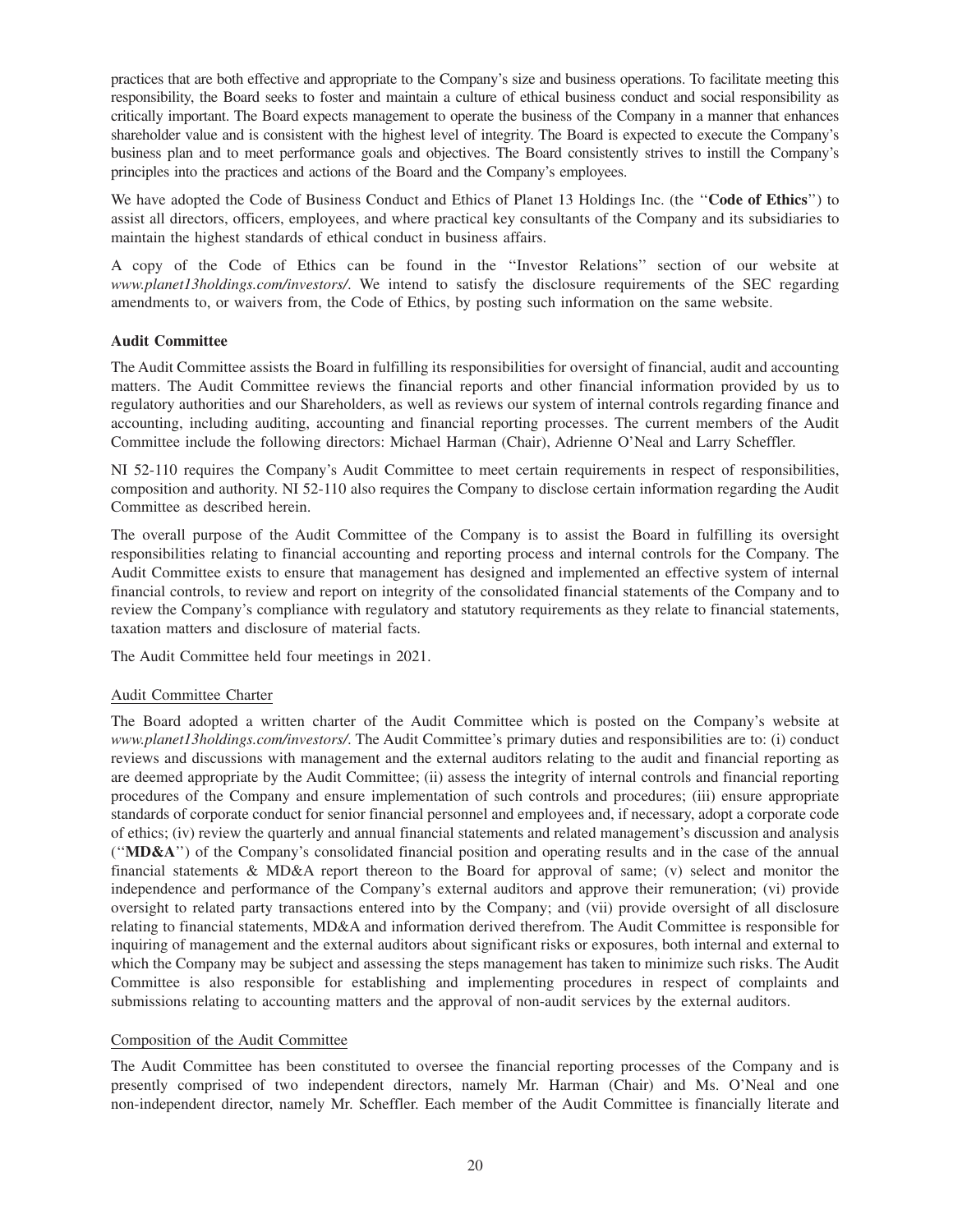possesses extensive financial knowledge, experience and comprehension of financial statements. Mr. Harman is an audit committee financial expert within the meaning of Item 407(d) of Regulation S-K under the Securities Act.

### Relevant Education and Experience

Each member of the Audit Committee, current and proposed, has experience relevant to his or her responsibilities as an Audit Committee member and is financially literate.

**Michael Harman.** Mr. Harman, CPA has been in the accounting field for over 20 years and is the Managing Partner and senior audit partner with HRP CPAs, a Certified Public Accounting and Consulting firm based in Las Vegas. His primary focus is business consulting including performing outsourced chief financial officer services and various other engagements such as consulting on M&A, systems implementation and conversions and business turnarounds. In his consulting role, he holds the title of Chief Financial Officer with various companies primarily in Las Vegas. He holds FINRA series 27 and 63 licenses, serves as Financial Operations Principal for a Broker Dealer in Las Vegas, is a member of the American Institute of Certified Public Accountants, the Turnaround Management Association and the Nevada Society of Certified Public Accountants and is a CPA licensed in the State of Nevada.

**Adrienne O'Neal.** Ms. O'Neal holds a B.S. Marketing and a M.S. Marriage and Family Therapy degree from the University of Nevada. She has been the owner of Las Vegas Counselor LLC since 2004, where she provides marriage and family therapy services. Prior to 2004, Ms. O'Neal was an Account Manager at R&R Partners for a total of 13 years. In addition, Ms. O'Neal has created and managed marketing budgets for companies and agencies including Del Webb, the Southern Nevada Water Authority and the Clark County School District. Ms. O'Neal has successfully passed the Series 7 exam, an exam which measures the degree to which a candidate possesses the knowledge needed to perform the critical functions of a general securities representative, including sales of corporate securities, municipal securities, investment company securities, variable annuities, direct participation programs, options and government securities, administered by the Financial Industry Regulatory Authority. From June 2017 to February 2021, Ms. O'Neal was appointed by former State of Nevada Governor Brian Sandoval to the Nevada State Board of Marriage & Family Therapy and Clinical Professional Counselors. Ms. O'Neal is also a part-time instructor at the UNLV School of Medicine's Marriage and Family Therapy Graduate Program.

**Larry Scheffler**. Mr. Scheffler has been a resident of Nevada for 49 years. He founded Las Vegas Color Graphics, Inc. in 1978 and grew it into the largest privately-owned commercial printing company in Nevada. Las Vegas Color had a staff of more than 200 people and was acquired by an unrelated third-party in 2022. He has also served as a councilman for the city of Henderson, Nevada from 1990 to 1995. Mr. Scheffler has also served as a commissioner on six major commissions in Southern Nevada government. He has an extensive background in real estate. He has founded and served as managing director of entities controlling over 1,000 acres in three states that are under some form of development.

### Audit Committee Oversight

At no time since the commencement of the Company's most recently completed fiscal year did the Board decline to adopt a recommendation of the Audit Committee, or to nominate/compensate an external auditor.

#### Reliance on Certain Exemptions

At no time since the commencement of the Company's most recently completed fiscal year has the Company relied on the exemption in Section 2.4 of NI 52-110 (*De Minimis Non-audit Services*), the exemptions in Subsection 6.1.1(4) (*Circumstance Affecting the Business or Operations of the Venture Issuer*), Subsection 6.1.1(5) (*Events Outside Control of Member*), Subsection 6.1.1(6) (*Death, Incapacity or Resignation*) or an exemption from NI 52-110, in whole or in part, granted under Part 8 of NI 52-110 (*Exemptions*).

#### Exemption for Venture Issuers

The Company is a ''venture issuer'' as defined in NI 52-110 and is relying on the exemptions contained in Section 6.1 of NI 52-110, which exempts the Company from the requirements of Part 3 (*Composition of the Audit Committee*) and Part 5 (*Reporting Obligations*) of NI 52-110.

#### **Corporate Governance and Nominating Committee**

The corporate governance and nominating committee (the ''**CG&N Committee**'') assists us in fulfilling our corporate governance responsibilities under applicable law and is responsible for reviewing and assessing the effectiveness of the Board, evaluating the Board and its directors and making policy recommendations aimed at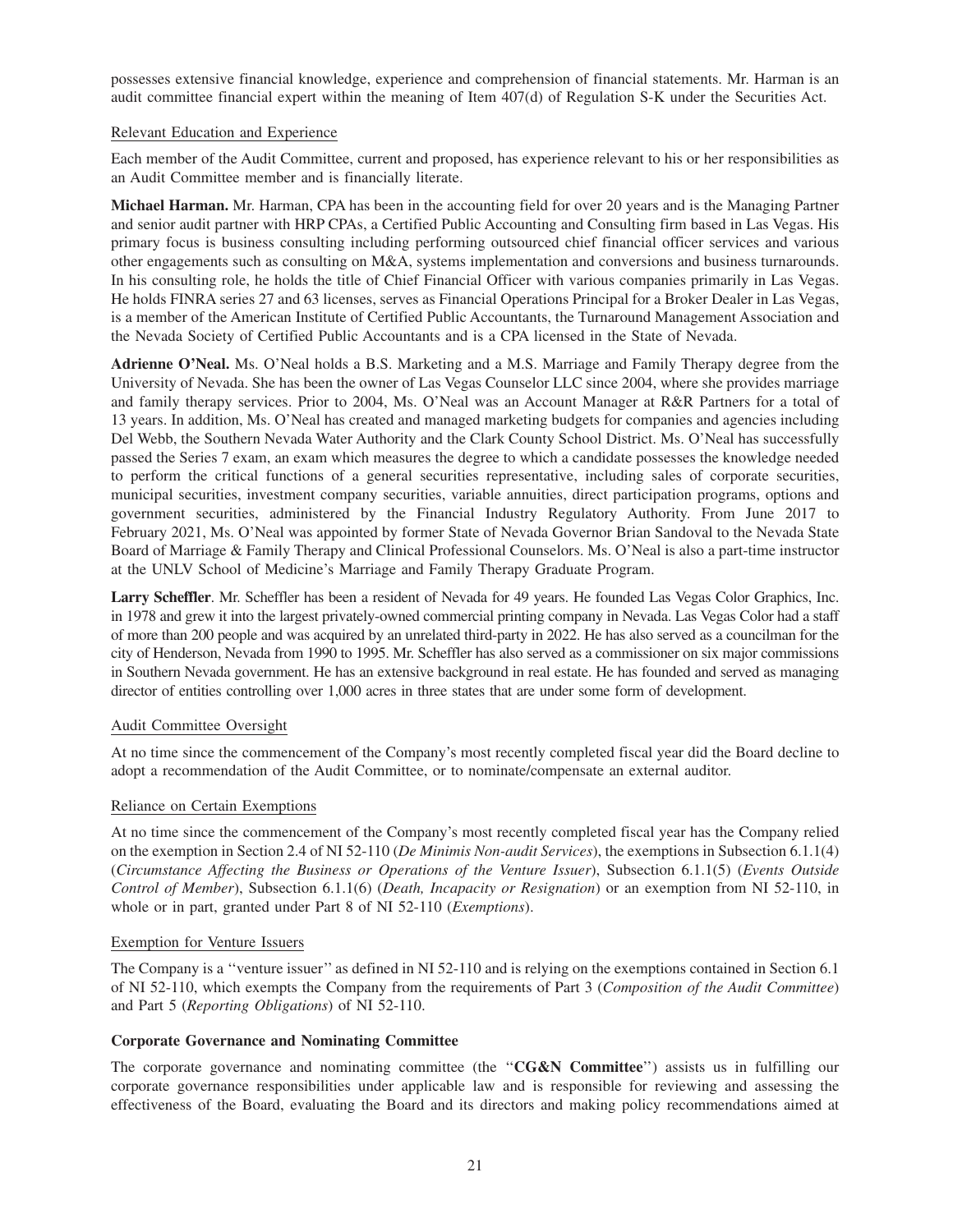enhancing Board effectiveness. In addition to assisting us with the recruitment and education of new and current directors, the CG&N Committee reports to the Board to assist us in identifying and recommending individuals qualified to become members of the Board and evaluating the Board and its directors. The current members of the CG&N Committee include the following directors: Michael Harman and Adrienne O'Neal (Chair).

The Board adopted a written charter of the CG&N Committee which is posted on the Company's website at *www.planet13holdings.com/investors/.* Pursuant to its charter, the CG&N Committee is responsible for certain activities including to:

- develop qualification criteria for Board members and determine Board size (considering goals for Board composition and individual qualifications), and evaluate potential candidates in accordance with established criteria and in consultation with the Chair of the Committee and the Co-CEOs;
- review and respond to director nominations or recommendations submitted in writing by the Company's Shareholders;
- annually (and more frequently, if appropriate) recommend to the Board candidates for presentation to the Shareholders at each annual meeting of Shareholders and one or more nominees for each vacancy on the Board that occurs between annual meetings of Shareholders;
- encourage diversity in the composition of the Board;
- develop and annually review orientation and education programs for new directors and provide ongoing education for all directors; and
- recommend to the Board qualified members of the Board for membership on committees of the Board and recommend a qualified member(s) of the Board to Chair the Board.

The CG&N Committee will consider all qualified director candidates identified by various sources, including members of the board of directors, management and Shareholders. Candidates for directors recommended by Shareholders will be given the same consideration as those identified from other sources. Any Shareholder who wishes to recommend a candidate for consideration by the CG&N Committee as a nominee for director should follow the procedures described in Proposal No.1 under ''*Advance Notice Policy*'' in this Proxy Statement. The CG&N Committee is responsible for reviewing each candidate's biographical information, meeting with each candidate and assessing each candidate's independence, skills and expertise based on a number of factors.

The CG&N Committee held one meeting in 2021.

### **Compensation Committee**

The Board has established a compensation committee (the ''**Compensation Committee**''), including the following directors Michael Harman and Adrienne O'Neal (Chair). Mr. Harman and Ms. O'Neal are independent within the meaning of NI 52-110 Mr. Harman and Ms. O'Neal further qualify as non-employee directors for the purposes of Rule 16b-3 under the Exchange Act.

The Board as a whole determines the level of compensation in respect of our senior executives. The Compensation Committee is appointed by and reports to the Board. The Compensation Committee, on behalf of the Board, establishes policies with respect to the compensation of our Co-CEOs, Chief Financial Officer and other senior executive officers. The Compensation Committee assists the Board in discharging the Board's oversight responsibilities relating to the attraction, compensation, evaluation and retention of key senior management employees, and in particular the Co-CEOs, with the skills and expertise needed to enable us to achieve our goals and strategies at fair and competitive compensation and appropriate performance incentives.

The Board is of the view that the members of the Compensation Committee collectively have the knowledge, skills, experience and background to make decisions on the suitability of the Company's compensation policies and practices. A description of such skills and experience for Mr. Harman and Ms. O'Neal is set out in this Proxy Statement under the heading ''*Audit Committee- Relevant Education and Experience.*''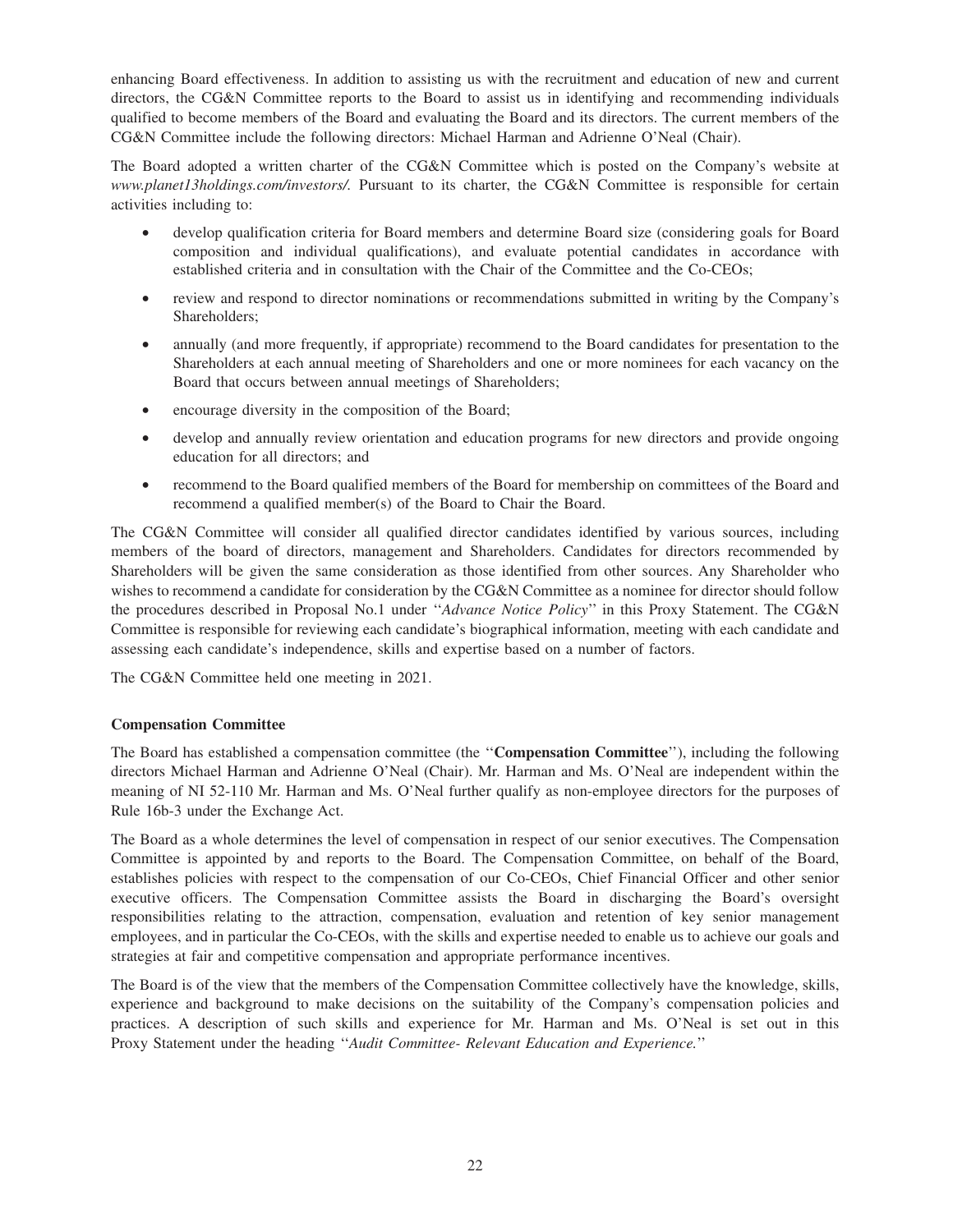The Board has adopted a written charter of the Compensation Committee, which is posted on the Company's website at *www.planet13holdings.com/investors/*. Pursuant to its charter, the Compensation Committee is responsible for certain activities including to:

- annually review and approve corporate goals and objectives relevant to the Co-CEOs and other senior executive officers' compensation, evaluate the performance of the Co-CEOs and each senior executive officer's performance in light of those goals and objectives, and recommend to the Board for approval the compensation level for the Co-CEOs and each senior executive officer based on this evaluation. In determining such compensation, the Committee will consider the Company's performance and relative Shareholder return and the compensation of Co-CEOs and senior executive officers at comparable companies. Additionally, the Committee may consider input from the Co-CEOs on senior executive compensation, but the Co-CEOs may not provide input with respect to his or her own compensation;
- review and approve the perquisites and supplemental benefits granted to the Co-CEOs and senior executive officers;
- annually review the compensation systems that are in place for employees of the Company in order to ensure the fairness and appropriateness of the compensation of all employees, including incentive compensation plans and equity-based plans;
- administer and make recommendations to the Board regarding the adoption, amendment or termination of the Company's incentive compensation plans and equity-based plans (including specific provisions) in which the Co-CEOs and senior executive officers may participate;
- ensure that all necessary Shareholder and regulatory approvals have been obtained for equity-based compensation plans;
- recommend to the Board compensation and expense reimbursement policies for directors;
- review and approve employment agreements, severance arrangements and change in control agreements and other similar arrangements for the Co-CEOs and senior executive officers;
- compare on an annual basis the total remuneration (including benefits) and the main components thereof for the senior executive officers with the remuneration practices in the same industry;
- establish levels of director compensation, including retainers, meeting fees, equity-based plans and other similar components of director compensation for Board approval, based on reviews of director compensation of comparable companies;
- review and reassess the adequacy of the Compensation Committee charter annually and recommend any proposed changes to the CG&N Committee for its approval;
- review and recommend to the Board for its approval disclosure regarding executive and director compensation in this Proxy Statement and in any offering documents prior to their public release; and
- review and make recommendations to the Board on the number and frequency of stock option grants to employees.

The Compensation Committee held two meetings in 2021.

### **Board Diversity**

In accordance with the written mandate of the Board and the charter of the CG&N Committee, in identifying and selecting director nominees, the Company values diversity and more specifically individuals from diverse backgrounds who reflect the changing population demographics of the markets in which the Company operates and of each gender; and when considering recommendations for nomination to the Board, the Board is required to consider diversity including gender, age, ethnicity and geographic background among the many other factors taken into consideration during the search process. The Company also considers among other things, the qualifications, personal qualities, business background and relative experience of individual candidates as well as the overall composition of the Board or executives with a view to identifying and selecting the best and most complementary candidates.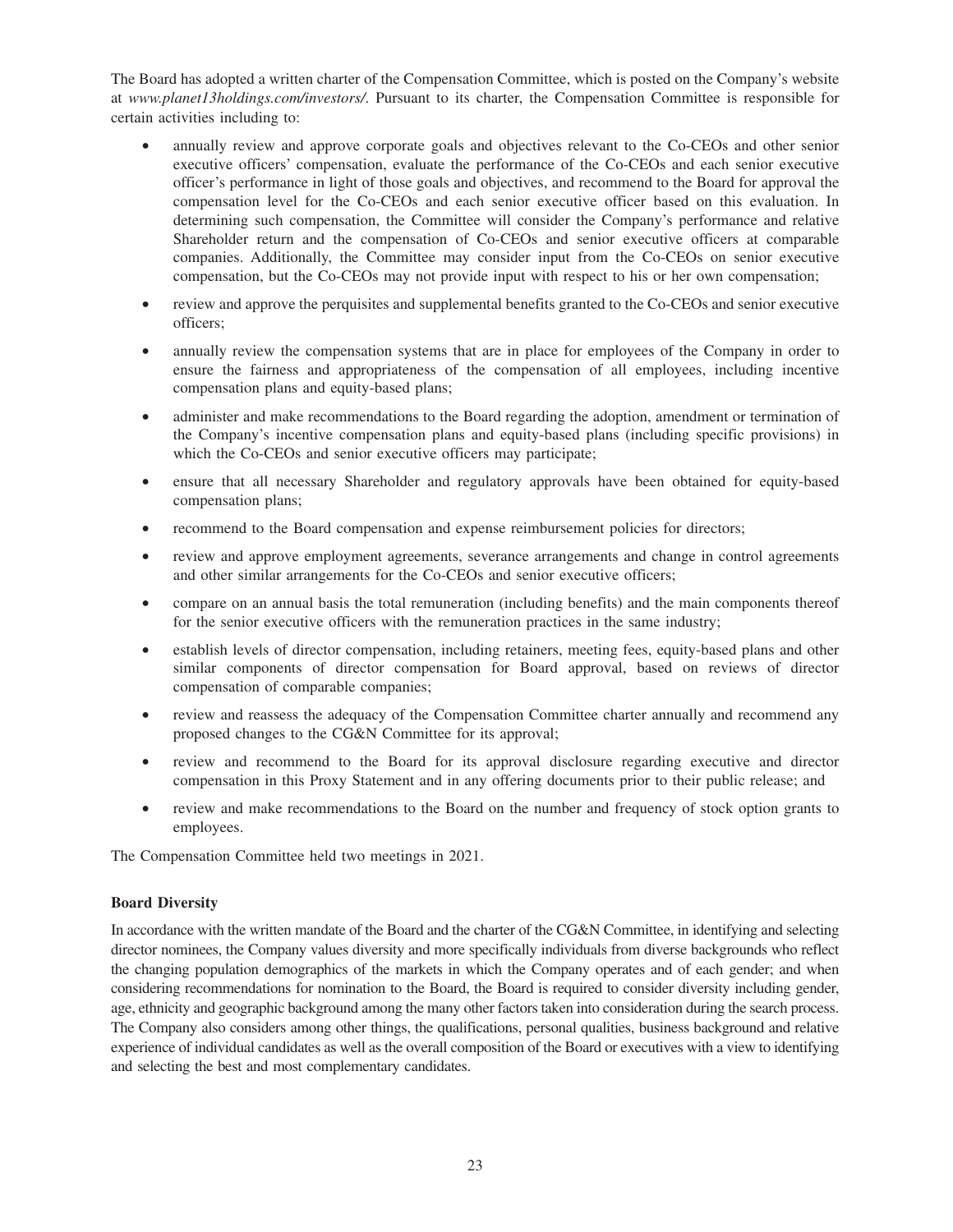#### **EXECUTIVE OFFICERS**

The following table provides certain information regarding our executive officers as of the date of this Proxy Statement:

| Name             | Age | <b>Position</b>                         |
|------------------|-----|-----------------------------------------|
| Robert Groesbeck | 61  | Co-Chief Executive Officer              |
| Larry Scheffler  | 72  | Co-Chief Executive Officer              |
| Dennis Logan     | 55  | Chief Financial Officer                 |
| Leighton Koehler | 43  | General Counsel & Secretary             |
| Chris Wren       | 40  | Vice President Operations               |
| William Vargas   | 63  | Vice President Finance                  |
| David Farris     | 28  | Vice President Sales and Marketing      |
| Michael Jennings | 47  | President of East Coast Operations      |
| Todd Hybels      | 42  | Vice President of Midwestern Operations |

#### **Executive Officer Biographies**

Information about Robert Groesbeck and Larry Scheffler, our Co-CEOs, is set forth above under Proposal No. 1.

*Dennis Logan* has served as Chief Financial Officer of the Company since June 2018. He is currently the part-time Chief Financial Officer of BTU Metals Corp. (TSX-V: BTU), a junior exploration company, since August 2017, and is the part-time Chief Financial Officer of Sterling Metals Corp. (TSX-V: SAG), a mineral exploration company, since September 2017. Previously, Mr. Logan was the Chief Financial Officer, Director and Corporate Secretary of Almonty Industries Inc., a publicly traded tungsten mining and processing company (TSX-V: AII), from September 2011 until March 2017. Mr. Logan was also the Chair of the Audit Committee of Magna Terra Minerals Inc. (TSX-V: MTT), a precious metals focused exploration company, from September 2017 until May 2021. From June 2015 until April 2018, he served as the Chairman of the Audit Committee of Eurocontrol Technics Group Ltd. (TSX-V: EUO), a detection and marking systems developer. Mr. Logan started his career in finance and accounting at Ernst & Young LLP in 1992.

*Leighton Koehler* has been the General Counsel of the Company since June 2018. Mr. Koehler is a licensed attorney and CPA, whose previous experience includes working at Dickinson Wright, a U.S.-Canada law firm, as a transactional and tax attorney from October 2016 to May 2018, regional and local law firms Fabian VanCott and Gerrard Cox Larsen from 2013 through October 2016, the Internal Revenue Service as a senior revenue agent from 2007 to 2013, and at Ernst & Young LLP in both the audit and tax divisions from 2004 to 2007. He holds a B.A. and M.A. in Accounting from Southern Utah University, a J.D. from the Boyd School of Law, and he is a U.S. Army veteran. Prior to joining the Company, Mr. Koehler successfully represented his Fortune 500 company clients and other clients before federal, state, and local regulators, and served as Nevada counsel for the Company's reverse take-over transaction.

*Chris Wren* has been the Vice President Operations of the Company since March 2014 and is responsible for the oversight of all production and cultivation operations. He possesses more than 16 years of cannabis industry cultivation and extraction experience. Mr. Wren also managed the construction of the Company's dispensary, the Clark County cultivation facility and the Beatty complex, as well as design and implementation of the Company processes at those facilities. Mr. Wren is an internationally recognized cannabis horticulturist and has won several awards for his cultivation efforts, including first place in the 2015 International Cannagraphic Growers Cup.

*William Vargas* has been the Vice President Finance of the Company since June 2018. Mr. Vargas served as Chief Financial Officer and Senior Vice President of Las Vegas Color Graphics, Inc., a privately owned commercial printing company, from July 2000 to May 2022, and Vice President Finance, Chief Financial Officer and Corporate Secretary of LEC Technologies, Inc., a publicly-traded computer leasing company, from 1995 to 2000. Mr. Vargas started his career in finance and accounting as audit manager with Arthur Andersen & Co. in 1995.

*David Farris* has been Vice President Sales & Marketing of the Company since December 2019. Prior to that, he was the Company's Director of Sales and Marketing from June 2018 through December 2019, MMDC's Director of Sales and Marketing from October 2017 through June 2018, MMDC's General Manager from June 2017 through October 2017, and MMDC's Marketing and Sales Coordinator from January 2016 through June 2017. Mr. Farris has established branding and advertising initiatives in the cannabis marketplace focused on creating an unparalleled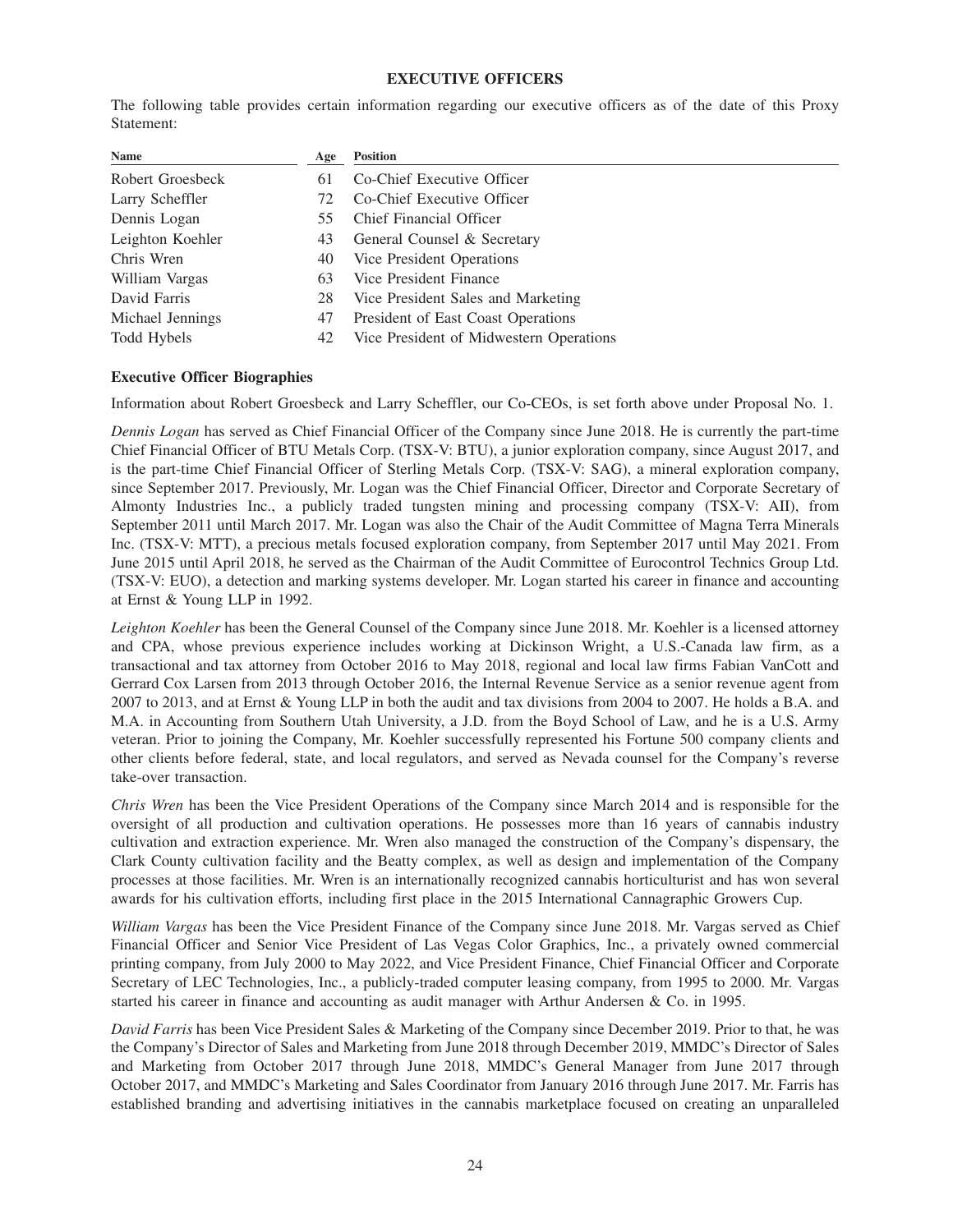experience and patient education. Mr. Farris oversees a multidisciplinary sales and marketing team responsible for advertising, events, promotions, product packaging, design, and web development/design. In addition to creative efforts, he currently oversees the operations at three dispensaries in Nevada and California, including adult-use and medical sales, and wholesale sales in Nevada. Mr. Farris holds a B.S. in Business Administration - Marketing from University of Nevada. Since 2021, Mr. Farris is the stepson of Mr. Groesbeck, Co-CEO and Co-Chairman.

*Michael Jennings* has served as President of East Coast Operations of the Company since March 2022, where he is primarily focused on the immediate utilization and growth initiatives of the Company's medical marijuana treatment centers (''**MMTC''**) license in Florida. Prior to that, Mr. Jennings served as the Chief Executive Officer of Next Green Wave Holdings Inc. (''**NGW**'') (which was acquired by the Company on March 2, 2022) from August 2019 to March 2022. From August 2016 through August 2019, Mr. Jennings managed the predecessor entities for NGW's cultivation and processing operations and prepared that company to go public as its founder, including raising capital, branding, design and development, and overseeing operations. Mr. Jennings oversaw retail and branding of several dispensaries and large cultivation projects in California during the California Compassionate Use Act era arising in 1996 and continuing through a more robust statutory and regulatory framework available under the California Medicinal and Adult Use Cannabis Regulation and Safety Act starting in January 2018.

*Todd Hybels* has served as Vice President of Midwestern Operations of the Company since March 2022. Prior to that, Mr. Hybels was the Chief Operating Officer of NGW (which was acquired by the Company on March 2, 2022) from January 2021 to March 2022. Mr. Hybels was the Director of Development and Construction at NGW from October 2019 to January 2021 and a construction consultant to NGW from March 2019 to October 2019. Mr. Hybels' insight and initiative were integral in scaling NGW operations to a fully operational premium cultivation facility. Prior to his time at NGW, Mr. Hybels provided executive leadership for multi-million dollar construction projects both domestically and internationally, provided strategic leadership to both for-profit and non-profit organizations, and envisioned and built the thriving teams and effective systems necessary to achieve profitable outcomes in each fast-paced, growth-oriented opportunity. Mr. Hybels has a financial background, with a focus on calculated, high-risk commodities.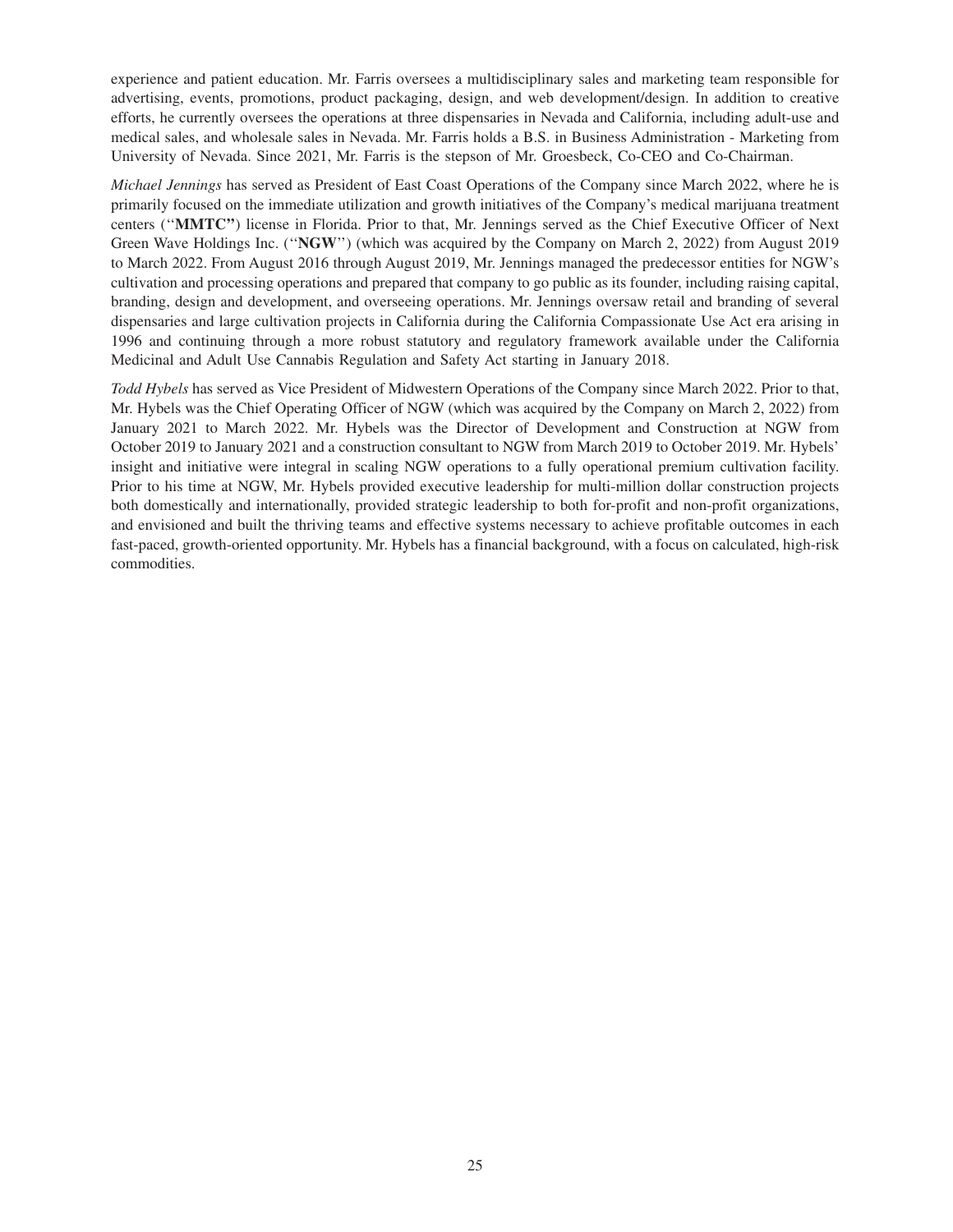### **EXECUTIVE COMPENSATION**

In accordance with reduced disclosure rules applicable to emerging growth companies as set forth in Item 402 of Regulation S-K, this section explains how our compensation program is structured for the Co-CEOs and NEOs, as defined below.

### **Compensation Committee**

The Board as a whole determines the level of compensation in respect of our senior executives. The Compensation Committee is appointed by and reports to the Board. The Compensation Committee, on behalf of the Board, establishes policies with respect to the compensation of our Co-CEOs, Chief Financial Officer and other senior executive officers. The Compensation Committee assists the Board in discharging the Board's oversight responsibilities relating to the attraction, compensation, evaluation and retention of key senior management employees, and in particular the Co-CEOs, with the skills and expertise needed to enable us to achieve our goals and strategies at fair and competitive compensation and appropriate performance incentives.

The Compensation Committee is responsible to review and approve corporate goals and objectives relevant to the Co-CEOs and other senior executive officers' compensation, evaluate the performance of the Co-CEOs and each senior executive officer's performance in light of those goals and objectives, and recommend to the Board for approval the compensation level each senior executive officer based on this evaluation. The Compensation Committee is also responsible for the review of our compensation systems in order to ensure the fairness and appropriateness of the compensation of senior executive officers, including incentive compensation plans and equity-based plans.

In 2021, the Compensation Committee engaged Bedford Consulting Group Inc. as its independent compensation consultant to review and provide recommendations with respect to the compensation of executive officers and the non-employee directors for 2021.

### **Named Executive Officers**

For the purpose of this Proxy Statement, a named executive officer (''**NEO**'') of the Company means each of the following individuals:

- each Co-CEO of the Company;
- the two most highly compensated executive officers other than the Co-CEOs who were serving as executive officers at the end of the last completed fiscal year; and
- up to two additional individuals for whom disclosure would have been provided under the above but for the fact that the individual was not serving as an executive officer at the end of the last completed fiscal year.

For the year ended December 31, 2021, we had four NEOs: Larry Scheffler , Co-CEO; Robert Groesbeck, Co-CEO; Dennis Logan, Chief Financial Officer; and Chris Wren, Vice President, Operations.

#### **Elements of Compensation**

In determining such compensation, the Compensation Committee will consider our performance and relative shareholder return and the compensation of CEOs and other senior executive officers at comparable companies. Additionally, the Compensation Committee may consider input from the Co-CEOs on senior executive compensation, but the Co-CEOs may not provide input with respect to their own compensation.

A combination of fixed and variable compensation is used to motivate executives to achieve overall company goals. The basic components of the executive compensation program are:

1. *Base Salary.* Base salary is the fixed portion of each executive officer's total compensation. It is designed to provide income certainty and retain executives. In determining the base level of compensation for the executive officers, weight is placed on the following objective factors: the particular responsibilities related to the position; salaries or fees paid by companies of similar size in the industry; level of experience and expertise; and subjective factors such as leadership, commitment and attitude.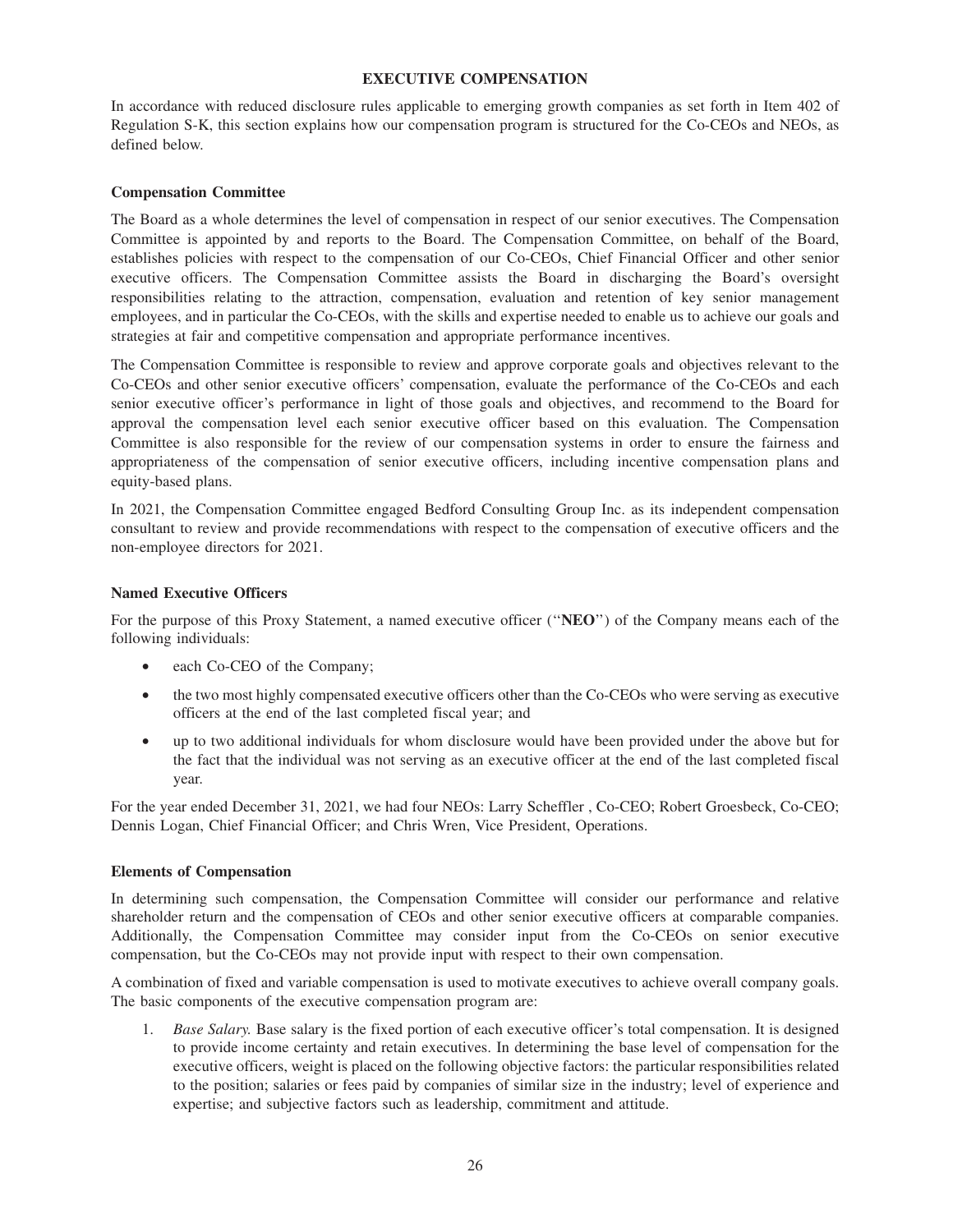2. *Short-Term Incentive Compensation*. The short-term incentive compensation is intended to reward an executive officer for his or her yearly individual contribution and performance of personal objectives in the context of our overall annual performance. The short-term incentive compensation is designed to motivate executives annually to achieve their predetermined objectives. In determining compensation and, in particular, short-term incentive compensation, the Compensation Committee and the Board consider factors over which the executive officer can exercise control, such as their role in identifying and completing acquisitions and integrating such acquisitions into our business, meeting any budget targets established by controlling costs, taking successful advantage of business opportunities and enhancing our competitive and business prospects.

For 2021, the Compensation Committee adopted a short-term incentive compensation component with a payout scale ranging from zero to up to 120% of target for the Co-CEOs and up to 72% of target for the other NEOs, in each case depending on the level of achievement of objectives. The payout under the short-term incentive compensation was based on corporate objectives (60%) and individual objectives  $(40\%)$ .

- 3. *Stock Options*. Stock options are a form of long-term equity incentive compensation granted from time to time to align executives' interests with those of the Company and its Shareholders and reward executives for their contribution to the creation of Shareholder value. Participants benefit only if the market value of our Common Shares at the time of the stock option exercise is greater than the exercise price. In establishing the number of stock options that may be granted, reference is made to the recommendations made by the Compensation Committee as well as, from time to time, the number of similar awards granted to officers and directors of other publicly-traded companies of similar size in the same business as us. The Compensation Committee and the Board also consider previous grants of stock options and the overall number of stock options that are outstanding relative to the number of outstanding securities in determining whether to make any new grants and the size and terms of any such grants. With respect to executive officers, the Compensation Committee and the Board also consider the level of effort, time, responsibility, ability, experience and level of commitment of the executive officer in determining the level of long-term equity incentive awards. With respect to directors, the Compensation Committee and the Board also consider committee assignments and committee chair responsibilities, as well as the overall time requirements of the Board members in determining the level of long-term equity incentive awards.
- 4. *Restricted Share Units*. Restricted Share Units (''**RSUs**'') are a form of long-term equity incentive compensation granted from time to time to align executives' interests with those of the Company and its Shareholders and to attract and retain executives. RSUs are notional shares that have the same value as Common Shares and earn dividend equivalents as additional units, at the same rate as dividends paid on Common Shares. No dividend equivalents will vest unless the associated RSUs also vest. In determining new grants of RSUs, the Compensation Committee and the Board consider factors similar to those contemplated when making new grants of stock options.

It is expected that stock options and RSUs held by management will be taken into consideration by the Compensation Committee at the time of any subsequent grants under the compensation plan in determining the amount or terms of any such subsequent award grants. The Compensation Committee will further consider the base salary, bonuses and competitive market factors. The size of a grant of an award is anticipated to be proportionate to the deemed ability of the individual to make an impact on our success, as determined by the Board.

We do not have a defined benefits plan, defined contribution plan, deferred compensation or pension or retirement plan applicable to our NEOs and no plans are currently in place in respect of change of control or termination.

### **Financial Instruments and Hedging**

As of the date hereof, the Company does not have a formal policy that restricts the purchase by its NEOs, directors or other employees of financial instruments (including prepaid variable forward contracts, equity swaps, collars or units of exchange funds) that are designed to hedge or offset a decrease in the market value of equity securities granted as compensation or held, directly or indirectly, by the NEO, director or employee. To the knowledge of the Company, none of the NEOs or directors have purchased any such financial instruments. The Company will continue to review whether a formal policy in this regard is necessary or advisable as the Company continues to execute its business plan and gain further market visibility.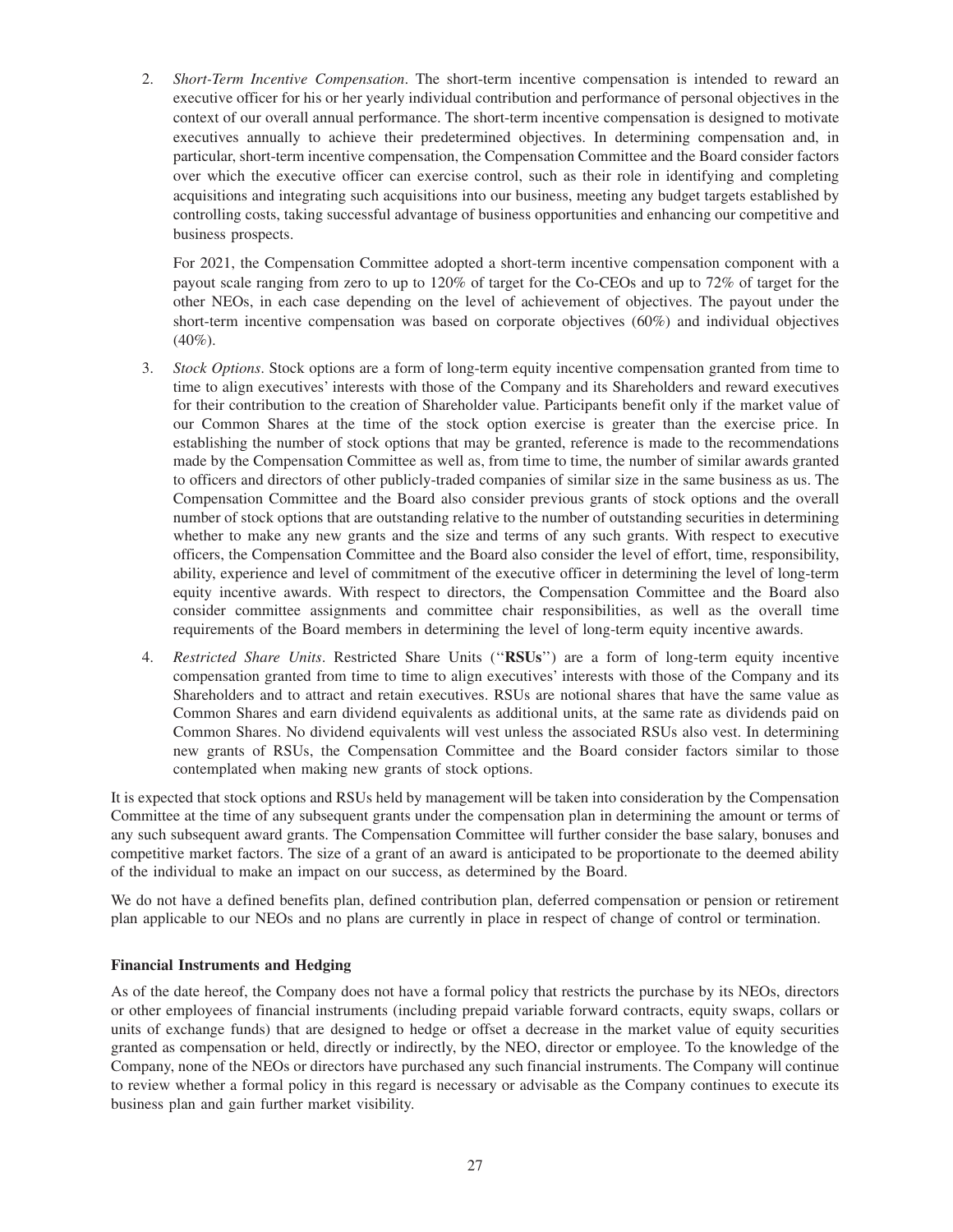#### **Summary Compensation Table**

The following table is a summary of annual compensation paid, or recognized as an expense in accordance with Accounting Standards Codification (''**ASC**'') Topic 718 (Compensation - Stock Compensation), to the NEOs for our two most recently completed fiscal years, December 31, 2021 and December 31, 2020. All amounts are expressed in US Dollars:

| Name and<br><b>Principal Position</b>       | Year | <b>Salary</b><br>$(\$)$ | <b>Bonus</b><br>$(\$)$ | <b>Stock</b><br>awards<br>$({\bf 8})^{(1)}$ | Option<br>\$) | Non-equity<br>incentive<br>plan<br>awards compensation<br>$(\$)$ | Non-<br>qualified<br>deferred<br>compensation<br>earnings<br>$(\$)$ | All other<br>compensation<br>$({\$})^{(2)}$ | <b>Total</b><br>\$)             |
|---------------------------------------------|------|-------------------------|------------------------|---------------------------------------------|---------------|------------------------------------------------------------------|---------------------------------------------------------------------|---------------------------------------------|---------------------------------|
| Larry Scheffler                             |      |                         |                        | $2021 \t492,918^{(3)} - 5,472,785$          | $\equiv$      | $492,000^{(4)}$                                                  |                                                                     | $29,162^{(5)}$                              | 6,486,865                       |
| Co-Chief Executive<br><i>Officer</i>        |      | $2020$ $280,062$ -      |                        |                                             |               | 28,800                                                           |                                                                     | $16,985^{(5)}$                              | 333,785                         |
| Robert Groesbeck                            |      |                         |                        | $2021 \t492,918^{(3)} - 5,472,785 -$        |               | $492,000^{(4)}$                                                  |                                                                     |                                             | 37,698 <sup>(6)</sup> 6,495,401 |
| Co-Chief Executive<br><i>Officer</i>        |      | $2020$ 288,000 -        |                        |                                             |               | 28,800                                                           |                                                                     | $17,106^{(6)}$                              | 333,906                         |
| Dennis Logan 2021 300,000 - 2,030,402       |      |                         |                        |                                             |               | $155,520^{(4)}$                                                  |                                                                     |                                             | $22,496^{(7)}$ 2,508,418        |
| Chief Financial Officer 2020 200,000 -      |      |                         |                        |                                             |               | 20,000                                                           |                                                                     | $12,523^{(7)}$                              | 232,523                         |
|                                             |      |                         |                        | $2021 \t409, 154^{(3)} - 3, 045, 606$       |               | $241,032^{(4)}$                                                  |                                                                     |                                             | $37,164^{(8)}$ 3,732,956        |
| <i>Vice President,</i><br><i>Operations</i> |      | $2020$ 240,000 -        |                        |                                             |               | 24,000                                                           |                                                                     | $35,492^{(8)}$                              | 299,492                         |

Notes:

<sup>(1)</sup> The amounts reported in the Stock Awards column reflects the aggregate grant date fair value of RSUs computed in accordance with ASC Topic 718 (Compensation - Stock Compensation). These amounts reflect our calculation of the value of these awards at the grant date and do not necessarily correspond to the actual value that may ultimately be realized by the named executive officer. Assumptions used in the calculation of these amounts are included in Note 12 to our audited consolidated financial statements for the fiscal year ended December 31, 2021. The values provided in this column are calculated based on the closing price of our Common Shares on the Canadian Securities Exchange (the ''**CSE**'') on the date of grant. For 2020, a share price of CAD\$8.12 converted to USD using the exchange rate provided by the Bank of Canada on the grant date of USD\$1.00=CAD\$1.2519.

<sup>(2)</sup> The values provided for Mr. Logan in this column are converted to US Dollars using the average exchange rate for the year indicated as provided by the Bank of Canada. For 2020 USD\$1.00=CAD\$1.3415 and for 2021 USD\$1.00=CAD\$1.2535.

<sup>(3)</sup> Reflects actual base salary earnings for 2021 due to payroll timing.

<sup>(4)</sup> The amounts listed for 2021 non-equity incentive compensation plan are amounts accrued for 2021.

<sup>(5)</sup> The amounts consist of car allowance (\$23,296 for 2021 and \$16,985 for 2020) and health benefits (\$5,866 for 2021 and \$0 for 2020).

<sup>(6)</sup> The amounts consist of car allowance (\$15,704 for 2021 and \$1,800 for 2020) and health benefits (\$21,994 for 2021 and \$15,306 for 2020).

<sup>(7)</sup> The amounts consist of car allowance (\$14,880 for 2021 and \$5,367 for 2020) and health benefits (\$7,616 for 2021 and \$7,156 for 2020).

<sup>(8)</sup> The amounts consist of car allowance (\$15,170 for each of 2021 and 2020) and health benefits (\$21,994 for 2021 and \$20,322 for 2020).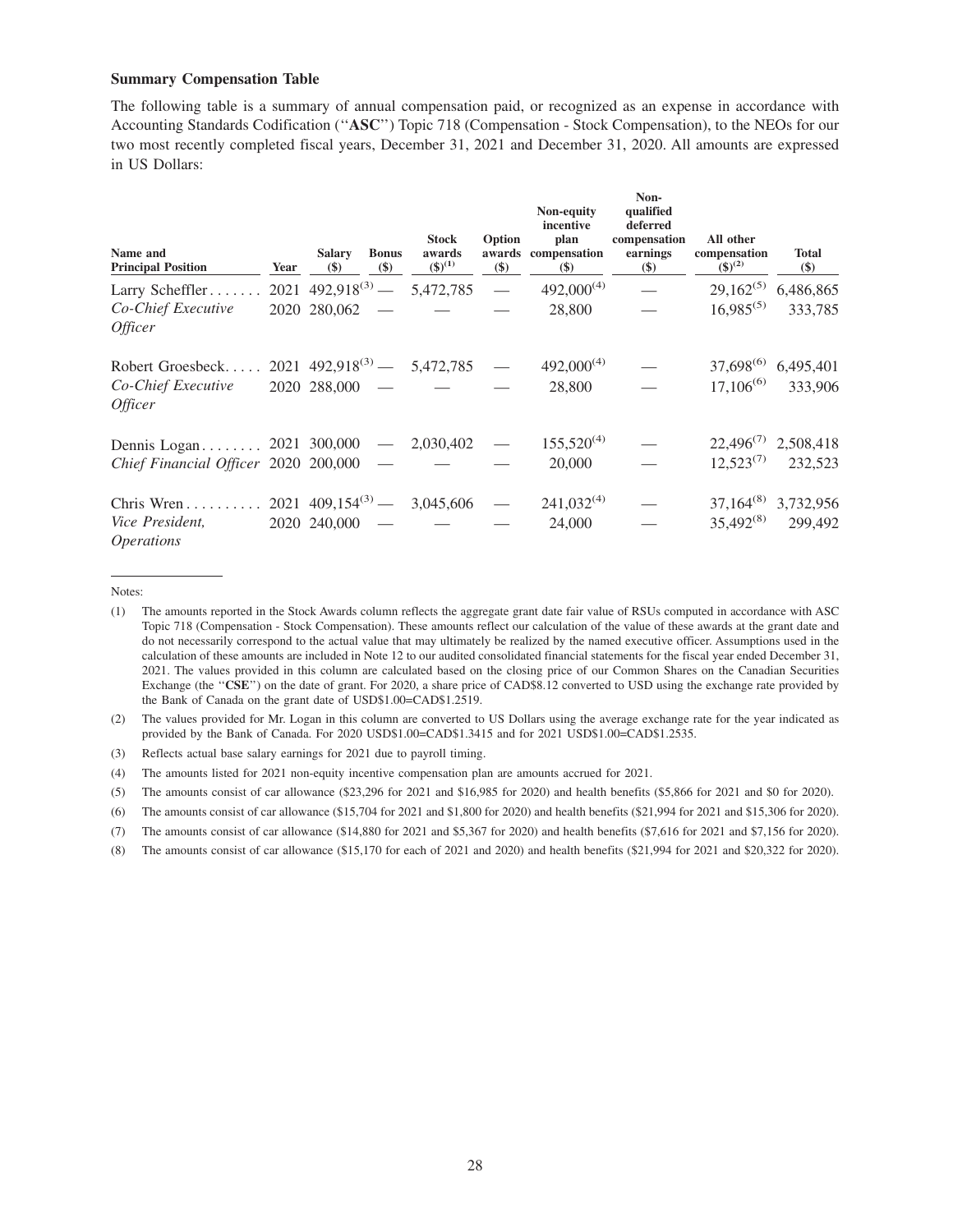#### **Narrative Discussion**

For a summary of the significant terms of each NEO's employment agreement or arrangement, please see below under the heading ''*Employment Agreements and Termination and Change of Control Benefits*.''

#### **Outstanding Equity Awards at Fiscal Year-End Table**

The following table sets forth outstanding equity awards for the NEOs on December 31, 2021. All amounts are expressed in US Dollars:

|                  |                                                                             |                                                                       | <b>Option Awards</b>                                                                                              |                             |                      |                                                                                     |                                                                     | <b>Stock Awards</b>                                                                                                                                      |                                                                                                                                                              |
|------------------|-----------------------------------------------------------------------------|-----------------------------------------------------------------------|-------------------------------------------------------------------------------------------------------------------|-----------------------------|----------------------|-------------------------------------------------------------------------------------|---------------------------------------------------------------------|----------------------------------------------------------------------------------------------------------------------------------------------------------|--------------------------------------------------------------------------------------------------------------------------------------------------------------|
|                  | Number of<br>securities<br>underlying<br>unexercised<br>options<br>$^{(#)}$ | Number of<br>securities<br>underlying<br>unexercised<br>option $(\#)$ | <b>Equity</b><br>incentive<br>plan<br>awards:<br>Number of<br>securities<br>underlying<br>unexercised<br>unearned | Option<br>exercise<br>price | Option<br>expiration | <b>Number</b><br>of shares<br>or units<br>of stock<br>that<br>have<br>not<br>vested | <b>Market</b><br>value of<br>shares of<br>stock<br>that have<br>not | <b>Equity</b><br>incentive<br>plan<br>awards:<br><b>Number</b><br>of<br>unearned<br>shares,<br>units of<br>other<br>rights<br>that have<br>not<br>vested | <b>Equity</b><br>incentive<br>plan<br>awards:<br>Market or<br>payout<br>value of<br>unearned<br>shares,<br>units or<br>other<br>rights<br>have not<br>vested |
| <b>Name</b>      | exercisable                                                                 | unexercisable                                                         | options $(\#)$                                                                                                    | $(\$)$                      | date                 | (# )                                                                                | $vested(\$)$                                                        | $($ # $)($ <sup>1</sup> $)$                                                                                                                              | $({\$})^{(2)}$                                                                                                                                               |
| Larry Scheffler  |                                                                             |                                                                       |                                                                                                                   |                             |                      |                                                                                     |                                                                     |                                                                                                                                                          | 562,511 1,659,407                                                                                                                                            |
| Robert Groesbeck |                                                                             |                                                                       |                                                                                                                   |                             |                      |                                                                                     |                                                                     |                                                                                                                                                          | 562,511 1,659,407                                                                                                                                            |
| Dennis Logan     |                                                                             |                                                                       |                                                                                                                   |                             |                      |                                                                                     |                                                                     | 208,691                                                                                                                                                  | 615,638                                                                                                                                                      |
| Chris Wren       |                                                                             |                                                                       |                                                                                                                   |                             |                      |                                                                                     |                                                                     | 313,037                                                                                                                                                  | 923,459                                                                                                                                                      |
|                  |                                                                             |                                                                       |                                                                                                                   |                             |                      |                                                                                     |                                                                     |                                                                                                                                                          |                                                                                                                                                              |

Notes:

(1) For each named executive officer 50% of the listed incentive awards (RSUs) will vest on December 1, 2022, and 50% will vest on December 1, 2023.

(2) Based on the closing share price of the Common Shares as traded on the CSE on December 31, 2021 of CAD\$3.74 at an exchange rate of USD\$1.00=CAD\$1.2678.

#### **Employment Agreements and Termination and Change of Control Benefits**

*Summary of Employment Agreements*

#### *Larry Scheffler*

In June 2018, we entered into an employment agreement with Larry Scheffler, our Co-CEO, for an initial term of five years. The agreement provides for payment of an annual base salary to Mr. Scheffler, which for the fiscal year ended December 31, 2021 was USD\$500,000 (subject to any further increases as may be approved by the Compensation Committee). Mr. Scheffler is also entitled to receive other benefits and perquisites, including participation in our benefit plans, an annual bonus, performance bonuses and participation in our stock option plan, approved by the Board on May 22, 2018 (the ''**Stock Option Plan**'') and other equity plans in effect from time to time. If Mr. Scheffler's employment is terminated by us with ''cause'' or by Mr. Scheffler without ''good reason'' (as such terms are defined in the agreement), we will pay Mr. Scheffler any accrued but unpaid base salary, accrued but unused vacation and any earned but unpaid annual bonus with respect to any completed calendar year immediately preceding the date of termination, except in the event Mr. Scheffler's employment is terminated by us for cause in which case any such accrued but unpaid annual bonus shall be forfeited. If Mr. Scheffler's employment is terminated by us without cause or by Mr. Scheffler for good reason, including upon the change of control of the Company, we will, for the duration of the remaining term of the agreement, continue to pay Mr. Scheffler his base salary and continue to provide him with health care benefits at a substantially similar level to the benefits provided to him while he was employed by us. In addition, Mr. Scheffler shall be paid any earned but unpaid annual bonus with respect to any completed calendar year immediately preceding the date of termination and all outstanding equity incentive awards granted to him would fully vest on the date of such termination of employment. The employment agreement also provides for, among other things, confidentiality, non- solicitation and non-competition covenants in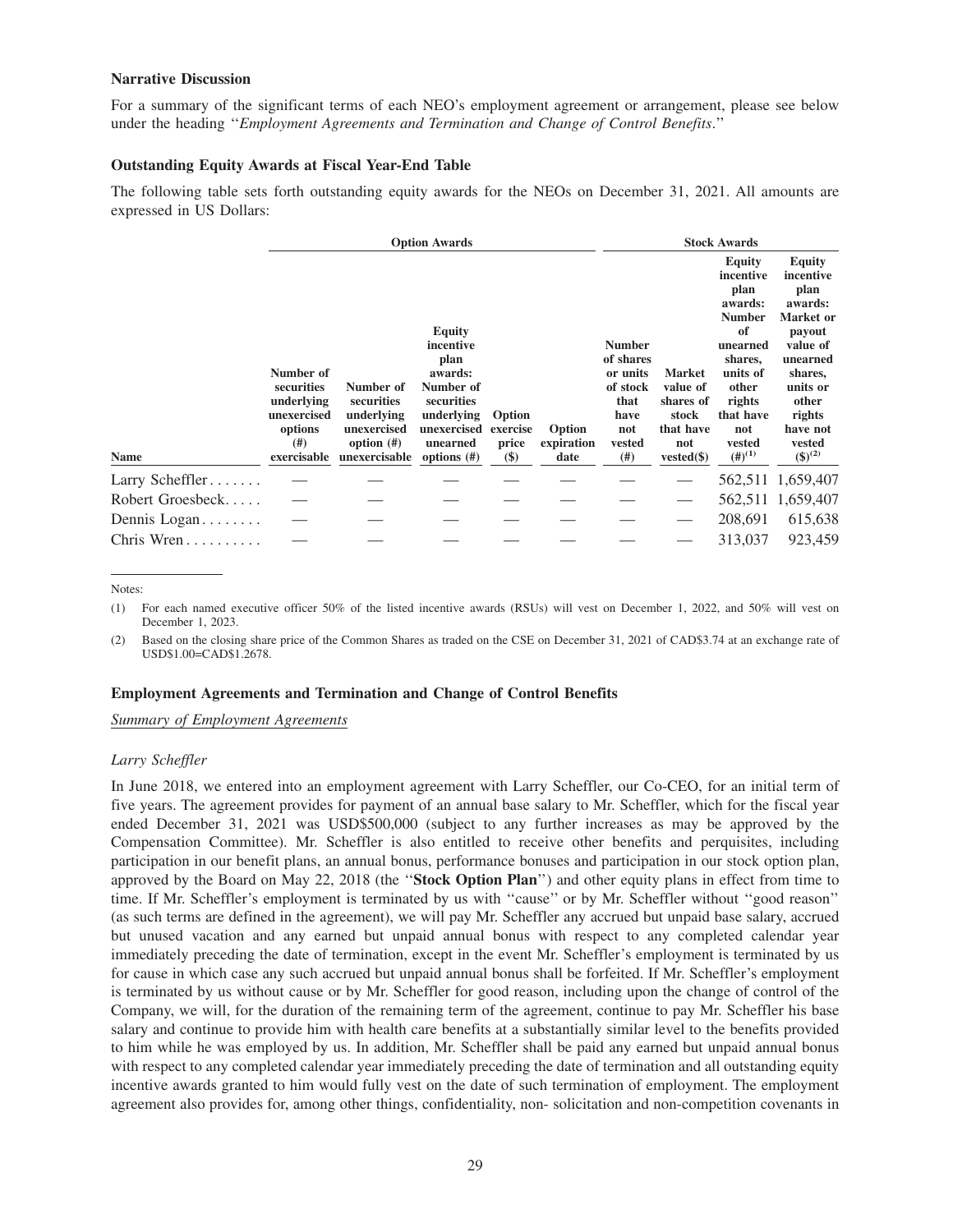favor of the Company. The non-solicitation and non-competition covenants apply during the term of employment and for 12 months following resignation or the termination of Mr. Scheffler's employment. In March 2021, we entered into an amendment to the employment agreement with Mr. Scheffler extending the term through December 31, 2025.

### *Robert Groesbeck*

In June 2018, we entered into an employment agreement with Robert Groesbeck, our Co-CEO, for an initial term of five years. The agreement provides for payment of an annual base salary to Mr. Groesbeck, which for the fiscal year ended December 31, 2021 was USD\$500,000 (subject to any further increases as may be approved by the Compensation Committee). Mr. Groesbeck is also entitled to receive other benefits and perquisites, including participation in our benefit plans, an annual bonus, performance bonuses and participation in the Stock Option Plan and other equity plans in effect from time to time. If Mr. Groesbeck's employment is terminated by us with ''cause'' or by Mr. Groesbeck without ''good reason'' (as such terms are defined in the agreement), we will pay Mr. Groesbeck any accrued but unpaid base salary, accrued but unused vacation and any earned but unpaid annual bonus with respect to any completed calendar year immediately preceding the date of termination, except in the event Mr. Groesbeck's employment is terminated by us for cause in which case any such accrued but unpaid annual bonus shall be forfeited. If Mr. Groesbeck's employment is terminated by us without cause or by Mr. Groesbeck for good reason, including upon the change of control of the Company, we will, for the duration of the remaining term of the agreement, continue to pay Mr. Groesbeck his base salary and continue to provide him with health care benefits at a substantially similar level to the benefits provided to him while he was employed by us. In addition, Mr. Groesbeck shall be paid any earned but unpaid annual bonus with respect to any completed calendar year immediately preceding the date of termination and all outstanding equity incentive awards granted to him would fully vest on the date of such termination of employment. The employment agreement also provides for, among other things, confidentiality, non-solicitation and non-competition covenants in favor of the Company. The non-solicitation and non-competition covenants apply during the term of employment and for 12 months following resignation or the termination of Mr. Groesbeck's employment. In March 2021, we entered into an amendment to the employment agreement with Mr. Groesbeck extending the term through December 31, 2025.

### *Dennis Logan*

In June 2018, we entered into an employment agreement with Dennis Logan, our Chief Financial Officer, which agreement was amended in January 2019, for an initial term of five years. The amended agreement provides for payment of an annual base salary to Mr. Logan, which for the fiscal year ended December 31, 2021 was USD\$300,000 (subject to any further increases as may be approved by the Compensation Committee). Mr. Logan is also entitled to receive other benefits and perquisites, including participation in our benefit plans, an annual bonus, performance bonuses and participation in the Stock Option Plan and other equity plans in effect from time to time. If Mr. Logan's employment is terminated by us with ''cause'' or by Mr. Logan without ''good reason'' (as such terms are defined in the agreement), we will pay Mr. Logan any accrued but unpaid base salary, accrued but unused vacation and any earned but unpaid annual bonus with respect to any completed calendar year immediately preceding the date of termination, except in the event Mr. Logan's employment is terminated by us for cause in which case any such accrued but unpaid annual bonus shall be forfeited. If Mr. Logan's employment is terminated by us without cause or by Mr. Logan for good reason, including upon the change of control of the Company, we will, for a period of 18 months from the date of termination, continue to pay Mr. Logan his base salary and continue to provide him with health care benefits at a substantially similar level to the benefits provided to him while he was employed by us. In addition, Mr. Logan shall be paid any earned but unpaid annual bonus with respect to any completed calendar year immediately preceding the date of termination and all outstanding equity incentive awards granted to him would fully vest on the date of such termination of employment. The employment agreement also provides for, among other things, confidentiality, non-solicitation and non-competition covenants in favor of the Company. The non-solicitation and non-competition covenants apply during the term of employment and for 12 months following resignation or the termination of Mr. Logan's employment.

### *Chris Wren*

In June 2018, we entered into an employment agreement with Chris Wren, our Vice President, Operations, for an initial term of five years. The agreement provides for payment of an annual base salary to Mr. Wren, which for the fiscal year ended December 31, 2021 was USD\$415,000 (subject to any further increases as may be approved by the Compensation Committee). Mr. Wren is also entitled to receive other benefits and perquisites, including participation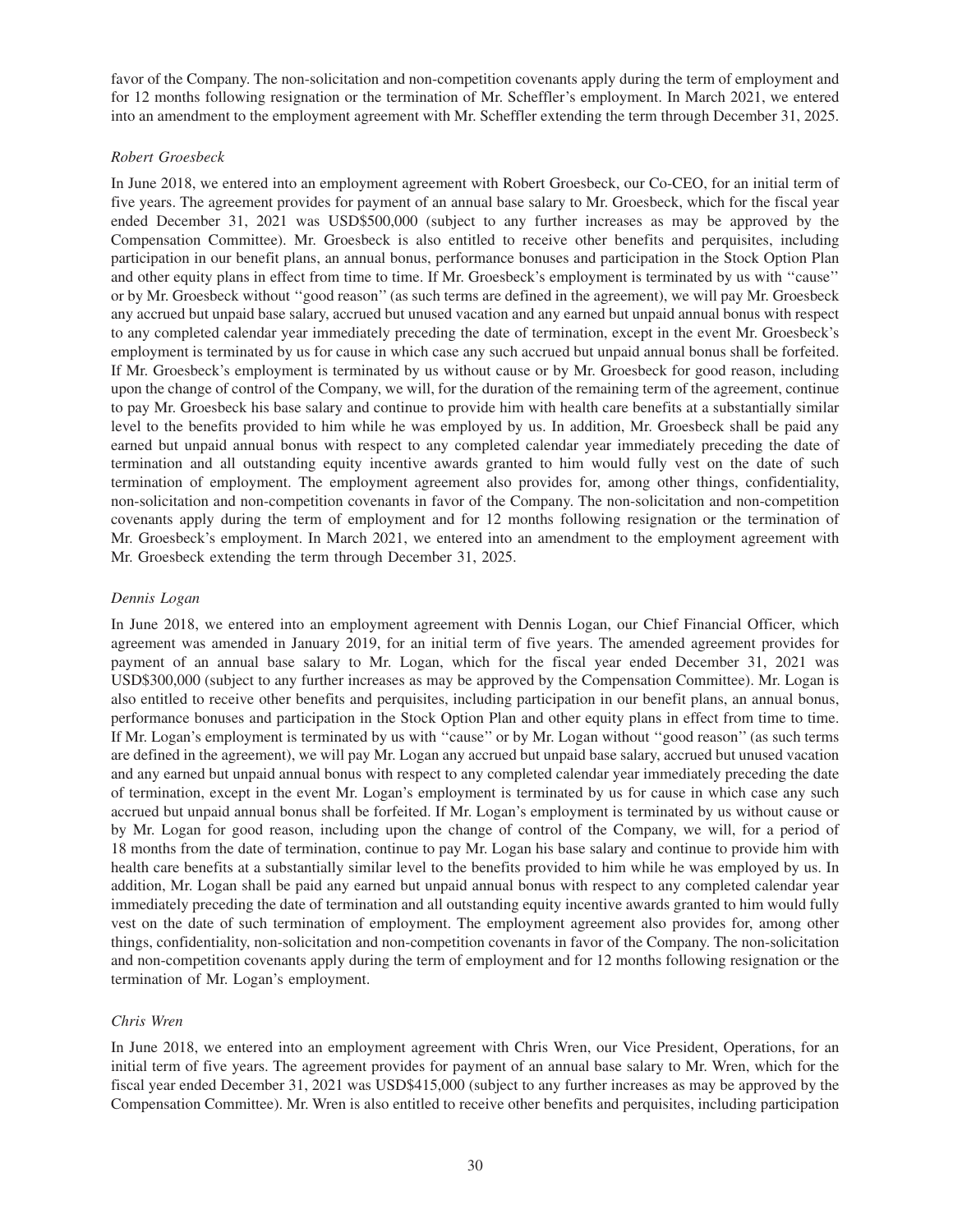in our benefit plans, an annual bonus, performance bonuses and participation in the Stock Option Plan and other equity plans in effect from time to time. If Mr. Wren's employment is terminated by us with ''cause'' or by Mr. Wren without "good reason" (as such terms are defined in the agreement), we will pay Mr. Wren any accrued but unpaid base salary, accrued but unused vacation and any earned but unpaid annual bonus with respect to any completed calendar year immediately preceding the date of termination, except in the event Mr. Wren's employment is terminated by us for cause in which case any such accrued but unpaid annual bonus shall be forfeited. If Mr. Wren's employment is terminated by us without cause or by Mr. Wren for good reason, including upon the change of control of the Company, we will, for the duration of the remaining term of the agreement, continue to pay Mr. Wren his base salary and continue to provide him with health care benefits at a substantially similar level to the benefits provided to him while he was employed by us. In addition, Mr. Wren shall be paid any earned but unpaid annual bonus with respect to any completed calendar year immediately preceding the date of termination and all outstanding equity incentive awards granted to him would fully vest on the date of such termination of employment. The employment agreement also provides for, among other things, confidentiality, non-solicitation and non-competition covenants in favor of the Company. The non-solicitation and non-competition covenants apply during the term of employment and for 12 months following resignation or the termination of Mr. Wren's employment. In March 2021, we entered into an amendment to the employment agreement with Mr. Wren extending the term through December 31, 2025.

#### **Summary of the Stock Option Plan**

On May 22, 2018, the Company adopted and received Shareholder approval of an incentive stock option plan (the ''**Stock Option Plan**''), pursuant to which the Board may, from time to time, in its discretion, grant to directors, officers, employees and or eligible contractors of the Company (collectively, the ''**Eligible Persons**''), options to purchase Common Shares (''**Stock Options**''). The purpose of the Stock Option Plan is to advance the interests of the Company by granting Stock Options to Eligible Persons as an incentive to: (i) dedicate their efforts to advancing the success of the Company; (ii) encourage them to remain with Company or its affiliates; and (iii) attract new directors, employees, officers and service providers.

The Stock Option Plan provides for a floating maximum limit of Stock Options to purchase ten percent (10%) of the outstanding Common Shares, as permitted by the policies of the CSE in combination with National Instrument 45-106 *Prospectus Exemptions*, provided that the number of Common Shares reserved for issuance under the Stock Option Plan, in combination with the aggregate number of Common Shares issuable under all of the Company's other equity incentive plans (including the Amended and Restated Share Unit Plan (as defined hereinafter)), shall not exceed ten percent (10%) of the issued and outstanding Common Shares from time to time, calculated on a non-diluted basis. The maximum number of Common Shares which may be reserved for issuance pursuant to Stock Options to any one person under the Stock Option Plan is five percent (5%) of the Common Shares issued and outstanding at the time of the grant, calculated on a non-diluted basis, less the aggregate number of Common Shares reserved for issuance to such person under any other security-based compensation arrangement of the Company (including the Amended and Restated Share Unit Plan). The Stock Option Plan complies with Section 2.25 of National Instrument 45-106 - *Prospectus Exemptions*. As of the Record Date, 18,243,923 Stock Options and Share Units, in the aggregate, remain issuable under the Stock Option Plan and the Amended and Restated Share Unit Plan, as applicable. As of the Record Date, Stock Options to purchase a total of 2,174,425 Common Shares have been issued to employees and eligible contractors of the Company and 1,178,768 Stock Options remain issued and outstanding.

The maximum number of Common Shares issuable pursuant to the Stock Option Plan and any other security-based compensation arrangements of the Company (including the Amended and Restated Share Unit Plan) to insiders (as a group) shall not exceed ten percent (10%) of the outstanding Common Shares (on a non-diluted basis) at the time of the grant. The maximum number of Common Shares which may be issued pursuant to the Stock Option Plan and any other security-based compensation arrangements of the Company (including the Amended and Restated Share Unit Plan) to insiders (as a group) within a 12-month period shall not exceed ten percent (10%) of the outstanding Common Shares (on a non-diluted basis) at the time of issuance.

The Board determines the exercise price of a Stock Option at the time the Stock Option is granted. Subject to a certain specific exception, the exercise price of Stock Options may not be less than the Market Price (as defined in the Stock Option Plan) on the date of grant, being the greater of the closing Market Price of the Common Shares on the CSE on: (a) the trading day prior to the date of grant of the Stock Options; and (b) the date of grant of the Stock Options.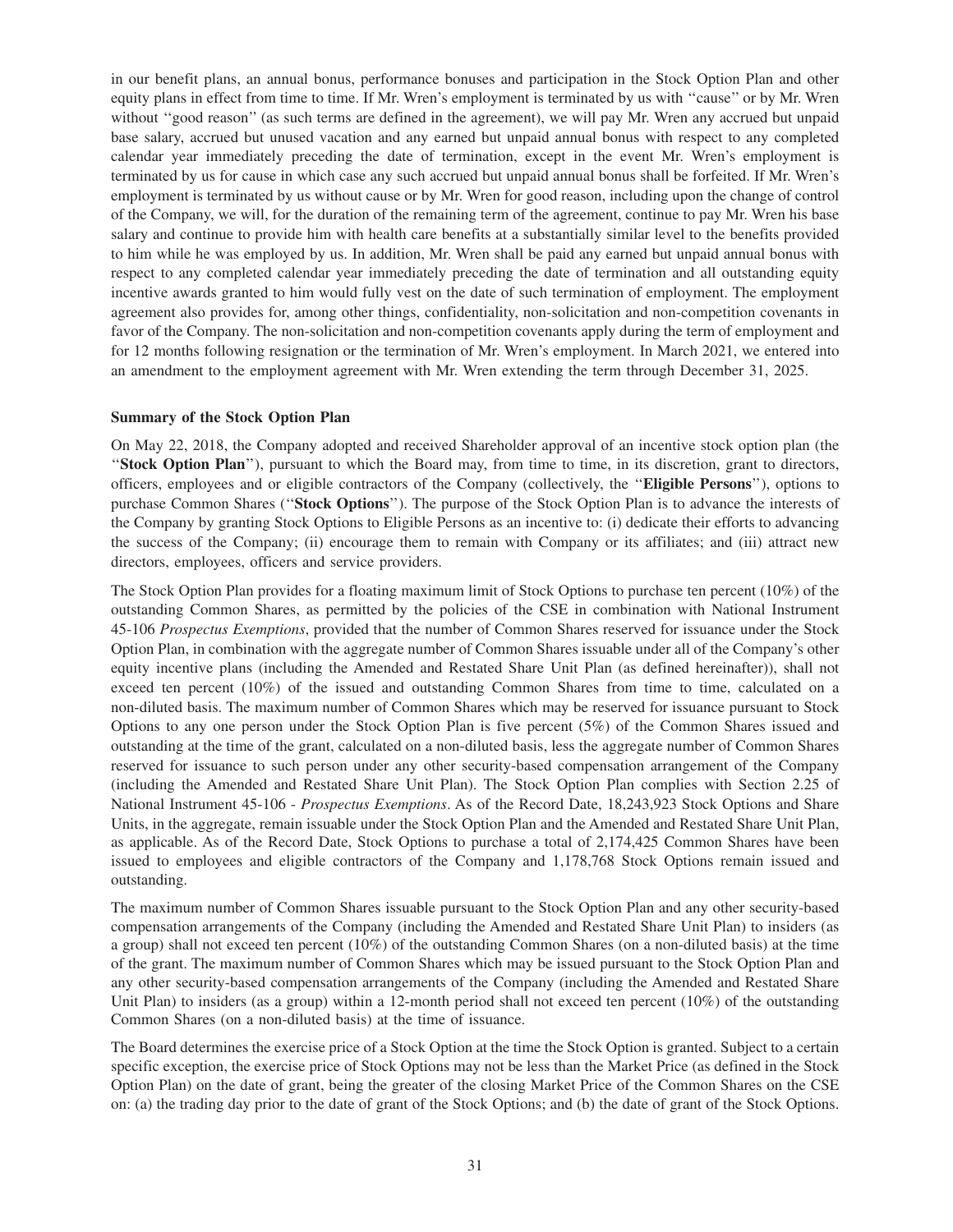In the event that the Common Shares are not then listed and posted for trading on the CSE or such other stock exchange or quotation system on which the Common Shares are listed or quoted from time to time, the Market Price shall be the fair market value of such Common Shares as determined by the Board in its sole discretion.

The Board establishes vesting and other terms and conditions for a Stock Option at the time each Stock Option is granted. Subject to specific exceptions and restrictions outlined in the Stock Option Plan, Stock Options are not assignable and will terminate as follows:

- (1) if a participant ceases to be an Eligible Person for any reason other than death or termination for cause, their Stock Options will be cancelled:
	- (a) 90 days after the participant ceases to be an Eligible Person or otherwise in accordance with the terms of the participant's employment agreement;
	- (b) such longer period as may be determined by the Board, but not exceeding the original expiry date of the Stock Option; or
	- (c) immediately if the Stock Options are unvested at the date the participant ceases to be an Eligible Person unless the Board determines otherwise;
- (2) if a participant ceases to be an Eligible Person because their relationship with the Company or an affiliate is terminated for cause by the Company or an affiliate, their Stock Options will be cancelled immediately after the participant ceases to be an Eligible Person; or
- (3) if a participant ceases to be an Eligible Person as a result of their death, all Stock Options unvested at the date of the participant's death will vest immediately and their Stock Options will be cancelled:
	- (a) 180 days after their death; or
	- (b) such longer period as may be determined by the Board, but not exceeding the original expiry date of the Stock Option to a maximum of 12 months.

Stock Options are non-assignable and non-transferable by a participant otherwise than by will or the laws of descent and distribution and are exercisable only by the participant during the lifetime of the participant and only by the participant's legal representative after death of the participant (in accordance with the Stock Option Plan). However, Stock Options granted to a participant may be assigned to a Permitted Assign (as such term is defined in the Stock Option Plan) of such participant, following which such Stock Options will be non-assignable and non- transferable by such permitted assign, except to another Permitted Assign, otherwise than by will or the laws of descent and distribution, and will be exercisable only by such permitted assign during the lifetime of such permitted assign and only by such permitted assign's legal representative after death of such permitted assign.

Subject to any applicable regulatory or stock exchange requirements or restrictions in the Stock Option Plan, the Board may at any time and without Shareholder approval, terminate the Stock Option Plan or amend the provisions of the Stock Option Plan or any Stock Options granted under it, including without limitation amendments:

- (1) related to the exercise of Stock Options, including the inclusion of a cashless exercise feature where payment is in cash or Common Shares or otherwise;
- (2) deemed by the Board to be necessary or advisable because of any change in applicable securities laws or other laws;
- (3) to the definitions of terms in the Stock Option Plan;
- (4) to the change of control provisions;
- (5) relating to the administration of the Stock Option Plan;
- (6) to the vesting provisions of any outstanding Stock Option;
- (7) to postpone or adjust any exercise of a Stock Option or the issuance of any Common Shares pursuant to the Stock Option Plan in order to permit the Company to effect or maintain registration of the Stock Option Plan or the common shares issuable pursuant to the Stock Option Plan under the securities laws of any applicable jurisdiction, or to determine that the Common Shares and the Stock Option Plan are exempt from such registration; or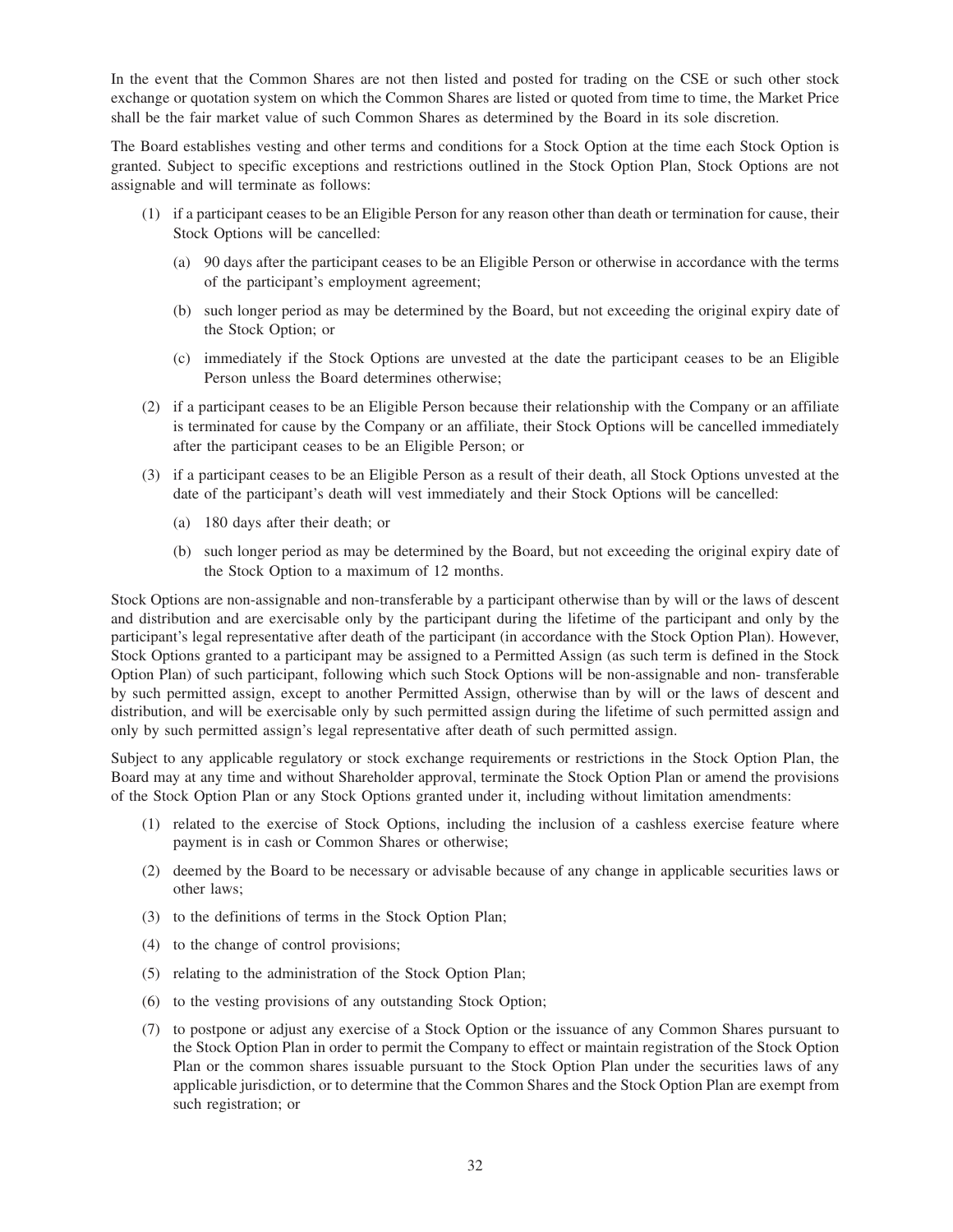(8) fundamental or otherwise, not requiring Shareholder approval under applicable law or the rules of an exchange on which the Common Shares are listed, including amendments of a ''clerical'' or ''housekeeping'' nature and amendments to ensure that the Stock Options granted under the Stock Option Plan will comply with any provisions respecting income tax and other laws in force in any country or jurisdiction of which an Eligible Person may from time to time be resident or a citizen.

The Board may not make any of the following amendments to the Stock Option Plan without first having obtained the approval of a majority of Shareholders voting at a Shareholders meeting:

- (1) an increase in the maximum number of Common Shares which may be issued under the Stock Option Plan;
- (2) an increase in the ability of the Board to amend the Stock Option Plan without Shareholder approval;
- (3) amendments to the definitions of ''Eligible Person'' and ''Permitted Assigns'';
- (4) amendments to the exercise price of any Stock Option issued under the Stock Option Plan where such amendment reduces the exercise price of such Stock Option;
- (5) amendments to the term of any Stock Option issued under the Stock Option Plan; or
- (6) amendments to the transfer provisions of the Stock Option Plan.

In addition, the Board may not amend the Stock Option Plan to increase insider participation limits without first having obtained the approval of a majority of Shareholders excluding shares voted by insiders who are Eligible Persons.

There was no re-pricing of Stock Options under the Stock Option Plan during the Company's most recently completed fiscal year ended December 31, 2021. A copy of the Stock Option Plan is available under the Company's profile on the SEC's website at *www.sec.gov* and its SEDAR profile at *www.sedar.com*.

### **Summary of the Amended and Restated Share Unit Plan**

On May 22, 2018, the Company adopted and received Shareholder approval of a share unit plan, which was subsequently amended on July 11, 2018 (the ''**Amended and Restated Share Unit Plan**'') by an ordinary majority Shareholder resolution, such amendment permitting all directors of the Company to be eligible to participate in and receive share unit awards under the Amended and Restated Share Unit Plan.

The Amended and Restated Share Unit Plan provides that the Board may from time to time, in its discretion, grant share units (''**Share Units**'' or ''**RSUs**'') to directors, employees, officers or eligible contractors of the Company or its affiliates. The purpose of the Amended and Restated Share Unit Plan is to provide for the award of Share Units and the settlement of such Share Units through the issuance of Common Shares from treasury in order to advance the interests of the Company, its affiliates and the Shareholders through the motivation, attraction and retention of employees, officers and eligible contractors and the alignment of their interests with the interests of the Shareholders.

The maximum number of Common Shares made available for issuance under the Amended and Restated Share Unit Plan is determined by the Board, however in combination with the aggregate number of Common Shares issuable under the Company's other share compensation arrangements (including the Stock Option Plan) shall not exceed ten percent (10%) of the Common Shares issued and outstanding from time to time. The maximum number of Common Shares which may be reserved for issuance pursuant to Share Units to any one person under the Amended and Restated Share Unit Plan is five percent (5%) of the Common Shares issued and outstanding (on a non-diluted basis) at the time of the grant less the aggregate number of Common Shares reserved for issuance to such person under any other security-based compensation arrangement of the Company (including the Stock Option Plan). As of the Record Date, 18,243,923 Share Units and Stock Options, in the aggregate, remain issuable under the Amended and Restated Share Unit Plan and the Stock Option Plan, as applicable. As of the Record Date, 12,719,789 Share Units have been issued to directors, officers, employees and eligible contractors of the Company and 2,591,936 Share Units remain issued and outstanding.

The Amended and Restated Share Unit Plan is a ''rolling plan'' and therefore when Share Units are settled, cancelled or terminated, Common Shares are automatically available for the award of new Share Units under the Amended and Restated Share Unit Plan. Pursuant to the terms of the Amended and Restated Share Unit Plan, the Board has the authority to determine the terms, limitations, restrictions and conditions applicable to the grant or vesting of a Share Unit. Furthermore, the Amended and Restated Share Unit Plan provides that the Board determines when any Share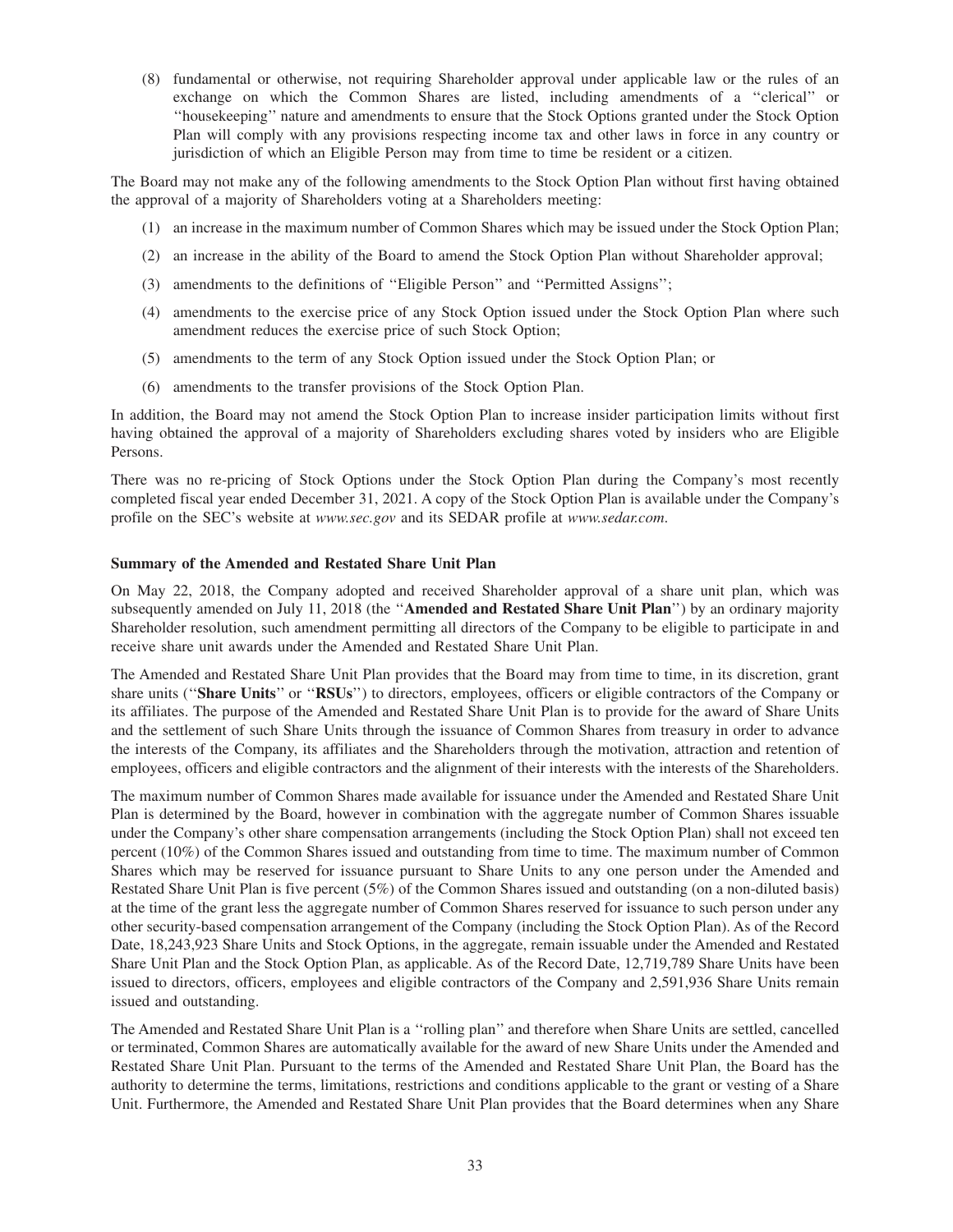Unit will vest pursuant to the provisions of the Amended and Restated Share Unit Plan and rules of the CSE. Each participant has the right to redeem a vested Share Unit at any time prior to the settlement date of such Share Unit, by providing a notice of redemption to the Company. A vested Share Unit will entitle a participant, subject to the satisfaction of any conditions, to receive one Common Share.

Unless the Board determines otherwise, a participant's settlement date shall be accelerated as follows:

- (1) in the event of the death of the participant, the participant's settlement date shall be the date of death; and
- (2) in the event of the total disability of the participant, the participant's settlement date shall be the date which is 60 days following the date on which the participant becomes totally disabled.

In the event of the termination with or without cause (or retirement) of a participant, all unvested Share Units credited to the participant shall become void and the participant shall have no entitlement and will forfeit any rights to receive Common Shares under the Amended and Restated Share Unit Plan, except as may otherwise be determined by the Board in its sole and absolute discretion.

If any of the events set out below (a, ''**Triggering Event**'') occurs in connection with or within the 12-month period immediately following a change of control of the Company pursuant to the provisions of the Amended and Restated Share Unit Plan, all outstanding Share Units shall vest (notwithstanding any contrary vesting provisions previously in place) and the settlement date shall occur, on the date of such Triggering Event:

- (1) in the case of a director, the termination of board membership of the director by the Company or any affiliate of the Company, the failure to re-elect or re-appoint the individual as a director of the Company or any affiliate of the Company;
- (2) in the case of an employee, the termination of the employment of the employee, without cause, as the context requires by the Company or an Affiliate or in the case of an officer, the removal of or failure to re-elect or re-appoint the individual as an officer of the Company or any affiliate of the Company;
- (3) in the case of an employee or an officer, a material adverse change imposed by the Company or any affiliate of the Company (as the case may be) in duties, powers, rights, discretion, prestige, salary, benefits, perquisites, as they exist, and with respect to financial entitlements, the conditions under and manner in which they were payable, immediately prior to the change of control, or a material diminution of title imposed by the Company or any affiliate of the Company (as the case may be), as it exists immediately prior to the change of control; and
- (4) in the case of an eligible contractor, the termination of the services of the eligible contractor by the Company or any affiliate of the Company.

If a resolution is adopted to wind-up, dissolve or liquidate the Company, all Share Units outstanding shall immediately vest and the settlement date shall occur.

Share Units are non-assignable and non-transferable by a participant otherwise than by will or the laws of descent and distribution and no Share Unit and no other right or interest of a participant under the Amended and Restated Share Unit Plan is assignable or transferable.

The Board may, in its sole discretion, elect to credit each participant with additional Share Units as a bonus in the event any dividend (other than a stock dividend) is paid on the Common Shares (the ''**Bonus Units**''). In such cases, the number of Bonus Units to be issued to each participant will be equal to the aggregate amount of dividends that would have been paid to the participant if the Share Units (vested and unvested) held by the participant had been Common Shares divided by the Market Price (as defined in the Amended and Restated Share Unit Plan) of a Common Share on the date on which dividends were paid by the Company. Any Bonus Units so granted would vest and be subject to the same terms in proportion to the initial Share Units.

Subject to any applicable regulatory or stock exchange requirements or restrictions in the Amended and Restated Share Unit Plan, the Board may at any time and without Shareholder approval, amend the provisions of the Amended and Restated Share Unit Plan including without limitation:

- (1) amendments of a house keeping nature; and
- (2) changes to the settlement date of any Share Units.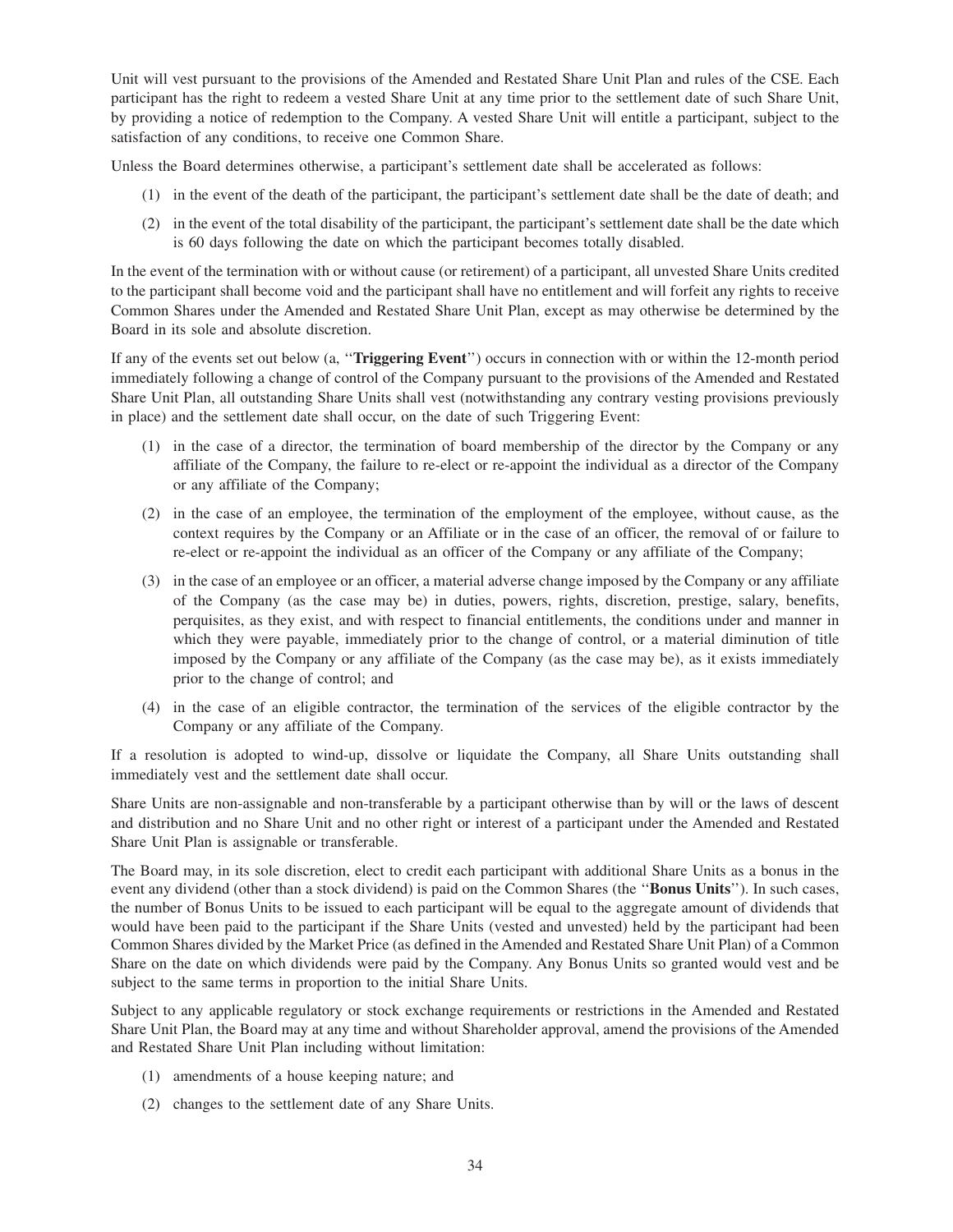The Board may not make any of the following amendments to the Amended and Restated Share Unit Plan without first having obtained the approval of a majority of Shareholders voting at a Shareholders meeting:

- (1) materially increase the benefits to the holder of the Share Units who is an insider to the material detriment of the Company and its Shareholders;
- (2) increase the number of Common Shares or maximum percentage of Common Shares which may be issued pursuant to the Amended and Restated Share Unit Plan other than in the event of a change in the Common Shares, whether by reason of a stock dividend, consolidation, subdivision or reclassification;
- (3) reduce the range of amendments requiring Shareholder approval;
- (4) permit Share Units to be transferred other than for normal estate settlement purposes;
- (5) change insider participation limits which would result in Shareholder approval being required on a disinterested basis; or
- (6) materially modify the eligibility requirements for participation in the Amended and Restated Share Unit Plan, shall only be effective on such amendment, modification or change being approved by the Shareholders.

There was no re-pricing of Share Units under the Amended and Restated Share Unit Plan during the Company's most recently completed fiscal year ended December 31, 2021. A copy of the Amended and Restated Share Unit Plan is available under the Company's profile on the SEC's website at *www.sec.gov* and its SEDAR profile at *www.sedar.com*.

### **Liability Insurance for Directors and Officers**

The Company has directors' and officers' liability insurance coverage for losses to the Company if the Company is required to reimburse directors and officers, where permitted. This insurance protects the Company against liability (including costs), subject to standard policy exclusions, which may be incurred by directors and/or officers acting in such capacity for the Company. All directors and officers are covered by the policy and the amount of insurance applies collectively to all. The annual cost for this insurance in 2021 was \$557,500.

The Company has entered into employment agreements that include indemnification provisions with each of our executive officers. Under these provisions, each executive officer is entitled, subject to the terms and conditions thereof, to the right of indemnification and contribution for certain expenses to the fullest extent permitted by applicable law. We believe that these provisions are necessary to attract and retain qualified individuals to serve as executive officers.

#### **Compensation Committee Interlocks and Insider Participation**

During 2021, our Compensation Committee members were Adrienne O'Neal (Chair) and Michael Harman, neither of whom currently is, or formerly was, an officer or employee of the Company. None of our executive officers served as a member of the Board or Compensation Committee of any other company that had one or more executive officers serving as a member of our Board or Compensation Committee.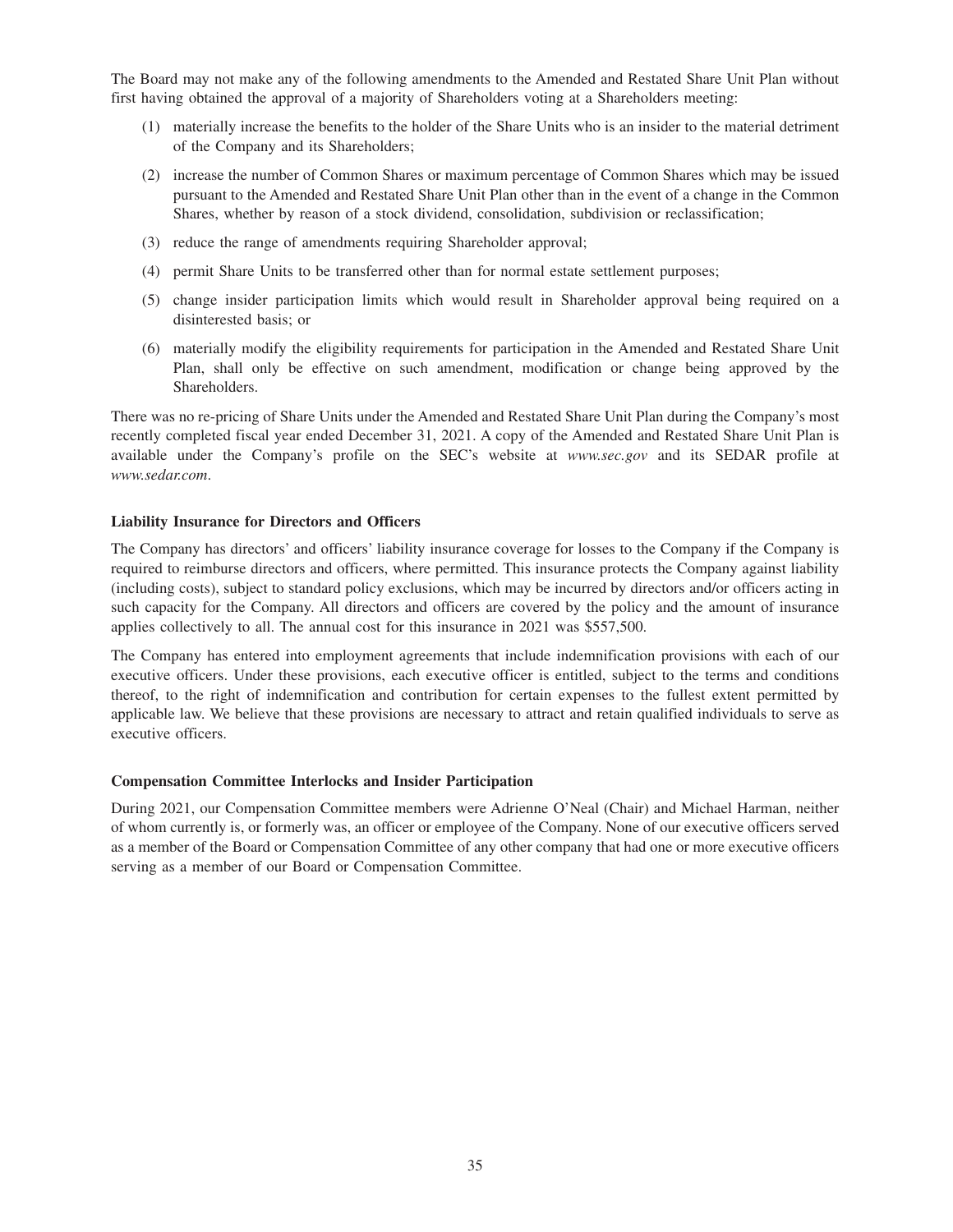#### **DIRECTOR COMPENSATION**

We do not provide separate or additional compensation to directors who are also executives in connection with their services as a director. We adopted a director compensation plan effective January 1, 2021 which provides for the payment of annual base fees to non-employee directors of \$100,000 each that is payable quarterly in arears and a target annual equity compensation of two times the annual retainer to be granted in the form of RSUs. Other than as set out in the table below and prior to January 1, 2021, no non-employee director has received compensation pursuant to:

- (a) any standard arrangement for the compensation of directors for their services in their capacity as directors, including any additional amounts payable for committee participation or special assignments;
- (b) any other arrangement, in addition to, or in lieu of, any standard arrangement, for the compensation of directors in their capacity as directors; or
- (c) any arrangement for the compensation of directors for services as consultants or experts.

The following table sets forth all compensation paid to or earned, or recognized as an expense in accordance ASC Topic 718, by each non-employee director during our fiscal year ended December 31, 2021. All amounts are expressed in US Dollars:

| <b>Name</b>                                       | Fees<br>earned<br>or paid<br>in cash | <b>Stock</b><br>awards<br>$(5)^{(1)}$ | Option<br>awards | Non-equity<br>incentive<br>plan<br>compensation | Non-qualified<br>deferred<br>compensation<br>earnings | All other<br>compensation | <b>Total</b>               |
|---------------------------------------------------|--------------------------------------|---------------------------------------|------------------|-------------------------------------------------|-------------------------------------------------------|---------------------------|----------------------------|
|                                                   | (S)                                  |                                       | $($ \$)          | $\left( \mathbb{S}\right)$                      | (S)                                                   |                           | $\left( \mathbb{S}\right)$ |
| Michael Harman $\ldots \ldots \ldots 100,000$     |                                      | 1.352.250                             |                  |                                                 |                                                       |                           | 1,452,250                  |
| Adrienne O'Neal $\dots \dots \dots \dots$ 100,000 |                                      | 1.352.250                             |                  |                                                 |                                                       |                           | 1.452.250                  |

Notes:

<sup>(1)</sup> The RSU values provided in this column are calculated based on the closing price of our Common Shares on the CSE on the date of grant converted to US Dollars using the exchange rate provided by the Bank of Canada on the grant date. As of December 31, 2021 (a) Mr. Harman had an aggregate of 226,602 Common Shares and 138,989 RSUs outstanding, and (b) Ms. O'Neal had an aggregate of 137,216 Common Shares and 138,989 RSUs outstanding.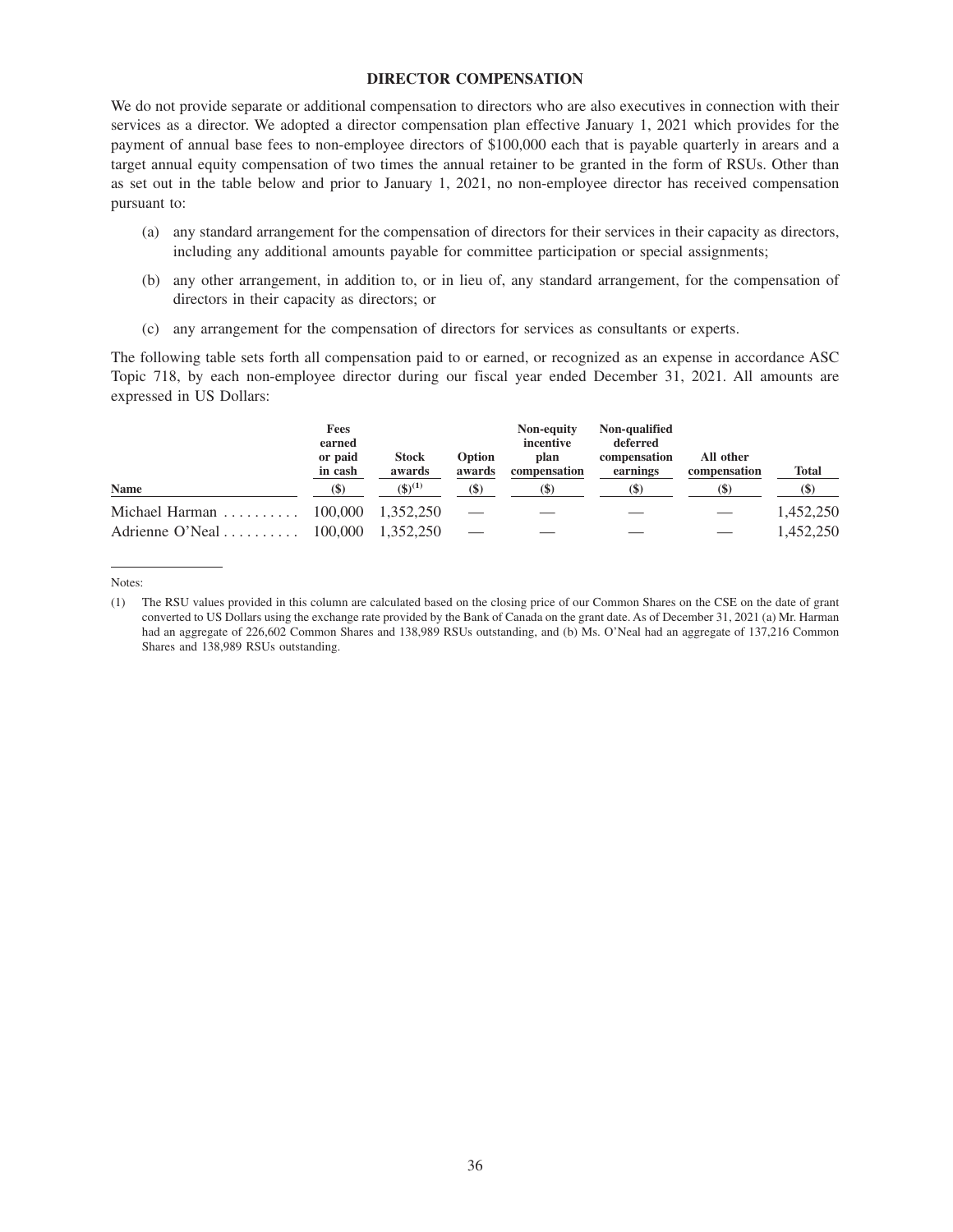#### **SECURITIES AUTHORIZED FOR ISSUANCE UNDER EQUITY COMPENSATION PLANS**

The Shareholders and the Board approved the Stock Option Plan on May 22, 2018, and approved the Amended and Restated Share Unit Plan (''**Unit Plan**'' and together with the Stock Option Plan, collectively the ''**Compensation Plans**'') on May 22, 2018, as amended on July 11, 2018. The granting of awards under the Compensation Plans is intended to promote the interests of the Company and its Shareholders by aiding us in attracting and retaining persons capable of assuring our future success, to offer such persons incentives to put forth maximum efforts for the success of our business and to compensate such persons through various stock based arrangements and provide them with opportunities for stock ownership in the Company, thereby aligning the interests of such persons with our Shareholders. Eligible participants under the Compensation Plans include non-employee directors, officers (including the named executive officers), employees, consultants and advisors of the Company and its subsidiaries.

As of December 31, 2021: (i) options to purchase an aggregate of 169,168 Common Shares were outstanding, representing approximately 0.085% of the issued and outstanding Common Shares on such date; (ii) RSUs to acquire an aggregate of 2,591,936 Common Shares were outstanding, representing approximately 1.39% of the issued and outstanding Common Shares on such date, for a total of 2,761,104 Common Shares issuable pursuant to outstanding awards. As a result, Stock Options/RSUs under our equity compensation plans to purchase/receive a total of 17,107,691 Common Shares, representing approximately 8.61% of the total issued and outstanding Common Shares, were available for grant as of December 31, 2021.

The following table provides information regarding compensation plans**,** previously approved by Shareholders**,** under which securities of the Company are authorized for issuance in effect as of December 31, 2021:

| <b>Plan Category</b>                 | Number of<br>securities to be<br>issued upon<br>exercise of<br>outstanding<br>options and<br>rights $(a)$ | Weighted-<br>average exercise<br>price of<br>outstanding<br>options and<br>rights $(b)$ | Number of<br>securities<br>remaining<br>available for<br>future issuance<br>under equity<br>compensation<br>plans (excluding<br>securities reflected in<br>column $(a)(c)$ |
|--------------------------------------|-----------------------------------------------------------------------------------------------------------|-----------------------------------------------------------------------------------------|----------------------------------------------------------------------------------------------------------------------------------------------------------------------------|
|                                      | 169.168                                                                                                   | CAD\$1.52                                                                               | 17, 107, 691                                                                                                                                                               |
| Amended and Restated Share Unit Plan | 2,591,936                                                                                                 |                                                                                         | 17, 107, 691                                                                                                                                                               |
| <b>Total</b>                         | 2,761,104                                                                                                 |                                                                                         | 17,107,691                                                                                                                                                                 |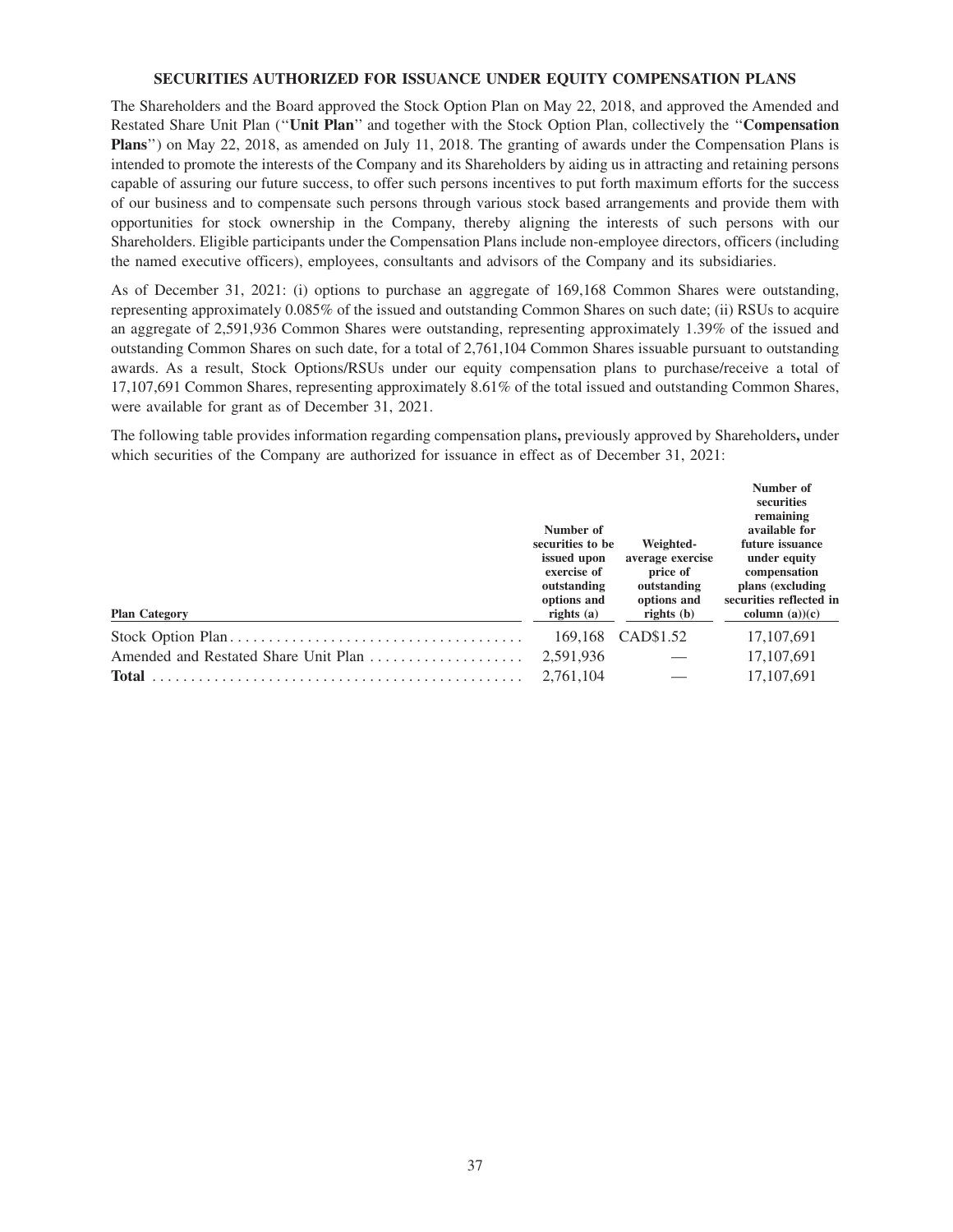### **CERTAIN RELATIONSHIPS AND RELATED PERSON TRANSACTIONS**

The following is a description of each transaction since January 1, 2020 and each currently proposed transaction in which:

- we have been or are to be a participant;
- the amounts involved exceeded or will exceed the lesser of \$120,000 or 1% of the average of the Company's total assets at year end for the last two completed fiscal years; and
- any of our directors, executive officers or holders of more than 5% of our capital stock, or an affiliate or immediate family member of the foregoing persons, had or will have a direct or indirect material interest.

Other than as described below, there have not been, nor are there any currently proposed, transactions or series of similar transactions to which we have been or will be a party other than compensation arrangements, which are described where required under the section entitled ''*Executive Compensation*'' and ''*Director Compensation Table*.''

### *Office Space Sublease and Storage Space*

We sub-let approximately 2,000 square feet of office space and purchase certain printed marketing collateral and stationery items from a company owned by Larry Scheffler, one of our Co-CEOs. Amounts paid by us for rent for the years ended December 31, 2021 and December 31, 2020 equaled \$16,027, and \$24,040, respectively. Amounts paid by us for printed marketing collateral and stationery items for the years ended December 31, 2021 and December 31, 2020, equaled \$450,692, and \$170,009, respectively. As at December 31, 2021, there was \$133,560 included in accounts payable that was owed to this related party.

From November 2020 to April 2021, we leased a 25,000 square foot cultivation facility from an entity owned by both our Co-CEOs. Rents paid by us for this facility for the years ended December 31, 2021 and December 31, 2020, equaled \$301,894 and \$339,688, respectively. On April 30, 2021, our Co-CEOs sold this building to an arm's length third party who assumed the lease.

A company owned by Mr. Scheffler, one of our Co-CEOs, leases storage space from us. Amounts paid to us for the storage space were \$171,895 and \$62,720 for the years ended December 31, 2021 and December 31, 2020, respectively.

### *WCDN Acquisition*

On July 17, 2020, we entered into an asset purchase agreement (the ''**WCDN Asset Acquisition Agreement**'') with West Coast Development Nevada, LLC (''**WCDN**''), W The Brand, LLC, and R. Scott Coffman, pursuant to which we, through MMDC, acquired cannabis inventory, equipment and tenant improvements located in a 25,000 square feet facility at 4801 West Bell Drive, Las Vegas, Nevada 89118 (the ''**WCDN Acquisition Facility**''), which has the ability to expand to 45,000 square feet (the ''**WCDN Acquisition**''). Concurrent with the first closing of the WCDN Acquisition, RX Land LLC (''**RX Land**''), an entity that was owned by our Co-CEOs, acquired the WCDN Acquisition Facility for US\$3.3 million and entered into a lease agreement with WCDN in respect of such facility (the ''**West Bell Lease**''). In accordance with the terms of the WCDN Asset Acquisition Agreement and approvals by our independent directors, WCDN assigned the West Bell Lease to MMDC on November 25, 2020, and MMDC subsequently entered into an amending agreement with RX Land on November 27, 2020, to amend certain terms of such lease agreement including increasing the lease payments, extending the duration of the lease and, if desired, allowing for second floor installation by MMDC without a corresponding lease rate increase due to an increase in facility size. In April 2021, RX Land was sold to an arm's length third party.

#### **Related Person Transaction Policy**

We have adopted a written related person transactions policy that provides that our executive officers, directors, nominees for election as a director, beneficial owners of more than 5% of any class of our voting securities, and any members of the immediate family of the foregoing persons, are not permitted to enter into a material related person transaction with us without the review and approval of our Audit Committee. The policy provides that any request for us to enter into a transaction with an executive officer, director, nominee for election as a director, beneficial owner of more than 5% of our common stock or with any of their immediate family members or affiliates in which the amount involved exceeds \$120,000 will be presented to our Audit Committee for review, consideration and approval, subject to exceptions for certain transaction for which there is standing pre-approval as described in the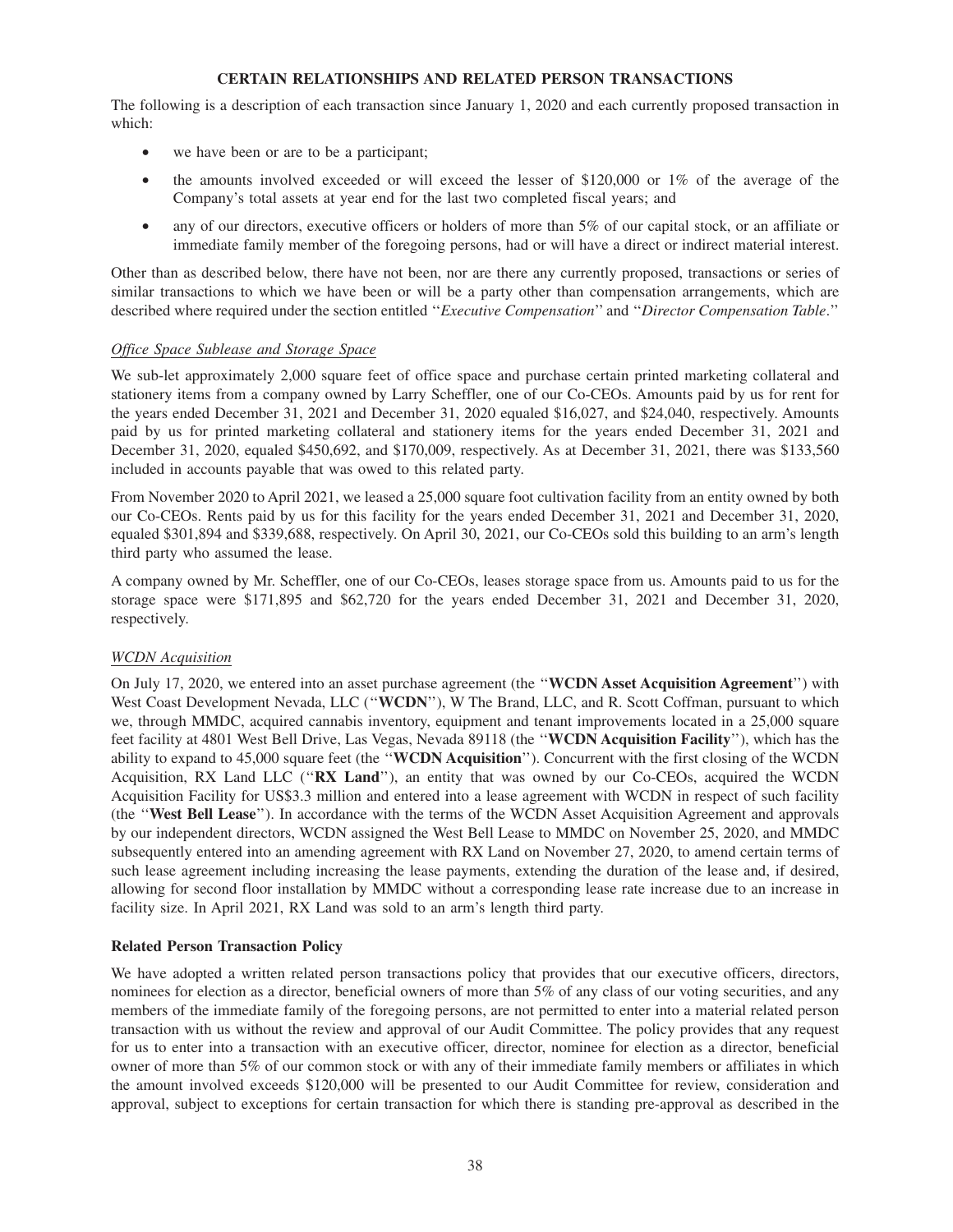policy, including for employment of executive officers and director compensation. In approving or rejecting any such proposal, our Audit Committee shall take into account, among other factors it deems appropriate, (i) whether the transaction was undertaken in our ordinary course of business, (ii) whether the transaction was initiated by us, a subsidiary of us, or the related person, (iii) whether the transaction is proposed to be, or was, entered into on terms no less favorable to us than terms that could have been reached with an unrelated third party, (iv) the purpose of, and the potential benefits to us of, the transaction, (v) the approximate dollar value of the amount involved in the transaction, particularly as it relates to the related person, (vi) the related person's interest in the transaction and (vii) any other information regarding the transaction or the related person that would be material to investors in light of the circumstances of the particular transaction.

### **INDEBTEDNESS OF DIRECTORS AND EXECUTIVE OFFICERS**

None of the directors, executive officers, and employees, proposed nominees for election as directors or their associates has been or is indebted to the Company or any of its subsidiaries except for de minimis ''routine indebtedness'' as defined under applicable Canadian securities legislation of certain employees.

#### **INTEREST OF INFORMED PERSONS IN MATERIAL TRANSACTIONS**

An ''informed person'' means: (a) a director or executive officer of the Company; (b) a director or executive officer of a person or company that is itself an informed person or subsidiary of the Company; (c) any person or company who beneficially owns, directly or indirectly, voting securities of the Company or who exercises control or direction over voting securities of the Company or a combination of both carrying more than 10% of the voting rights other than voting securities held by the person or company as underwriter in the course of a distribution; and (d) the Company itself, if and for so long as it has purchased, redeemed or otherwise acquired any of its Shares.

To the knowledge of management of the Company, no informed person or nominee for election as a director of the Company or any associate or affiliate of any informed person or proposed director had any interest in any transaction which has materially affected or would materially affect the Company or any of its subsidiaries during the year ended December 31, 2021, or has any interest in any material transaction in the current year other than as set out in the sections ''*Certain Relationships and Related Person Transactions*'' and ''*Description of the Company's Voting Securities*.''

### **MANAGEMENT CONTRACTS**

No management functions of the Company or any of its subsidiaries are performed to any substantial degree by a person other than the directors or executive officers of the Company or subsidiaries.

#### **ADDITIONAL INFORMATION**

Additional information related to the Company can be found on the SEC's website at *www.sec.gov* and on SEDAR at *www.sedar.com.* Shareholders may also contact the Company at 2548 West Desert Inn Road, Las Vegas Nevada 89109.

Financial information is provided in the Company's comparative financial statements and Management's Discussion & Analysis for its most recently completed fiscal year ended December 31, 2021, which are filed on the SEC's website at *www.sec.gov*. and on SEDAR at *www. sedar.com*.

### **BOARD APPROVAL**

The Board has approved the content and distribution of this Proxy Statement.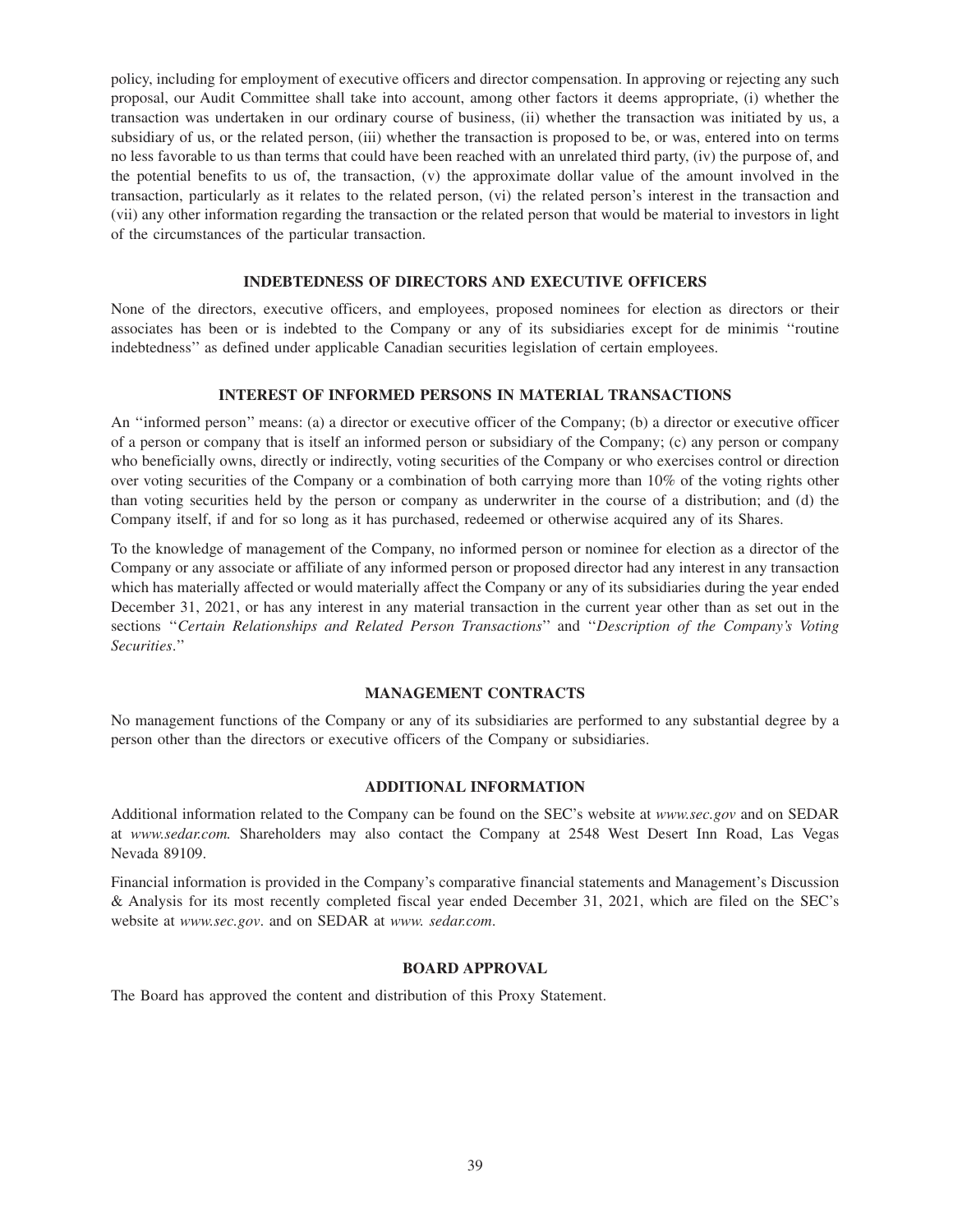## BY ORDER OF THE BOARD OF DIRECTORS OF PLANET 13 HOLDINGS INC.

/s/ Larry Scheffler

**Larry Scheffler** Co-Chief Executive Officer

/s/ Robert Groesbeck

**Robert Groesbeck** Co-Chief Executive Officer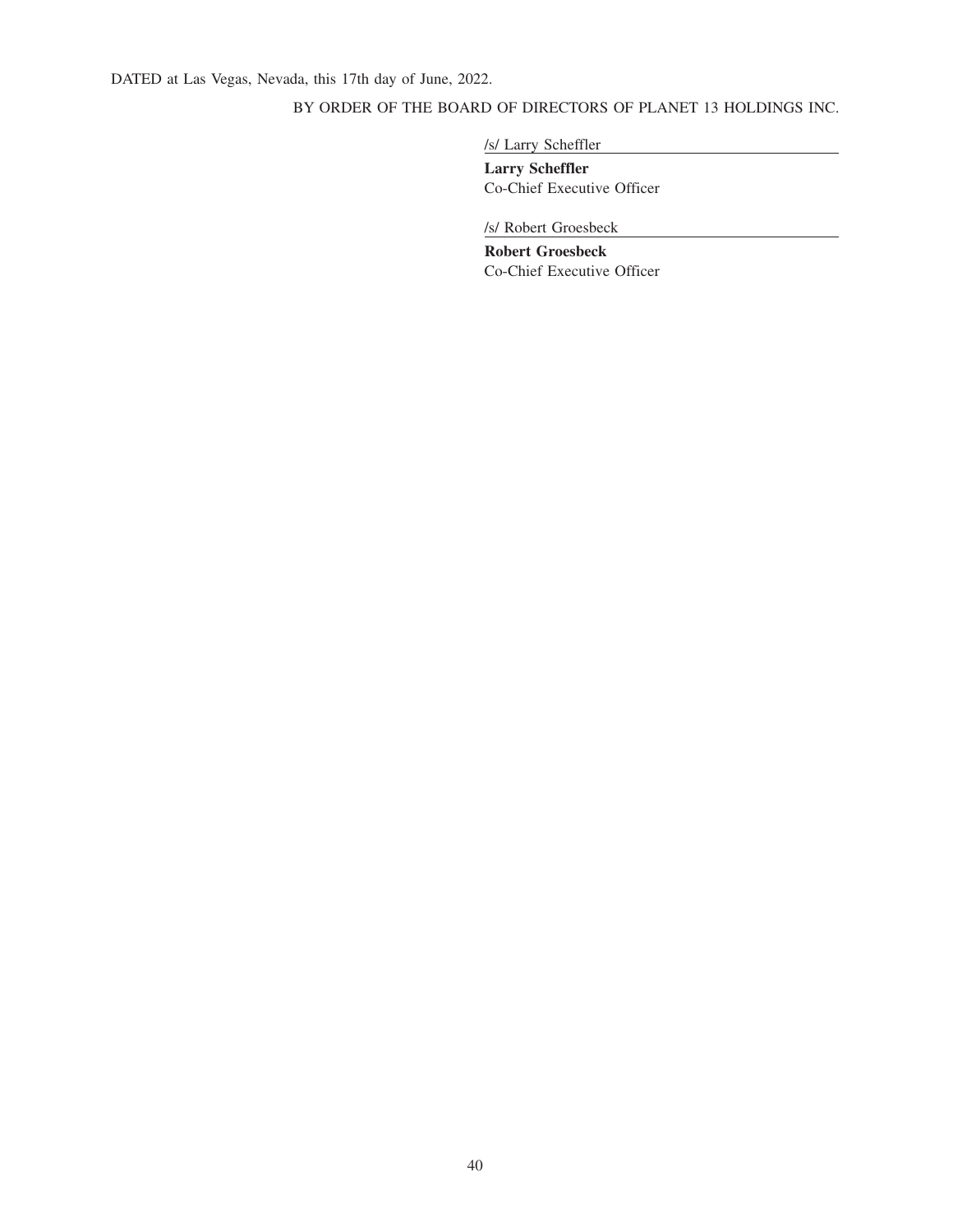*PLANET 13 HOLDINGS INC. 2548 WEST DESERT INN ROAD LAS VEGAS, NEVADA 89109*



### **VOTE BY INTERNET**  *Before The Meeting* - Go to **www.proxyvote.com or scan the QR Barcode above**

Use the Internet to transmit your voting instructions and for electronic delivery of information<br>up until 11:59 p.m. Eastern Time on July 26, 2022. Have your proxy card in hand when<br>you access the web site and follow the i

*During The Meeting* - Go to **www.virtualshareholdermeeting.com/PLNHF2022**

You may attend the meeting in person or via the Internet and vote during the meeting.<br>Have the information that is printed in the box marked by the arrow available and follow<br>the instructions. Please check the meeting mate

#### **VOTE BY PHONE - 1-800-690-6903**

Use any touch-tone telephone to transmit your voting instructions up until 11:59 p.m. Eastern Time on July 26, 2022. Have your proxy card in hand when you call and then follow the instructions.

#### **VOTE BY MAIL**

Mark, sign and date your proxy card and return it in the postage-paid envelope we have provided or return it to Vote Processing, c/o Broadridge, 51 Mercedes Way, Edgewood, NY 11717.

TO VOTE, MARK BLOCKS BELOW IN BLUE OR BLACK INK AS FOLLOWS:

|    |                                                                                                                                                                                                                                                                                                    |        |          | D87306-P76463                                        |      |     | KEEP THIS PORTION FOR YOUR RECORDS  |
|----|----------------------------------------------------------------------------------------------------------------------------------------------------------------------------------------------------------------------------------------------------------------------------------------------------|--------|----------|------------------------------------------------------|------|-----|-------------------------------------|
|    |                                                                                                                                                                                                                                                                                                    |        |          | THIS PROXY CARD IS VALID ONLY WHEN SIGNED AND DATED. |      |     | DETACH AND RETURN THIS PORTION ONLY |
|    | PLANET 13 HOLDINGS INC.                                                                                                                                                                                                                                                                            |        |          |                                                      |      |     |                                     |
|    | The Board of Directors recommends you vote FOR the<br>following:                                                                                                                                                                                                                                   |        |          |                                                      |      |     |                                     |
| 1. | Election of Directors                                                                                                                                                                                                                                                                              |        |          |                                                      |      |     |                                     |
|    | Nominees:                                                                                                                                                                                                                                                                                          | For    | Withhold |                                                      |      |     |                                     |
|    | Robert Groesbeck<br>1a.                                                                                                                                                                                                                                                                            | Π      | 0        |                                                      |      |     |                                     |
|    | Larry Scheffler<br>1b.                                                                                                                                                                                                                                                                             | Π      | 0        |                                                      |      |     |                                     |
|    | Michael Harman<br>1c.                                                                                                                                                                                                                                                                              | Π      | Ο        |                                                      |      |     |                                     |
|    | Adrienne O'Neal<br>1d.                                                                                                                                                                                                                                                                             | $\Box$ | n        |                                                      |      |     |                                     |
|    | The Board of Directors recommends you vote FOR the following proposal:                                                                                                                                                                                                                             |        |          |                                                      |      | For | Withhold                            |
| 2. | To re-appoint Davidson & Company LLP as the auditors of the Company for the ensuing year and to authorize the directors of the Company to fix the<br>remuneration to be paid to the auditors.                                                                                                      |        |          |                                                      |      | 0   | 0                                   |
|    | NOTE: Such other business as may properly come before the meeting or any adjournment thereof.                                                                                                                                                                                                      |        |          |                                                      |      |     |                                     |
|    |                                                                                                                                                                                                                                                                                                    |        |          |                                                      |      |     |                                     |
|    |                                                                                                                                                                                                                                                                                                    |        |          |                                                      |      |     |                                     |
|    |                                                                                                                                                                                                                                                                                                    |        |          |                                                      |      |     |                                     |
|    |                                                                                                                                                                                                                                                                                                    |        |          |                                                      |      |     |                                     |
|    |                                                                                                                                                                                                                                                                                                    |        |          |                                                      |      |     |                                     |
|    | Please sign exactly as your name(s) appear(s) hereon. When signing as attorney, executor,<br>administrator, or other fiduciary, please give full title as such. Joint owners should each sign<br>personally. All holders must sign. If a corporation or partnership, please sign in full corporate |        |          |                                                      |      |     |                                     |
|    | or partnership name by authorized officer.                                                                                                                                                                                                                                                         |        |          |                                                      |      |     |                                     |
|    |                                                                                                                                                                                                                                                                                                    |        |          |                                                      |      |     |                                     |
|    | Signature [PLEASE SIGN WITHIN BOX]<br>Date                                                                                                                                                                                                                                                         |        |          | Signature (Joint Owners)                             | Date |     |                                     |